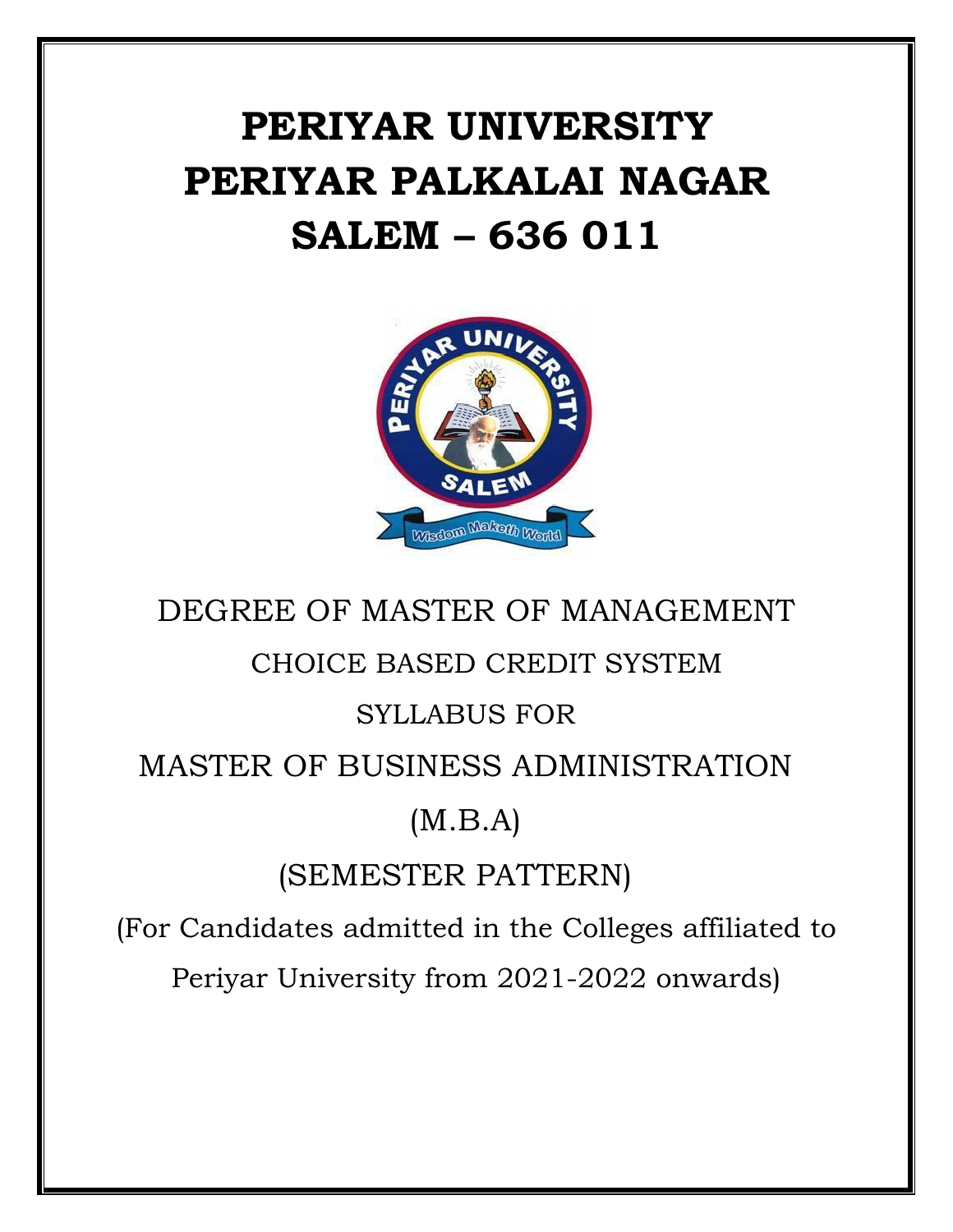## **Master of Business Administration – M.B.A**

#### **CBCS (Affiliated Colleges)**

#### **Regulations – (2021-2022) Onwards**

#### **1. Eligibility for Admission:**

Candidates for admission to the first year of the Master of Business Administration full-time degree programme shall be required to possess a Bachelor"s Degree of any Recognized University.

#### **2. Duration of the Programme**:

The programme shall extend over a period of two academic years consisting of four semesters. Each academic year will be divided into two semesters. The first semester will consist of the period from July to November and the second semester from December to March.

## **3. Course of the Study**:

The candidates shall take 6 core courses (6 theory subjects) in the first semester,4 core courses, and Practical skill-oriented courses institutional Training in the Second semester. During the vacation between II and III semesters the students have to undertake Institutional Training and Project Research. Apart from this a Course on Human Rights will be taken in the II Semester. There shall be 3 core courses and 3 specialization courses and one EDC in the third semester. Fourth semester consists of 3 specialization courses and a project Study. The completion of SWAYAM courses is mandatory. It is mandatory for a student to qualify in at least one 4 weeks SWAYAM course during the course period.

#### **4. Attendance Requirement:**

A candidate will be permitted to appear for the University examination only if he/she secures not less than 75% of attendance in the number of working days during each semester (Minimum number or working days in each semester shall be 90).

#### **5. Examination:**

University examinations will be conducted in November/December for odd and April/May for even semester.

A candidate shall register for the University Examination (written and / or Project Work and Viva Voce) pertaining to the semester under progress and also for the arrears of earlier semester subjects, if any.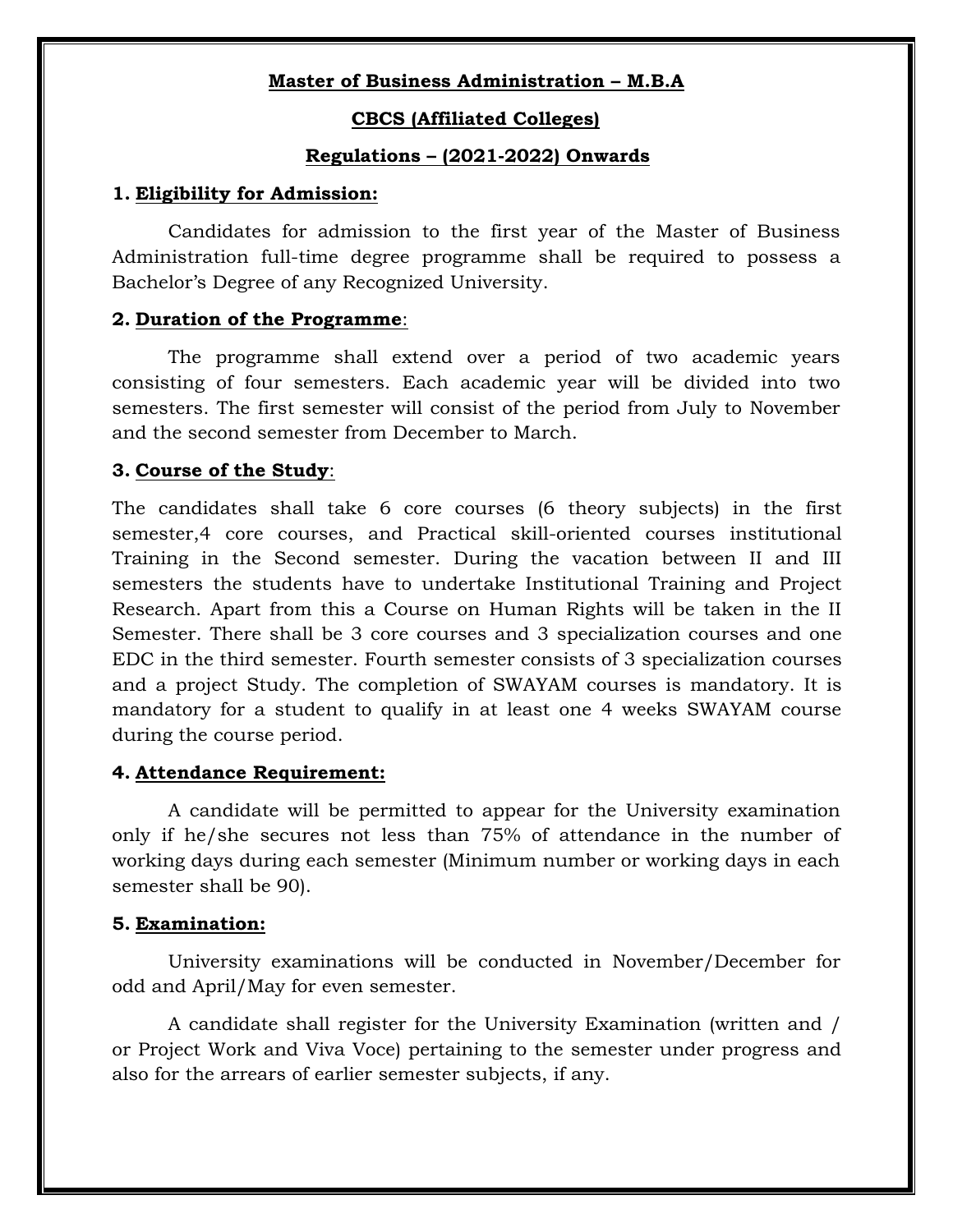# **6. Passing Minimum:**

In the end semester examination, the candidate has to score 50% i.e., 38 out of 75 marks, for a pass. There is no minimum requirement for continuous internal assessment. Putting together (end semester examination and continuous internal assessment), the candidate has to score a minimum of 50 out of 100 marks for a pass in the course.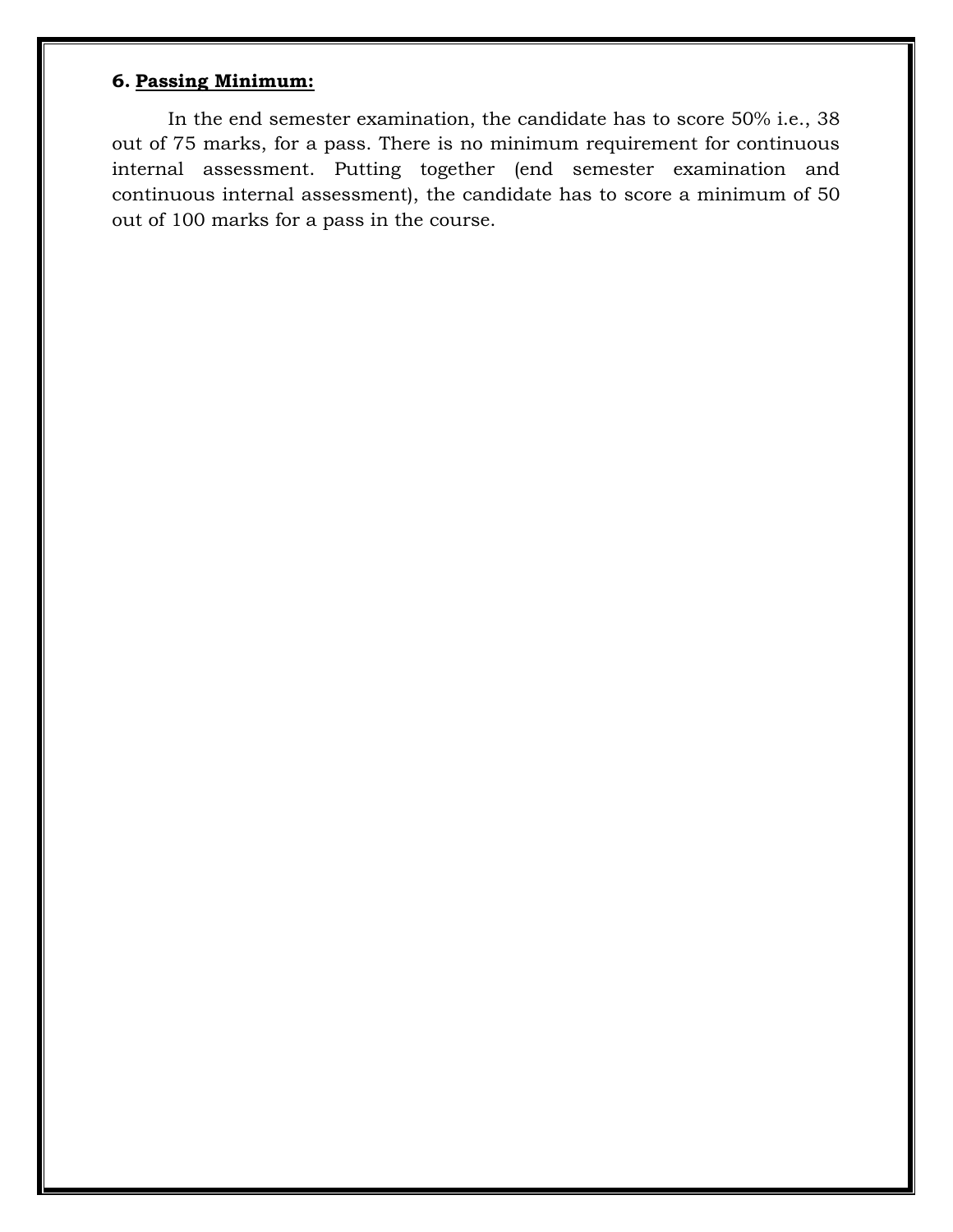# **COURSE OF STUDY AND SCHEME OF EXAMINATION**

| S.NO | Subject<br>Code | Subject Name                     | IA | EA | Total<br>25% 75% Marks | Credit |
|------|-----------------|----------------------------------|----|----|------------------------|--------|
|      | Core I          | Fundamentals of Management and   | 25 | 75 | 100                    | 04     |
|      |                 | Communication                    |    |    |                        |        |
| 2    | Core II         | <b>Economics for Managers</b>    | 25 | 75 | 100                    | 04     |
| 3    | Core III        | Organizational Behaviour         | 25 | 75 | 100                    | 04     |
| 4    | Core IV         | Contemporary Accounting          | 25 | 75 | 100                    | 04     |
|      |                 | practices                        |    |    |                        |        |
| 5    | Core V          | <b>Business Law</b>              | 25 | 75 | 100                    | 04     |
| 6    | Core VI         | <b>Business Research Methods</b> | 25 | 75 | 100                    | 04     |

# **I Semester**

# **II Semester**

| S.NO | Subject<br>Code | Subject Name                    | IA | EA | Total<br>25% 75% Marks | Credit |
|------|-----------------|---------------------------------|----|----|------------------------|--------|
|      | Core VII        | <b>Operation Management</b>     | 25 | 75 | 100                    | 04     |
| 2.   | Core VIII       | Financial Management            | 25 | 75 | 100                    | 04     |
| 3.   | Core IX         | Human Resource Management       | 25 | 75 | 100                    | 04     |
| 4.   | Core X          | Computer Applications in        |    |    | 100                    | 04     |
|      |                 | Management (Practical oriented) |    |    |                        |        |
| 5.   |                 | Corporate Employability Skills- |    |    | 100                    | 04     |
|      |                 | (Practical oriented)            |    |    |                        |        |
| 6.   |                 | Institutional Training Report   |    |    | 100                    | 04     |
| 7.   | Common          | Human Rights                    | 25 | 75 | 100                    |        |
|      | Paper           |                                 |    |    |                        |        |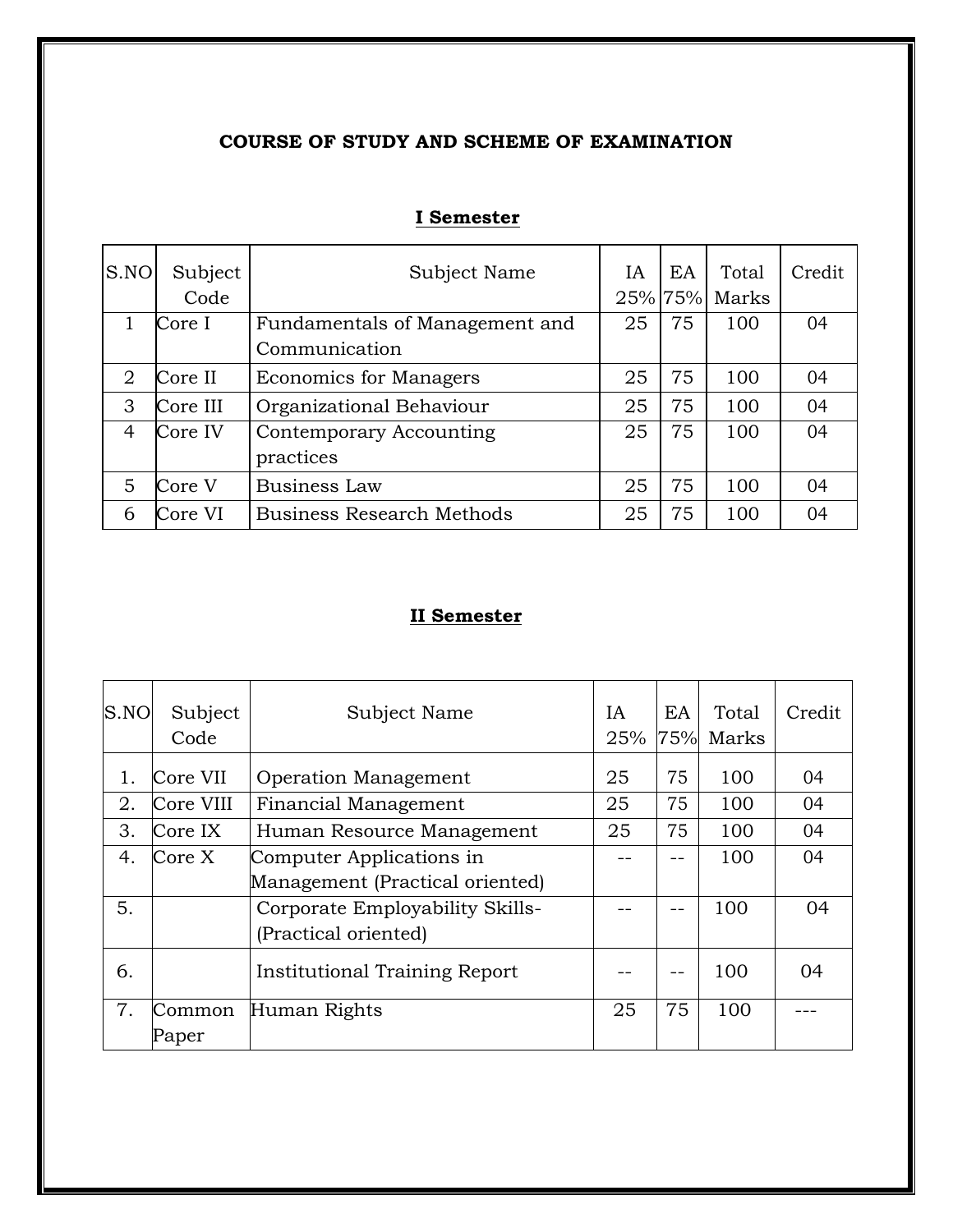## **Mode of Evaluation for Computer application in management:**

 Computer application in management (Practical oriented) will be evaluated based on practical examination conducted by Periyar University. The external examiner will be deputed by the University. No Theory Examination will be conducted for this Paper.

## **Institutional Training:**

 $\triangleright$  The institutional training is the essential requirement and integral part of the curriculum for the successful completion of the MBA programme. It is designed for MBA students to improve their business skills and provide them with practical Experience. The essence of the institutional training is to help the student to develop the ability to apply multi-disciplinary concepts, tools and techniques to solve industrial problems.

#### **Supervision, Dates and Duration:**

 $\triangleright$  Every student has to undergo an institutional training for a minimum period of 2 weeks after completion of the First semester and before the start of second semester.

All the students will have to submit their institutional training report within a period of 2 weeks on the completion of the institutional training in the department. Each student will be attached with the faculty guide and the guide will evaluate the report with viva voice examination for a maximum of 100 marks **(Only Internal Evaluation and No External Evaluation)** and the same will be sent to the controller of examinations.

#### **Mode of Evaluation for Corporate Employability Skills:**

 $\triangleright$  Report should be prepared individually based on the practical assignments listed in the syllabus. This paper will be introduced as a practical paper in second semester and viva voce examination will be conducted by MBA board with internal and external examiners. No theory examination will be conducted for this paper.

**Extra Disciplinary Course (EDC)** :Extra Disciplinary Course (EDC) offered by the MBA department are Entrepreneurship Development & Stress Management.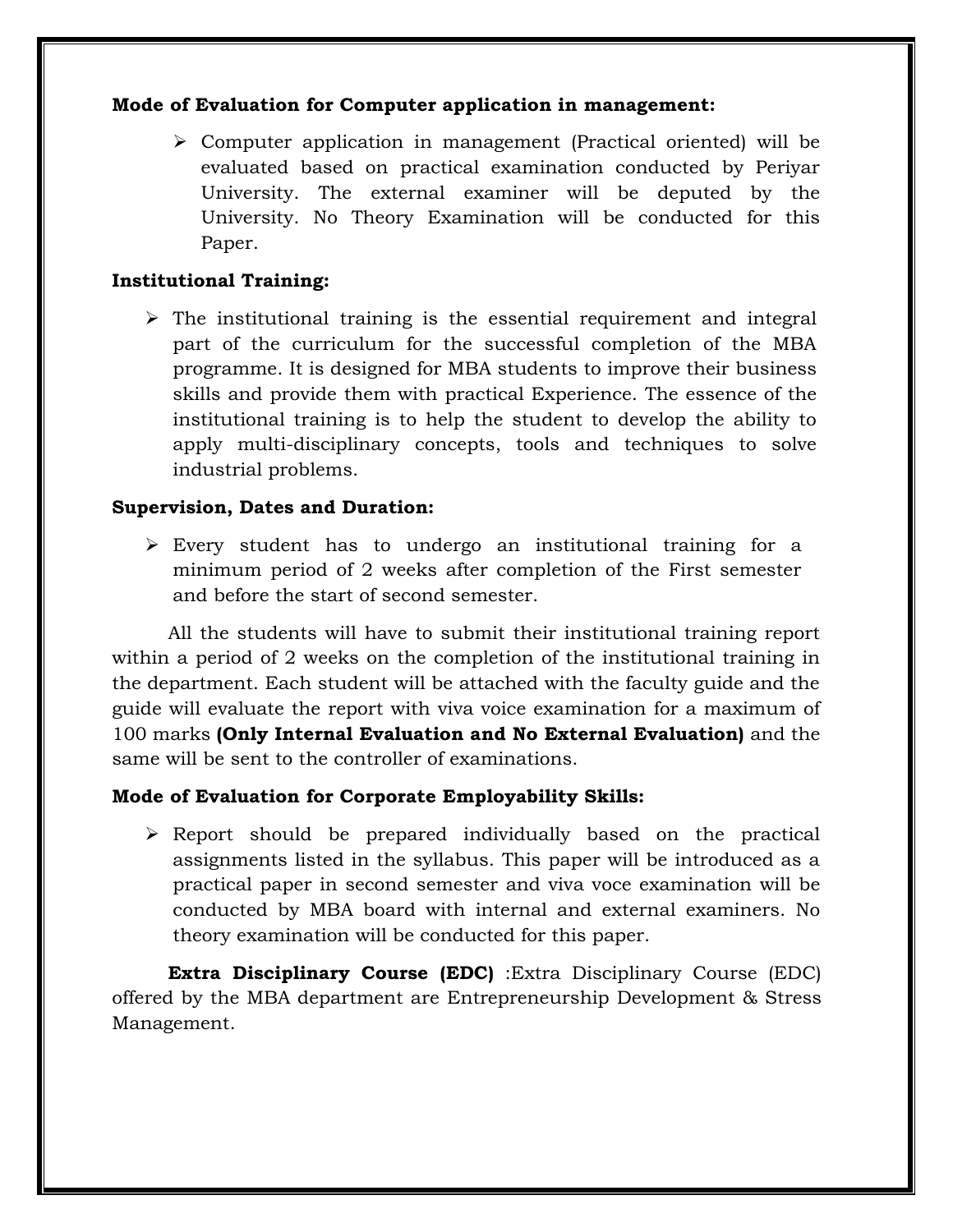# **III Semester**

|       | Subject      |                            | IΑ | EA | Total                |    |
|-------|--------------|----------------------------|----|----|----------------------|----|
| S. No | Code         | Subject Name               |    |    | 25% 75% Marks Credit |    |
| 1.    | Core XI      | Strategic Management       | 25 | 75 | 100                  | 04 |
| 2.    | Core XII     | Global Business Management | 25 | 75 | 100                  | 04 |
| 3.    | Core XIII    | Marketing Management       | 25 | 75 | 100                  | 04 |
| 4.    | Elective I   |                            | 25 | 75 | 100                  | 04 |
| 5.    | Elective II  |                            | 25 | 75 | 100                  | 04 |
| 6.    | Elective III |                            | 25 | 75 | 100                  | 04 |
| 7.    | EDC          | Extra Disciplinary Course  | 25 | 75 | 100                  | 04 |

In the third semester the student has to select any one of the following specializations and has to undergo all the three subjects of that specialization.

# **Electives in III Semester**

# **Area: Finance**

|    |              | S.NO Subject Code Elective Subject Name       | IA | EA | Total            | Credit |
|----|--------------|-----------------------------------------------|----|----|------------------|--------|
|    |              |                                               |    |    | $25\%$ 75% Marks |        |
|    | Elective I   | <b>Financial Services</b>                     | 25 | 75 | 100              | 04     |
| 2. | Elective II  | Security Analysis and<br>Portfolio Management | 25 | 75 | 100              | 04     |
|    | Elective III | Strategic Financial<br>Management             | 25 | 75 | 100              | 04     |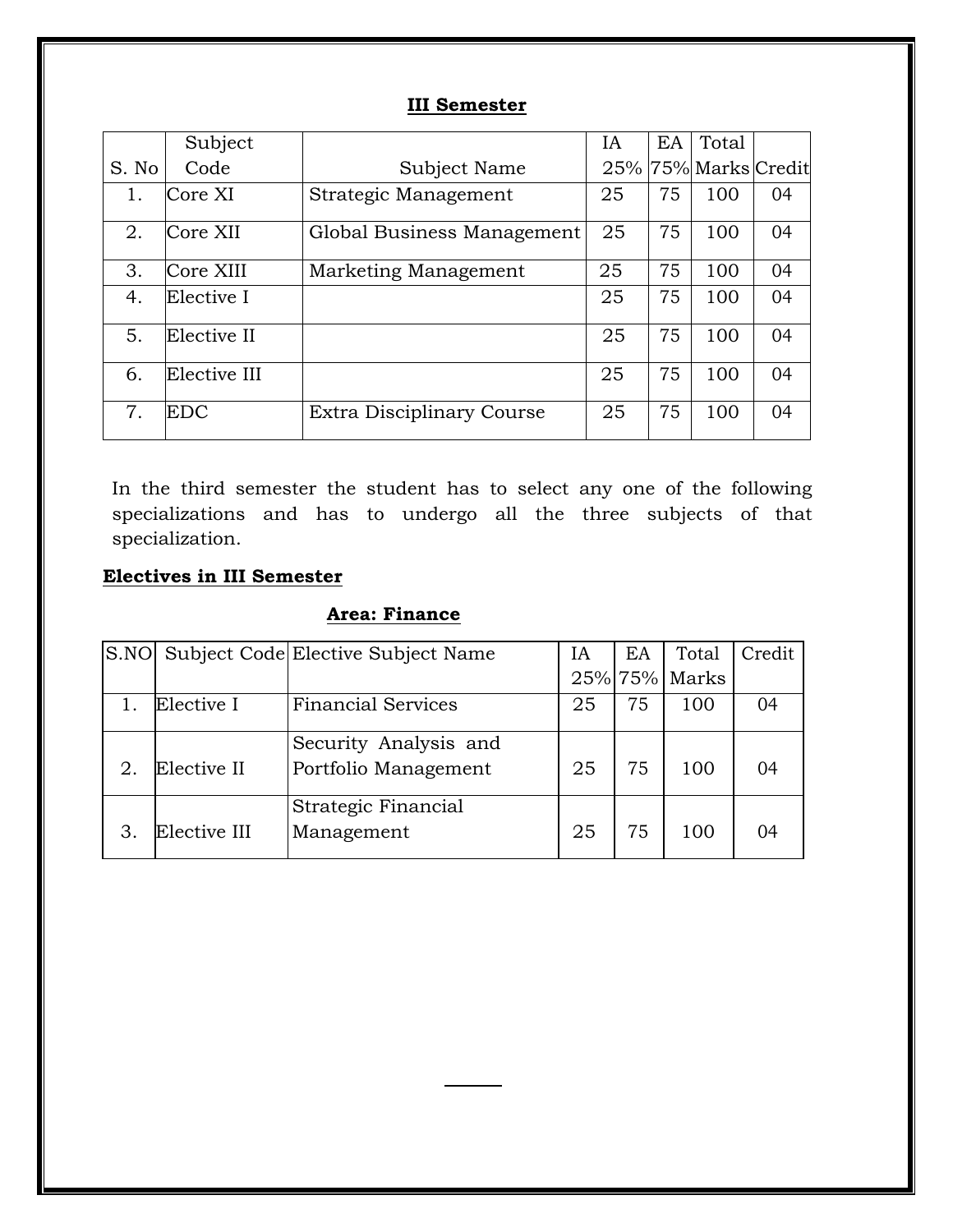# **Area: Human Resource**

|    | S.NO Subject Code | Elective Subject Name      | IA | ΕA | Total         | Credit |
|----|-------------------|----------------------------|----|----|---------------|--------|
|    |                   |                            |    |    | 25% 75% Marks |        |
|    | Elective I        | Strategic Human Resource   | 25 | 75 | 100           | 04     |
|    |                   | Management                 |    |    |               |        |
| 2. | Elective II       | Labour Legislation         | 25 | 75 | 100           | 04     |
|    |                   |                            |    |    |               |        |
| 3. | Elective III      | Team Building and Conflict | 25 | 75 | 100           | 04     |
|    |                   | Management                 |    |    |               |        |

# **Area: Operations**

|    | S. No Subject Code | Elective Subject Name           | IΑ  | EA | Total          | Credit |
|----|--------------------|---------------------------------|-----|----|----------------|--------|
|    |                    |                                 | 25% |    | $ 75\% $ Marks |        |
|    |                    |                                 |     |    |                |        |
|    | Elective I         | <b>Technology Management</b>    | 25  | 75 | 100            | 04     |
|    | Elective II        | <b>Total Quality Management</b> | 25  | 75 | 100            | 04     |
| 3. | Elective III       | Supply Chain Management         | 25  | 75 | 100            | 04     |

# **IV Semester**

|       | S.NO Subject Code | Elective Subject Name           | IA | ΕA      | Total | Credit |
|-------|-------------------|---------------------------------|----|---------|-------|--------|
|       |                   |                                 |    | 25% 75% | Marks |        |
|       | Elective IV       |                                 | 25 | 75      | 100   | 04     |
| 2.    | Elective V        |                                 | 25 | 75      | 100   | 04     |
| 3.    | Elective VI       |                                 | 25 | 75      | 100   | 04     |
| 4.    |                   | Project Work-viva voice         |    |         | 200   | 06     |
| $5.*$ |                   | 4 weeks SWAYAM Course<br>$\ast$ |    |         |       | 02     |
|       |                   | <b>TOTAL</b>                    |    |         | 2500  |        |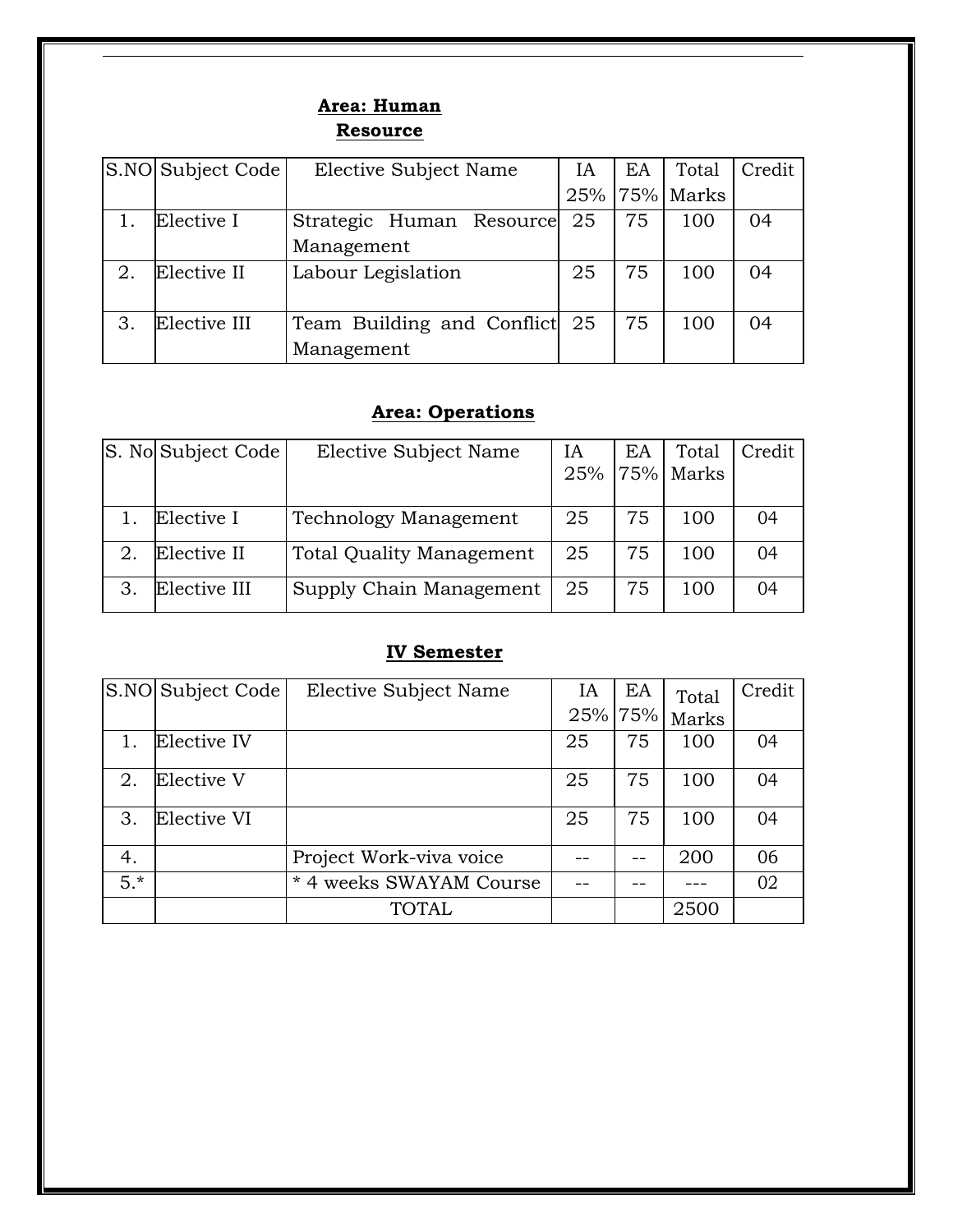In the IV semester, the student has to avail 45 working days for project data collection and analysis in consultation with the faculty guide. The report has to be submitted on the last working day of the IV semester.

Project report evaluation consists of report evaluation and the conduct of viva voce examination. Report evaluation (150 marks) will be undertaken by an external examiner and the faculty guide independently and the average of the two will be the final mark. Viva voce examination (50 marks) will be conducted by the external and the faculty guide together.

Apart from the project report, the student has to select any one of the following specializations and has to undergo all the three courses of that specialization for period of 45 working days in that semester.

\* The completion of SWAYAM courses is mandatory.

It is mandatory for a student to qualify in at least one 4 weeks SWAYAM course, during the course period, to gain 2 credits in the final semester. The 2 credits, thus earned on production of course completion certificate (to be submitted by the end of III semester), will be added to the final semester marks, failing which the course is not deemed to be completed.

| S.NO | Subject code | Elective Subject Name       | IA        | EA  | Total | Credit |
|------|--------------|-----------------------------|-----------|-----|-------|--------|
|      |              |                             | 25%       | 75% | Marks |        |
| 1.   | Elective IV  | Retail Management           | 25        | 75  | 100   | 04     |
| 2.   | Elective V   | Services Marketing          | 25        | 75  | 100   | 04     |
|      |              | Integrated Marketing        |           |     |       |        |
| 3.   | Elective VI  | Communication               | 25        | 75  | 100   | 04     |
|      |              |                             |           |     |       |        |
|      |              | Area: Systems               |           |     |       |        |
| S.NO | Subject      | Elective Subject Name       | <b>IA</b> | EA  | Total | Credit |
|      | Code         |                             | 25%       | 75% | Marks |        |
| 1.   | Elective IV  | System Analysis and Design  | 25        | 75  | 100   | 04     |
| 2.   | Elective V   | Software Project Management | 25        | 75  | 100   | 04     |
| 3.   | Elective VI  | Decision Support Systems    | 25        | 75  | 100   | 04     |

## **Electives in IV Semester**

## **Area: Marketing**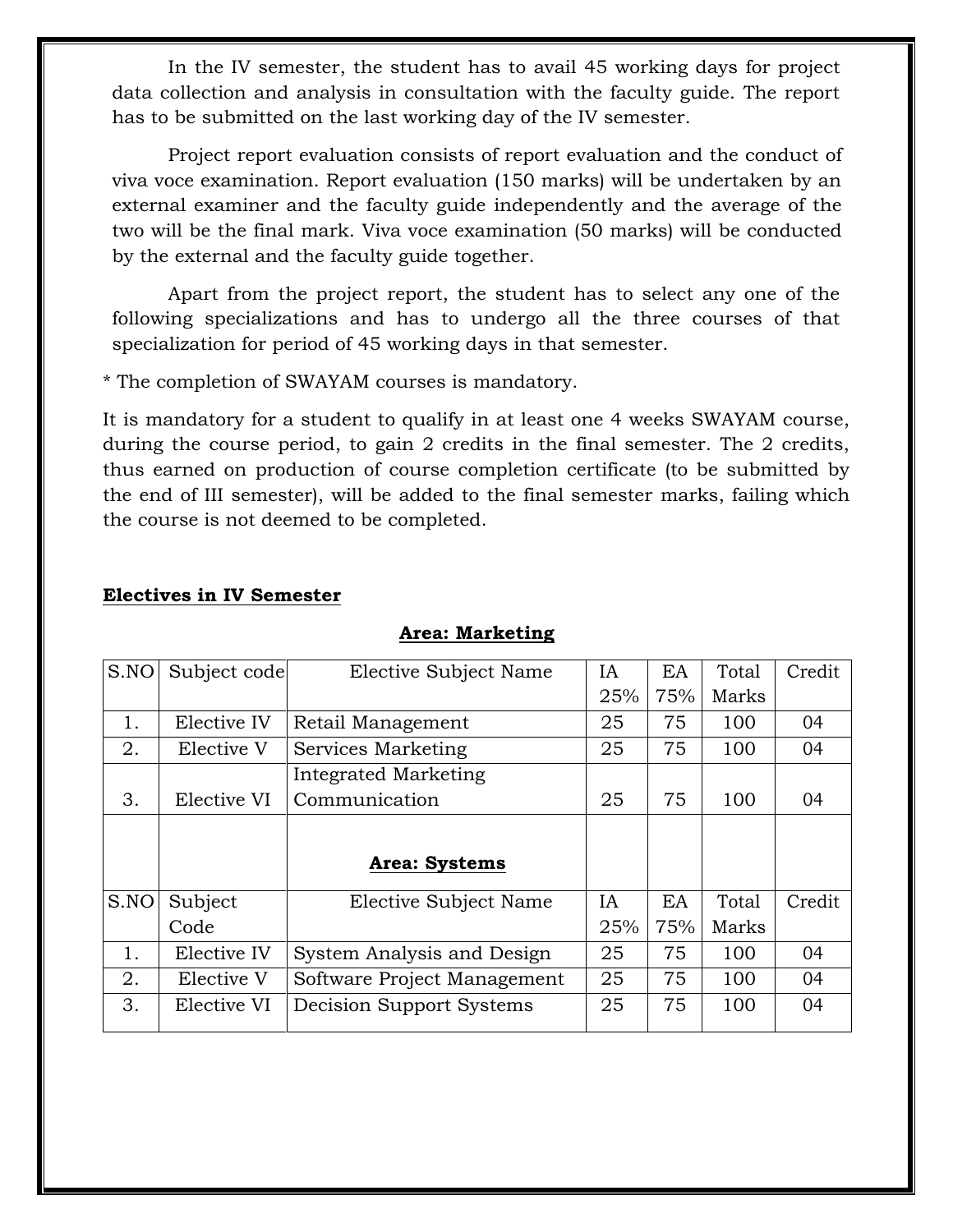#### **Internal Assessment:**

Model Examination - 10 Marks

Assignment (Min 2) / Seminar /Case Analysis - 5 Marks

Unit/Class Tests (2 Numbers) - 5 Marks

Attendance & Class Participation - 5 Marks

-------------

Total - 25 Marks

----------------

## **QUESTION PAPER PATTERN**

**Time :3 Hours Max. Marks: 75** 

**Part – A**

## **All questions are multiple choice questions**

## **All questions carry equal marks (15 X1 =15 Marks)**

- 1. From Unit I
- 2. From Unit I
- 3. From Unit I
- 4. From Unit II
- 5. From Unit II
- 6. From Unit II
- 7. From Unit III
- 8. From Unit III
- 9. From Unit III
- 10. From Unit IV
- 11. From Unit IV
- 12. From Unit IV
- 13. From Unit V
- 14. From Unit V
- 15. From Unit V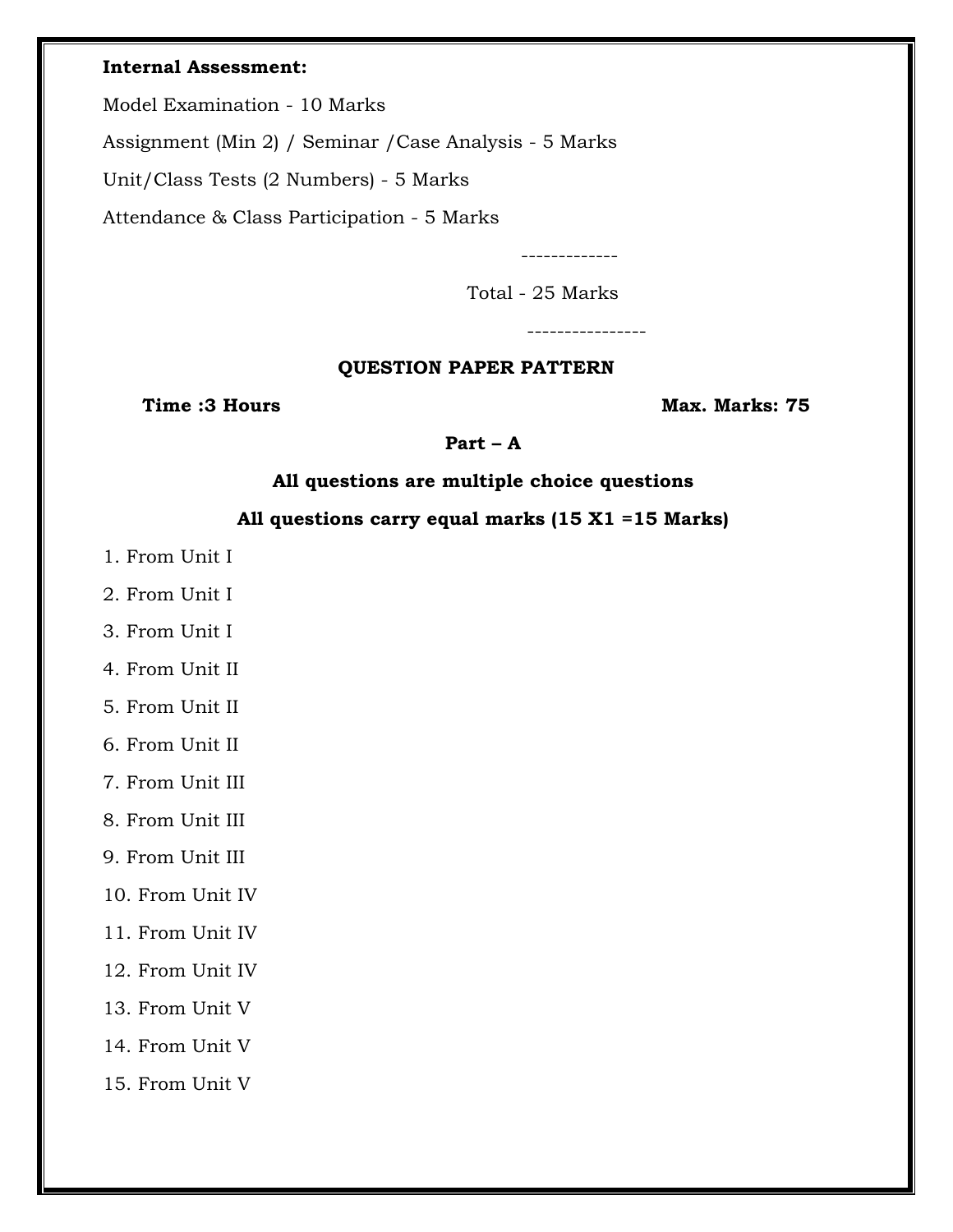#### **Part – B**

**Answer any two questions out of Five**

# **All questions carry equal marks (2 x 5 =10 marks)**

- 1. From Unit I
- 2. From Unit II
- 3. From Unit III
- 4. From Unit IV

5. From Unit V

## **Part – C**

## **Answer all the questions**

## **Either or type**

## **All questions carry equal marks (5 x 10=50 marks)**

1. (a) or (b)-From Unit I

2. (a) or (b) -From Unit II

3. (a) or (b)- From Unit III

4. (a) or (b)- From Unit IV

5. (a) or (b)- From Unit V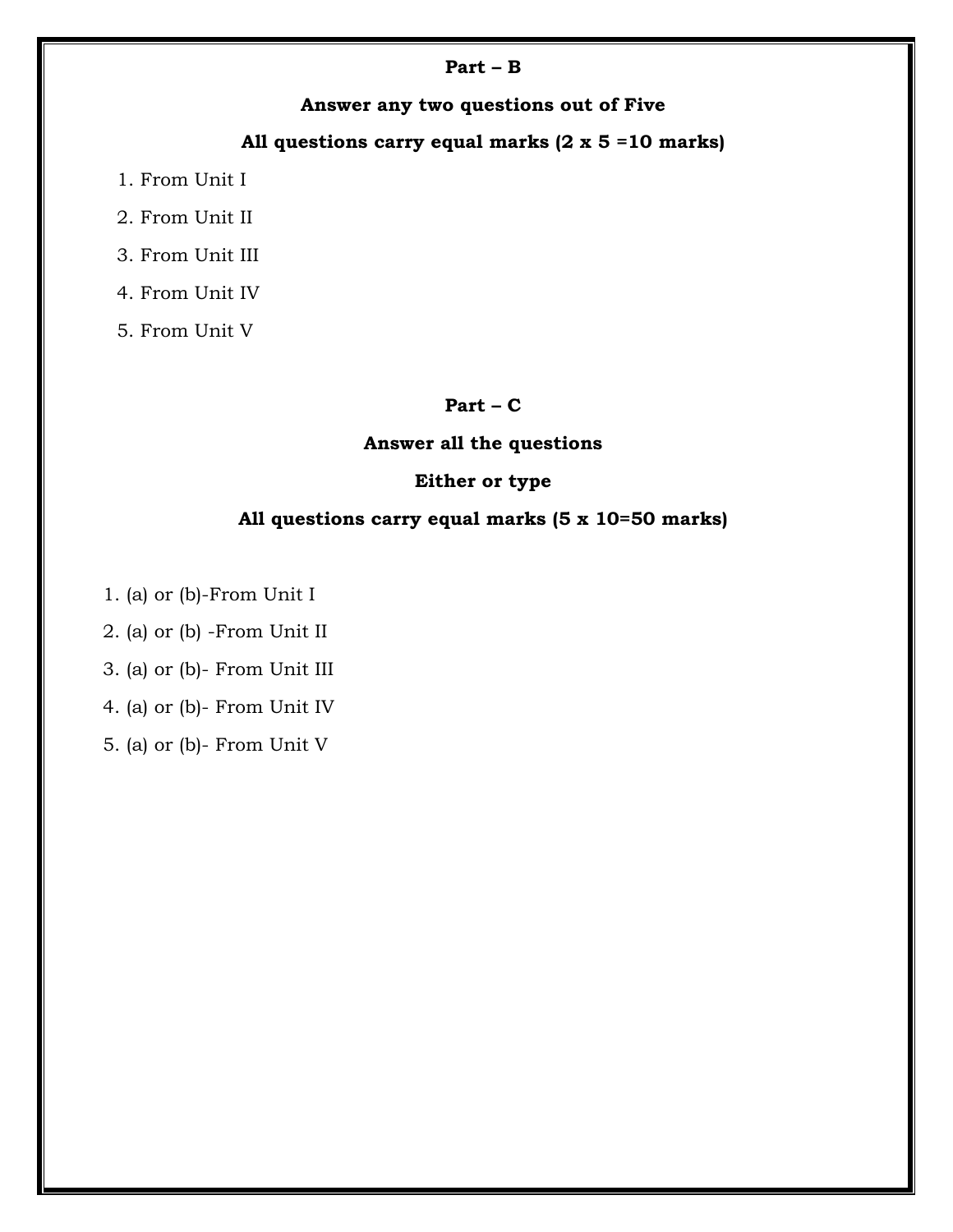#### **SEMESTER I**

#### **CORE I - FUNDAMENTALS OF MANAGEMENT AND**

#### **COMMUNICATION**

#### **COURSE OBJECTIVES:**

#### **The Main Objectives of this course are to:**

- $\triangleright$  To understand the Management Concepts, applications of Concepts in practical aspects of business and development of Managerial Skills.
- $\triangleright$  To learn the application of the principles in an organization and decision making and also Effective Business writing.
- $\triangleright$  To provide an overview of Prerequisites to Business and Organizational Communication.

#### UNIT I:

Management – Definition - Evolution of Management – Function – Importance - Management and Administration, Scope, MBO, MBE, Approaches of Management –Scientific, System and Contingency – Contribution of F.W.Taylor, Henry Fayol, Mary Parker Follet, Likert, Bernard, Peter Drucker,Porter.

#### UNIT II:

Planning: Steps - Planning Premises – Types - Decision Making – Process – DecisionTrees - Organizing: Types of Organisation Structure - Centralization and Decentralization -Staffing and Directing: Importance and Principles.

## UNIT III:

Co-ordination: Process – Principles, Controlling -Process – Principles – Techniques - Knowledge Management - Creativity andInnovation – BPO - Challenges to Management in Globalised Era

## UNIT IV:

Communication - Meaning and Significance for Management - Types of Communication– Media - Barriers to Communication, Principles of effective Communication - Correspondence - Norms for Business Letters - Letter for different kinds of Situations - Personalized Stand Letters,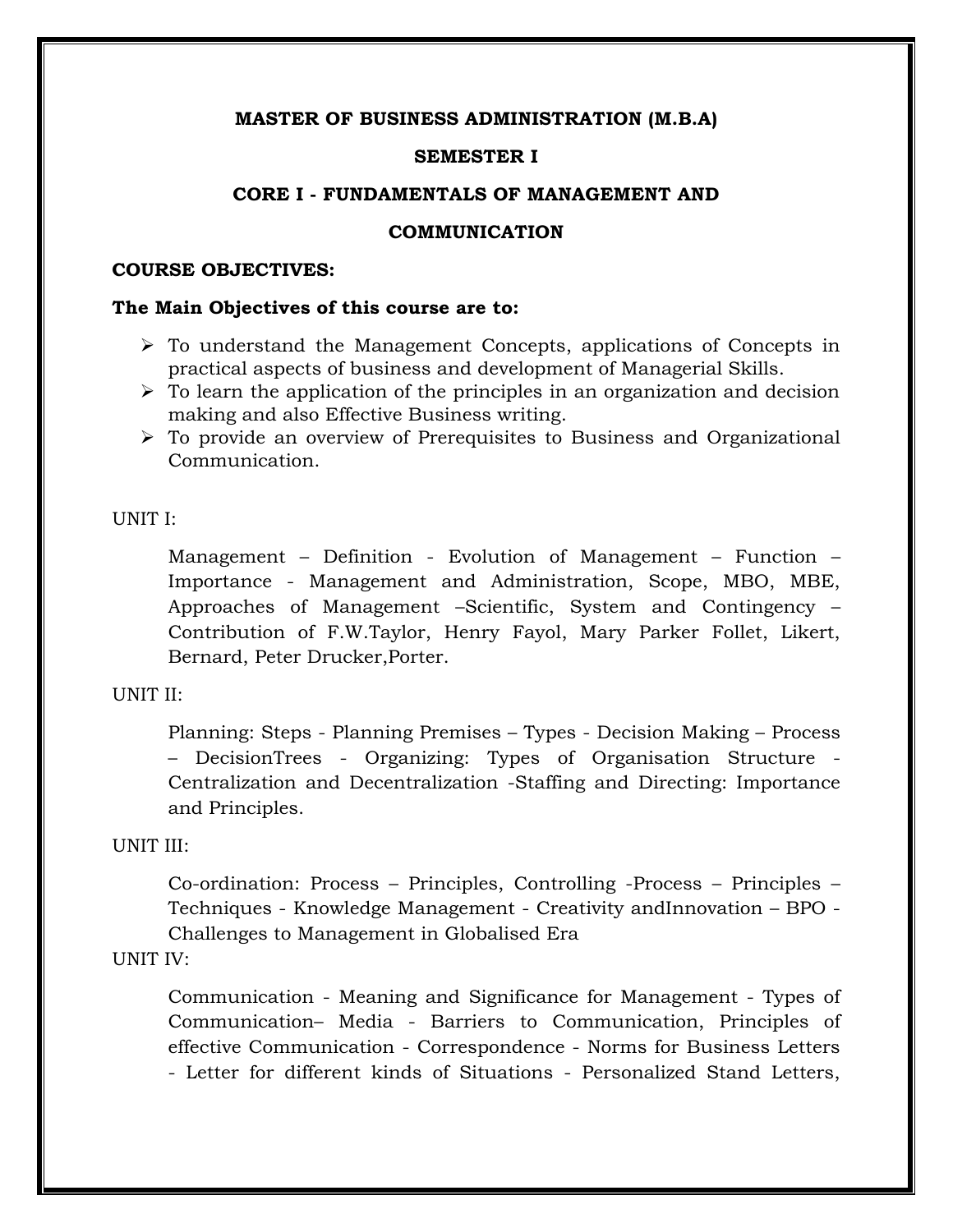Enquiries, Customers" Complaints and Collection Letters - Sales Promotion Letters.

## UNIT V:

Non-Verbal Communication - Personal Appearance, Posture - Dyadic Communication-Face to Face Communication - Telephonic Conversation - Conducting Meetings - Procedure - Preparing Agenda, Minutes and Resolutions - Conducting Seminars and Conferences: -Regulating Speech- Procedure - Drafting Speech.

## **COURSE OUTCOMES:**

# **On the successful completion of the course, student will be able to:**

- Managers use problem-solving strategies and critical thinking skills in real life situations.
- Different areas of the business (i.e., Manufacturing/Service,Marketing, Finance and Human Resource Management) support the vision and mission.
- Develop awareness of appropriate communication strategies and integrate sources.

## **TEXT BOOK:**

Management, Robbins and Coulter, Pearson Education.

**E-BOOKS:** http://download.nos.org/srsec319new/319EL10.pdf

Related Online Contents [MOOC, SWAYAM, NPTEL, Websites etc.]

1. https://www.mooc-list.com/course/principles-management-saylororg

2.https://www.classcentral.com/course/independent-principles-of-management-11932

- 1. Management, A Competency-based Approach, Hellriegel, Jackson & Slocum, Thomson South-Western.
- 2. Management, Stoner, Freeman & Gilbert, Pearson Education.
- 3. Principles & Practice of Management, L.M.Prasad, Sultan Chand & Sons.
- 4. Essentials of Management: An International Perspective, Koontz and Weirich, Tata McGraw -Hill.
- 5. Management, Richard L.Daft, Thomson South-Western.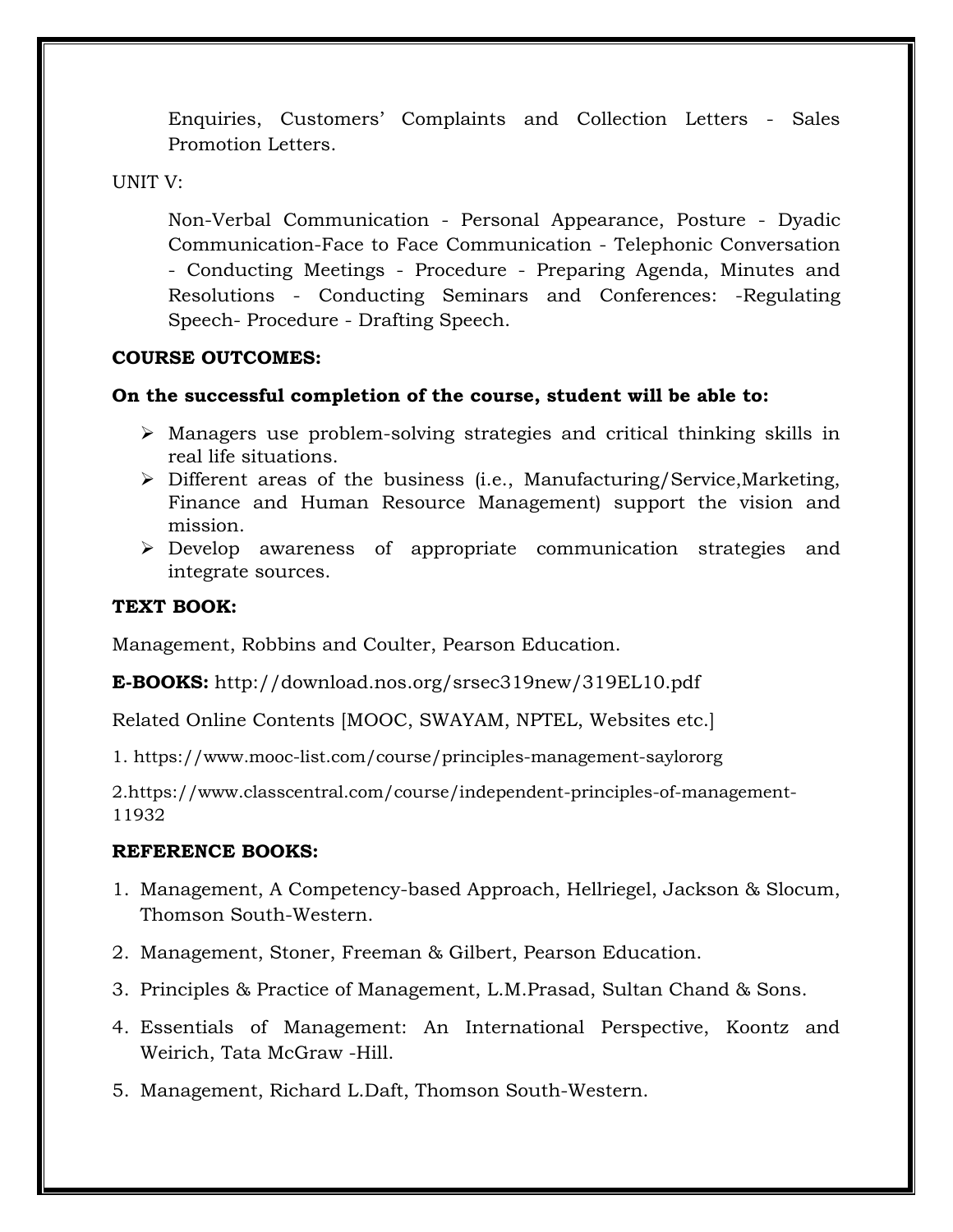- 6. Essentials of Business Communication, Rajendra Pal and J.S.Korlahalli, Sultan Chand & Sons.
- 7. Business Communication Strategies, MatthukuttyM.Monippally, Tata Mc Graw Hill.
- 8. Business Communication-concepts, Cases and Applications, P.D.Chaturvedi, Mukesh Chaturvedi, Pearson Education.
- 9. Management, Michael A.Hitt, J.Stewart Black, Lyman W.Porter, Pearson Education.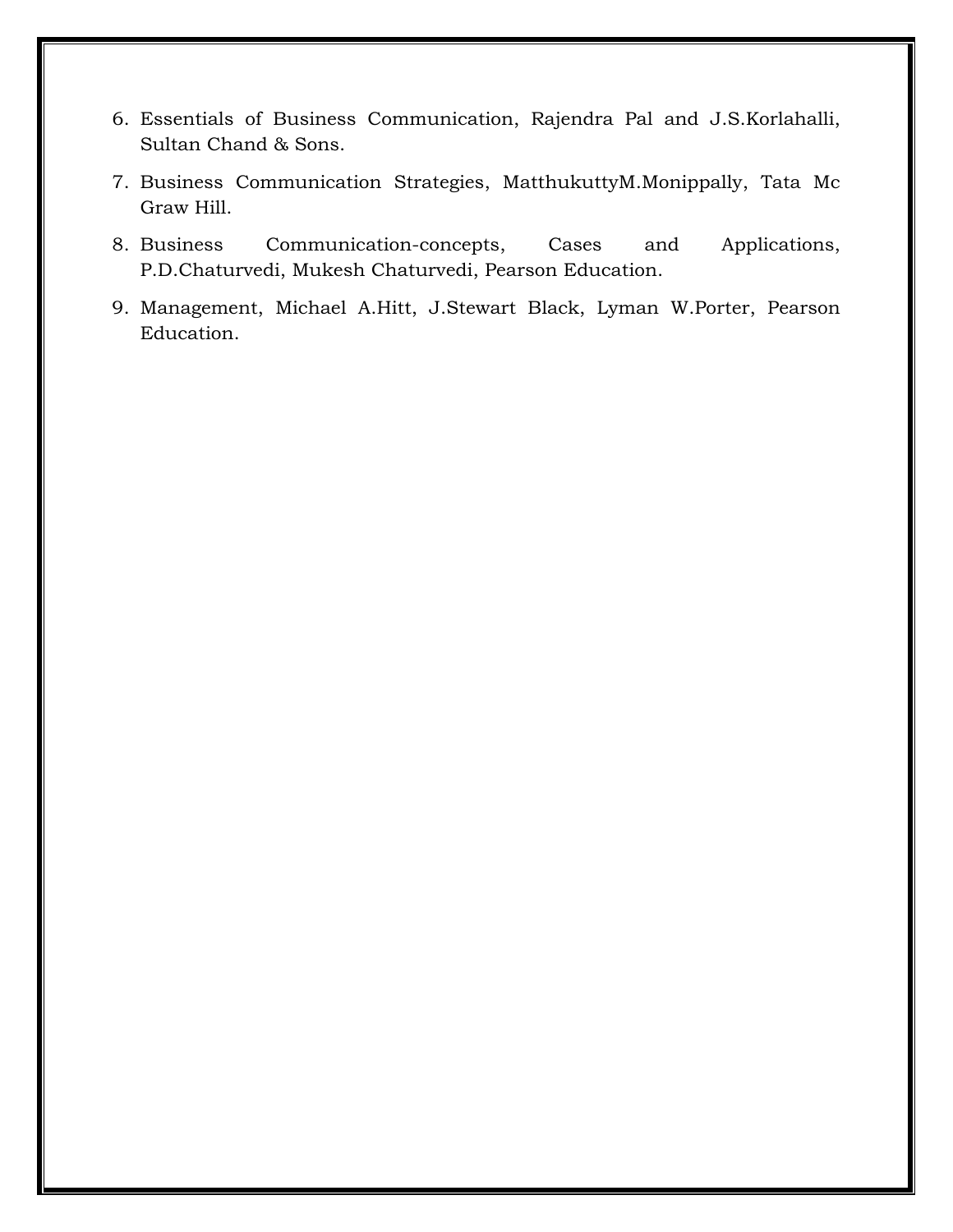### **SEMESTER I**

#### **CORE II - ECONOMICS FOR MANAGERS**

#### **COURSE OBJECTIVES:**

#### **The Main Objectives of this course are to:**

- $\triangleright$  To understand the theoretical frame work of Managerial Economics
- To gain an understanding on Demand Analysis and Production Function
- $\triangleright$  To make an in-depth knowledge in Pricing different market structures and concepts of National Income

UNIT I:

Managerial Economics: Meaning, Definitions, Functions (Decision Making and Forward Planning), Nature and Scope of Managerial Economics - Roles and responsibilities of Managerial Economist.

### UNIT II:

Demand Analysis: Meaning, Definitions, Determinants and types of demand-Demand distinctions - Elasticity of Demand – Demand Forecasting - Methods of Demand Forecasting - Supply Function.

#### UNIT III:

Production Function: Law of Variable Proportion - Iso-quants - Returns to Scale - Expansion Path - Cost Analysis: Cost Concepts, Classification and Determinants - Cost Output Relationship - Break Even Analysis.

#### UNIT IV:

Price and Output Decisions under Different Market Structures – Perfect Competition – Monopoly – Monopolistic Competition – Oligopoly - Pricing Policy and Practices: Pricing Objectives - Pricing Methods.

#### UNIT V:

National Income: Definition - Concepts of National Income - Methods of Calculation of National Income. Business Cycle: Phases of Business Cycle - Causes of Business Cycle – Inflation – Types – Causes – Effects - Balance of Trade and Balance of Payment.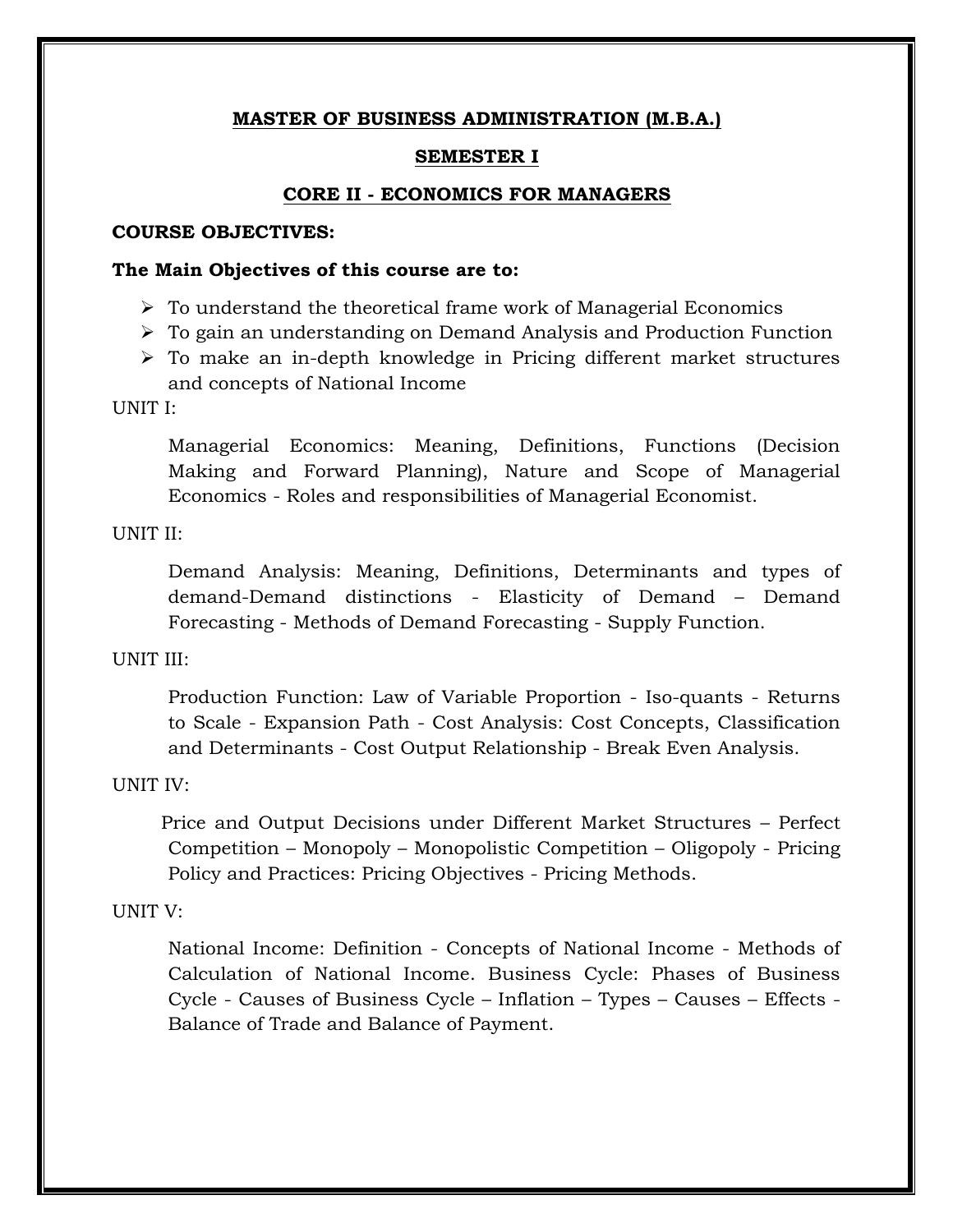# **QUESTION PAPER PATTERN:**

Proportion of Theory and Problem has to be 80:20

## **COURSE OUTCOMES:**

## **On the successful completion of the course, student will be able to:**

- $\triangleright$  The concepts of micro economics and also able to understand the various microeconomic principles to make effective economic decisions under conditions of risk and uncertainty
- $\triangleright$  Understand the law of demand & supply & their elasticities, evaluate & analyze these concepts and apply them in various changing situations in industry.
- $\triangleright$  To apply various techniques to forecast demand for better utilization of resources

# **TEXT BOOK:**

Managerial Economics, R.L.Varshney and K.L.Maheshwari, Sultan Chand & Sons.

## **E-BOOKS:**

http://164.100.133.129:81/econtent/Uploads/Managerial\_Economics  $%20(1).pdf$ 

# **RELATED ONLINE CONTENTS [MOOC, SWAYAM, NPTEL, WEBSITES ETC.]**

1.https://saylordotorg.github.io/text\_principles-of-managerial-economics/s01 introduction-tomanagerial-eco.html

2.http://shodhganga.inflibnet.ac.in/jspui/bitstream/10603/132488/9/09\_chapter% 203.pdf

- 1. Managerial Economics Theory and Applications, M.L.Trivedi, Tata McGraw-Hill.
- 2. Managerial Economics, Craig Peterson, Chris Lewis, Sudhir.K Jain, Pearson Education.
- 3. Managerial Economics (Analysis Problems and Cases), P.L.Mehta, Sultan Chand & Sons.
- 4. Managerial Economics and Financial Analysis, S.A. Siddiqui & A.S. Siddiqui, New Age International Publishers.
- 5. Managerial Economics, Atmanand, Excel Books.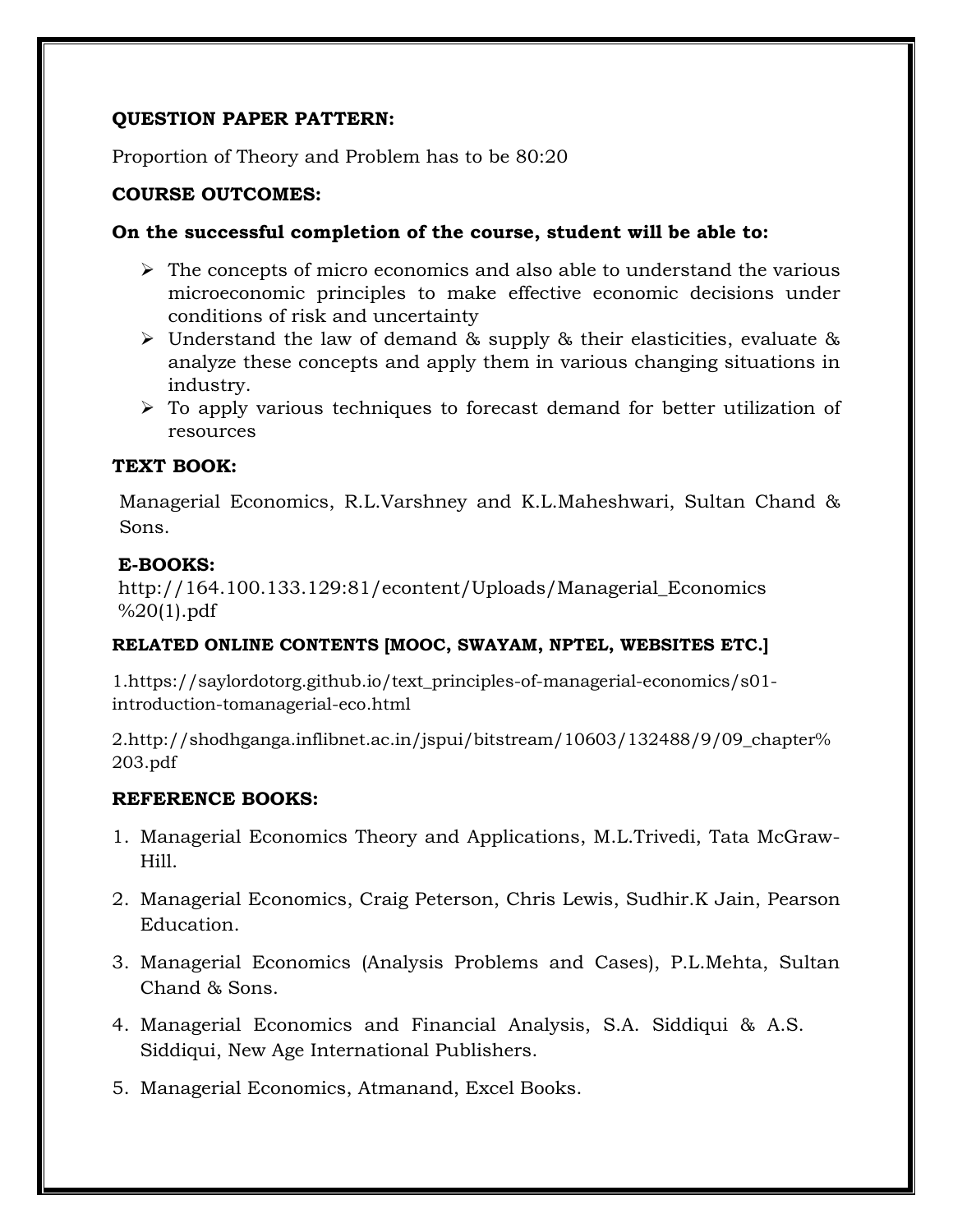6. Managerial Economics, Paul G.Keat& Philip K.Y.Young, Fourth Edition, Pearson Education.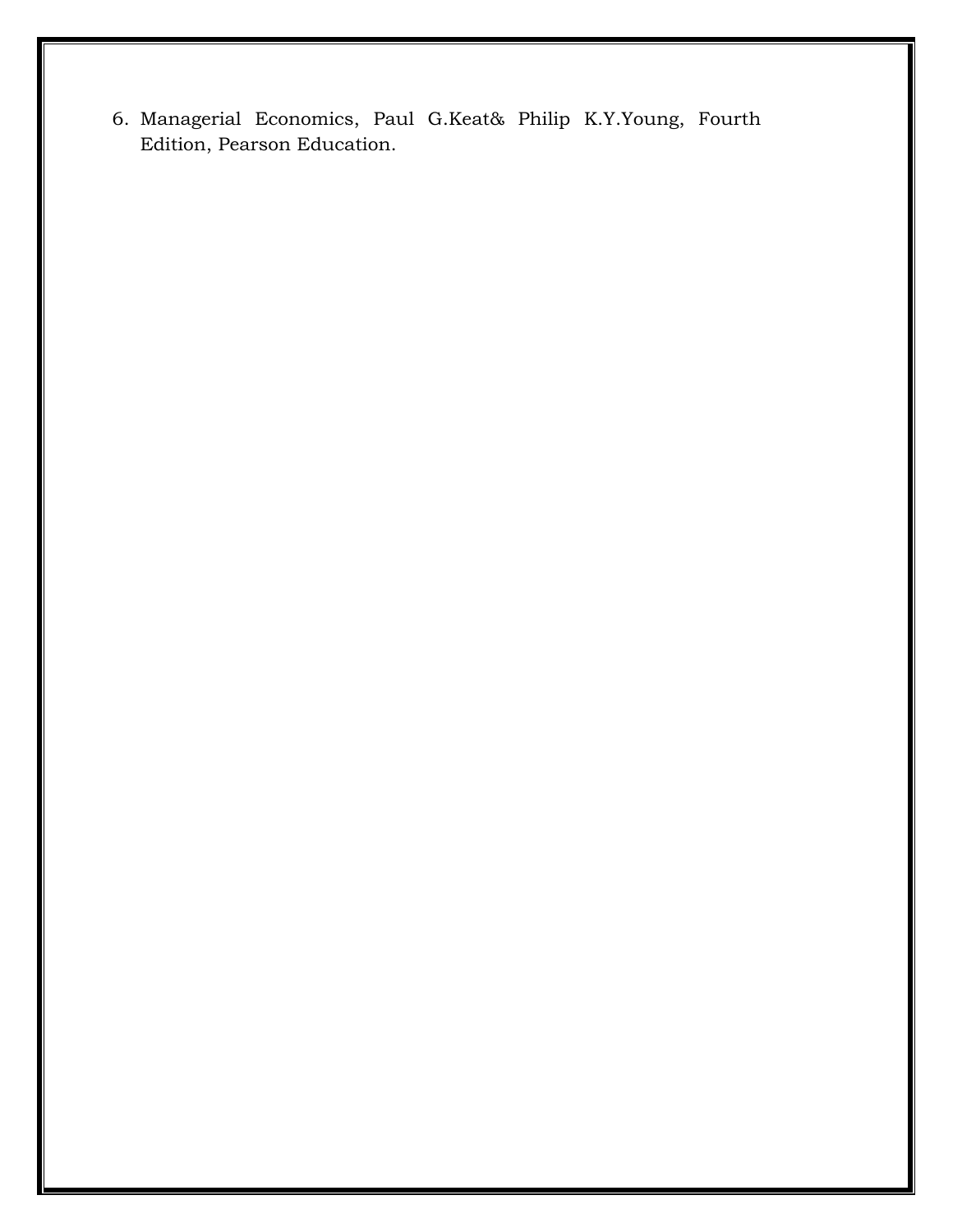## **SEMESTER I**

# **CORE III - ORGANISATIONAL BEHAVIOUR**

## **COURSE OBJECTIVES:**

## **The Main Objectives of this course are to:**

- $\triangleright$  To provide a strong conceptual framework for the study, understanding, and application of organization behavior and to apply behavioral techniques to manage human resources in a better manner.
- $\triangleright$  To impart to the students, the values of individual and group behaviour in Management.
- $\triangleright$  To enable the students to learn the different styles of leadership and learn how to influence the human behaviour in organizations.

## UNIT I:

Meaning and Definition of Organisational Behaviour (OB) - Scope and Importance of OB - OB and other similar fields of studies – Disciplines ContributingtoOB-Models of OB - Historical Evolution of OB – Hawthorne"s Experiments and its Implications

## UNIT II:

Learning - Meaning and Definition – Principles – Theories – Perception – Process - Factors Influencing Perception – Attitude – Nature - Functions – Formation – Changing Attitude.

## UNIT III:

Personality – Nature – Types – Theories, Motivation – Nature – Theories, Job Satisfaction – Causes - Measuring of Job Satisfaction.

## UNIT IV:

Group Dynamics – Nature - Process of Group Formation - Types – Group DecisionMaking - Power-sources-effective use of power. Leadershipimportance-styles-theories. Conflict-nature-process-levels. Stress meaning-models-sources.

#### UNIT V:

Organisational Change and Development – Importance - Types - Integration of TQM and Re-engineering - Effectiveness of OD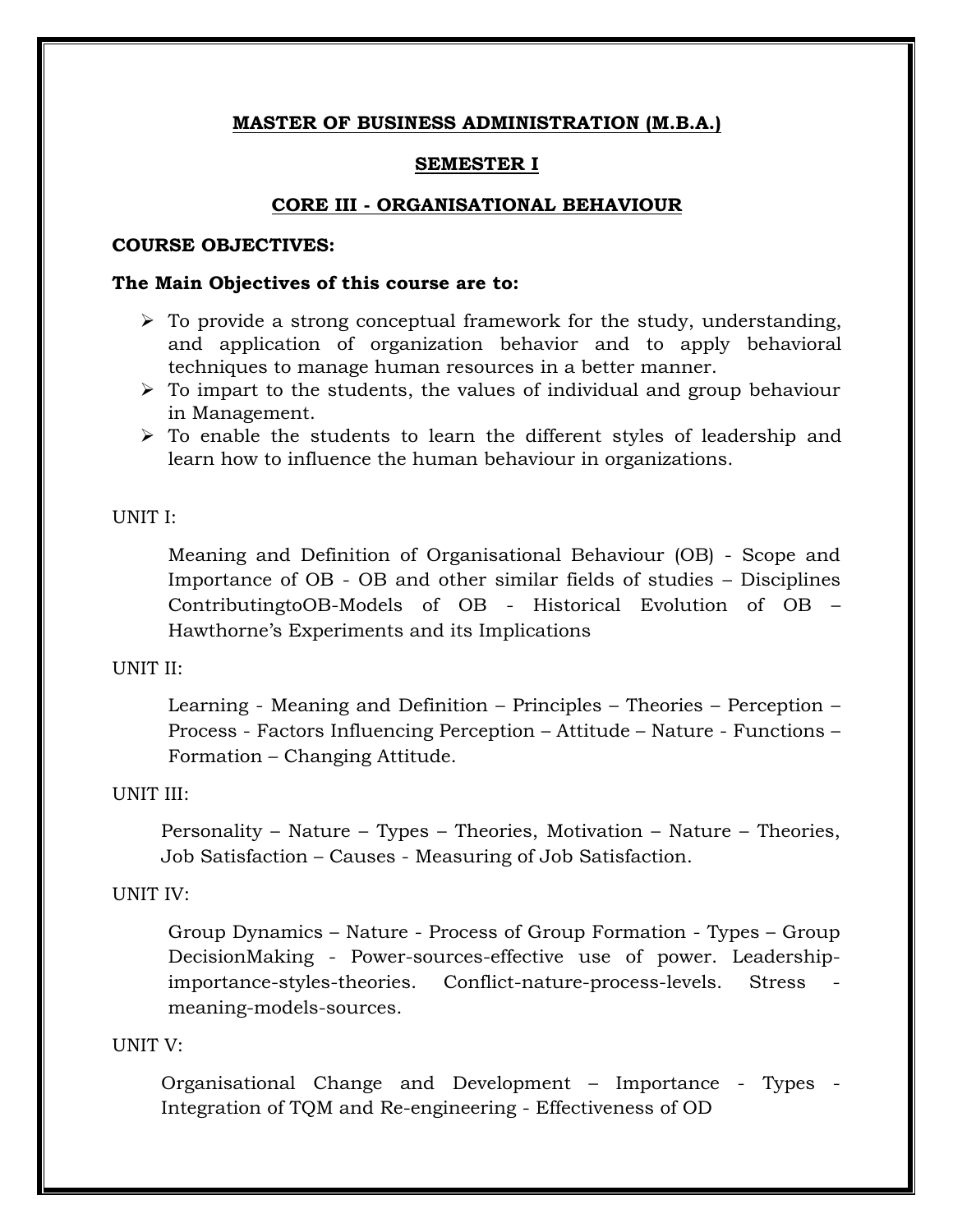## **COURSE OUTCOMES:**

## **On the successful completion of the course, student will be able to:**

- Describe and explain the basic organizational behavior theories and principles, and analyse their influences in the workplace.
- $\triangleright$  Describe the factors that influence individual and group behavior such as group cohesiveness, communication, conflict, leadership, power and politics.
- Portray how Organizational Culture, Climate, Change & Development can haveinfluence on organizational effectiveness.

## **TEXT BOOK:**

Organizational Behaviour (Text, Cases and Games), K.Aswathappa, 8th Revised Edition, Himalaya Publishing.

**E-BOOKS:** http://www.himpub.com/documents/Chapter1031.pdf

## **Related Online Contents [MOOC, SWAYAM, NPTEL, Websites etc.]**

1. https://www.mooc-list.com/tags/organizational-behavior

2. https://www.my-mooc.com/en/mooc/international-leadership-and-organizationalbehavior/

- 1. Organizational Behaviour, Stephen P.Robbins, Pearson Education.
- 2. Organizational Behaviour, Uma Sekaran, TATA McGraw Hill Company.
- 3. Organizational Theory and Behaviour, B.P. Singh, T.N. Chhabra,
- 4. Organizational Behaviour, Ian Brooks, Third Edition, Pearson Education.
- 5. Organizational Behaviour, Fred Luthans, Mc Graw Hill Book Company.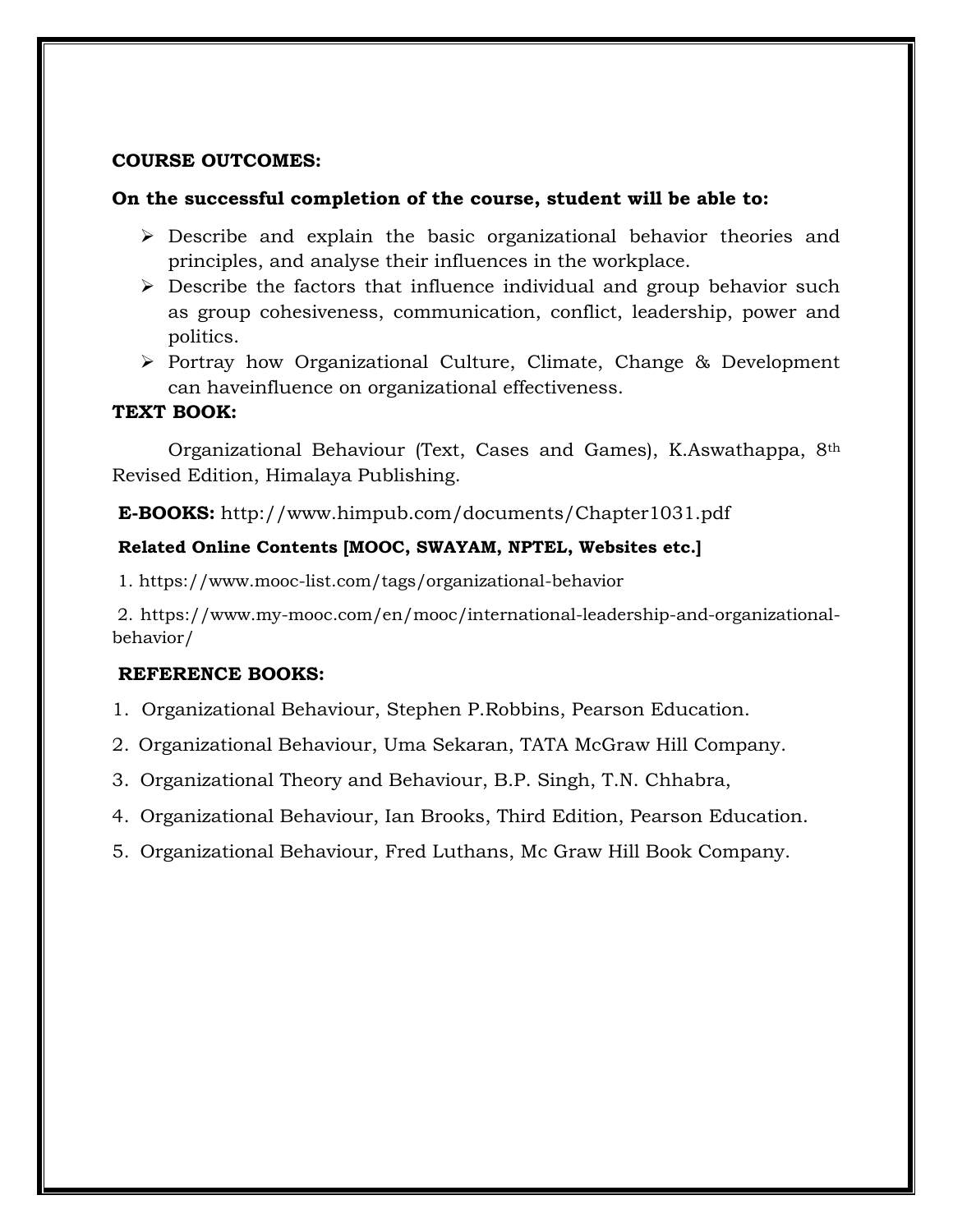#### **SEMESTER I**

#### **CORE IV - CONTEMPORARY ACCOUNTING PRACTICES**

## **COURSE OBJECTIVES:**

#### **The Main Objectives of this course are to:**

- $\triangleright$  To learn the various aspects of Accounting.
- To Gain an understanding on Cost and Management Accounting.
- $\triangleright$  To Acquaint students on standard costing and contemporary accounting techniques.

#### UNIT I:

Financial Accounting – Definition – Concepts – Convention and Classification of Accounting – Distinction between Capital and Revenue items – Basic records – Construction of Financial Statements, GAAP & S (Generally Accepted Accounting Principles & Standards).

#### UNIT II:

Cost Accounting – Utility of Costing – Elements of Cost – Preparation of Cost Sheet – Methods of Costing – Job, Contract & Process Costing (Simple Problems only) – Marginal Costing – Cost Volume Profit Analysis-Application of Marginal Costing.

#### UNIT III:

Management Accounting – Definition - Distinction between Management and Cost Accounting, Management and Financial Accounting – Comparative and Common size Statement – Trend Percentage Analysis – Accounting Ratios and Limitations – Fund Flow Analysis - Cash Flow Analysis.

### UNIT IV:

Standard Costing – Meaning - Differences between Standard Costing and Budgeting – Variance Analysis - Calculation of Material, Labour, Overhead, Sales & Profit Variance.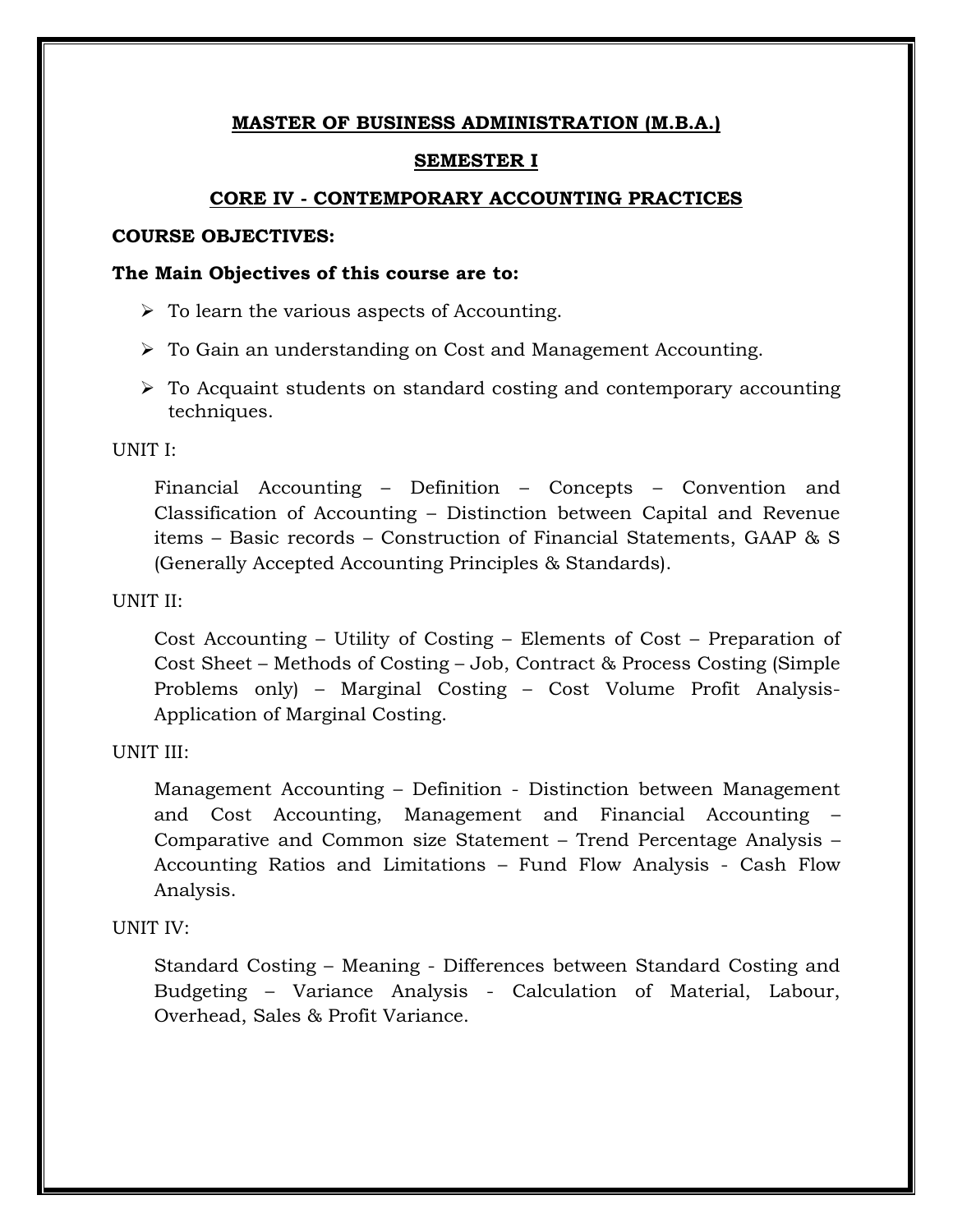# UNIT V:

Contemporary Accounting Techniques: Activity Based costing – Target Costing – Life Cycle Costing - Economic Value Added (EVA) – Responsibility Accounting.

# **COURSE OUTCOMES:**

# **On the successful completion of the course, student will be able to:**

- $\triangleright$  A thorough grounding of financial accounting concepts
- Gain knowledge on Cost and Management Accounting
- $\triangleright$  Get the description of standard costing and contemporary accounting techniques.

## **QUESTION PAPER PATTERN:**

Proportion of Theory and Problem has to be 60 :40

## **TEXT BOOK:**

1.Management Accounting, M.Y Khan &P.K.Jain, Tata McGraw-Hill.

2.Contemporary Accounting Practices –Dr. V.R.Palanivelu Himalaya Publishing House –Mumbai.

**E-BOOKS:** http://www.ddegjust.ac.in/studymaterial/bba/bba-104.pdf

# **Related Online Contents [MOOC, SWAYAM, NPTEL, Websites etc.]**

1.https://www.mooc-list.com/tags/financial-management

2. https://swayam.gov.in/nd1\_noc19\_mg36/preview

- 1. Management Accounting, R.S.N.Pillai And Bagavathi, S.Chand&Company.New Delhi.
- 2. Accounting for Management,Dr.V.R.Palanivelu,University Science Press,New Delhi.
- 3. Management Accounting, Dr. S.N. Maheswari, Sultan Chand & Sons.
- 4. Accounting for Management, Bhattachaya S.K, Vikas Publishing House.
- 5. Management Accounting, Don Rickettes, JackgarayHonghtonMibblin Company, Boston.
- 6. Management Accounting Principles & Practice, M.A.Sahaf, Vikas Publishing House.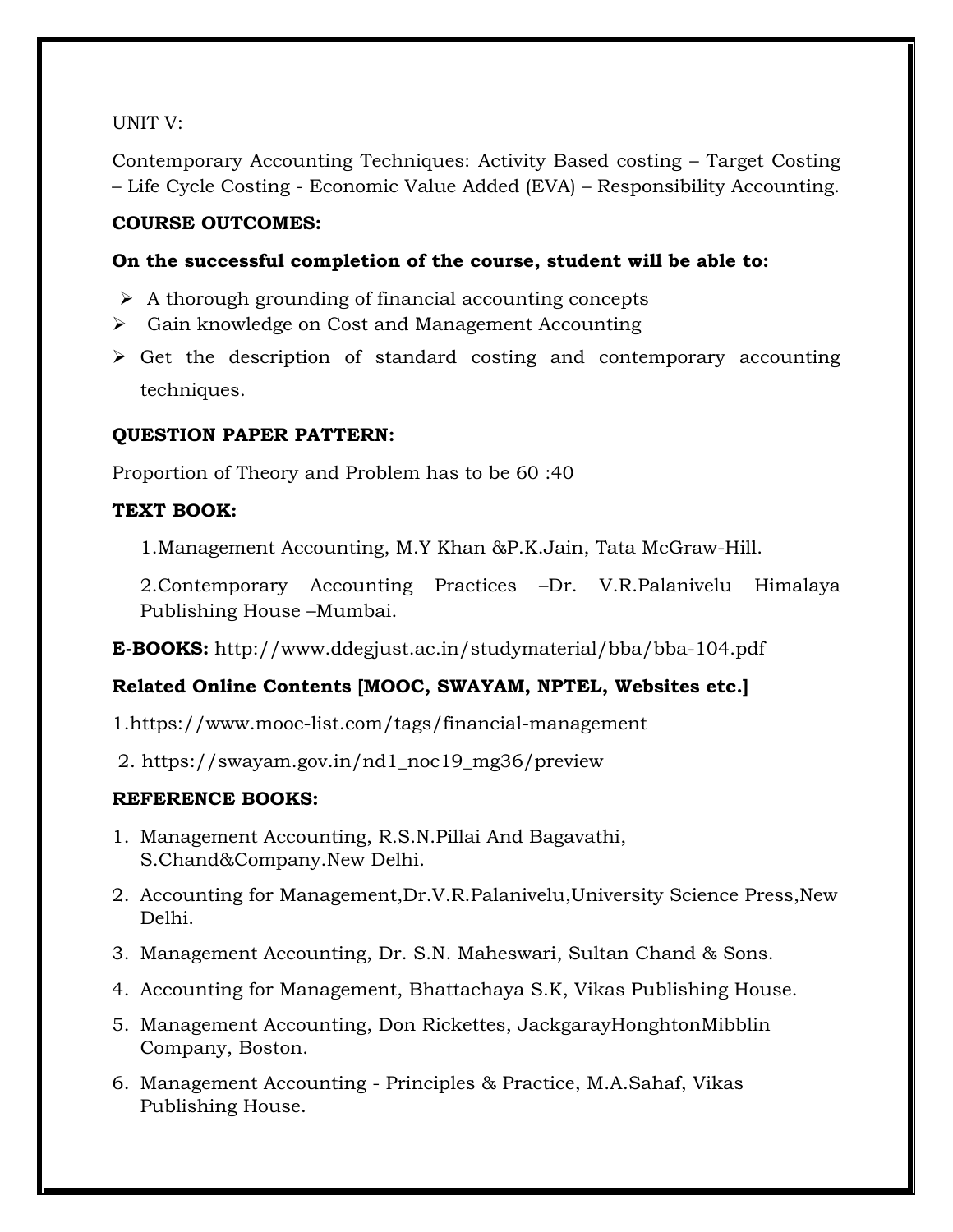- 7. Financial Accounting A Managerial Perspective, R.Narayanaswamy, Prentice Hall India.
- 8. Introduction to Management Accounting, Charles T.Horngren, Prentice Hall India.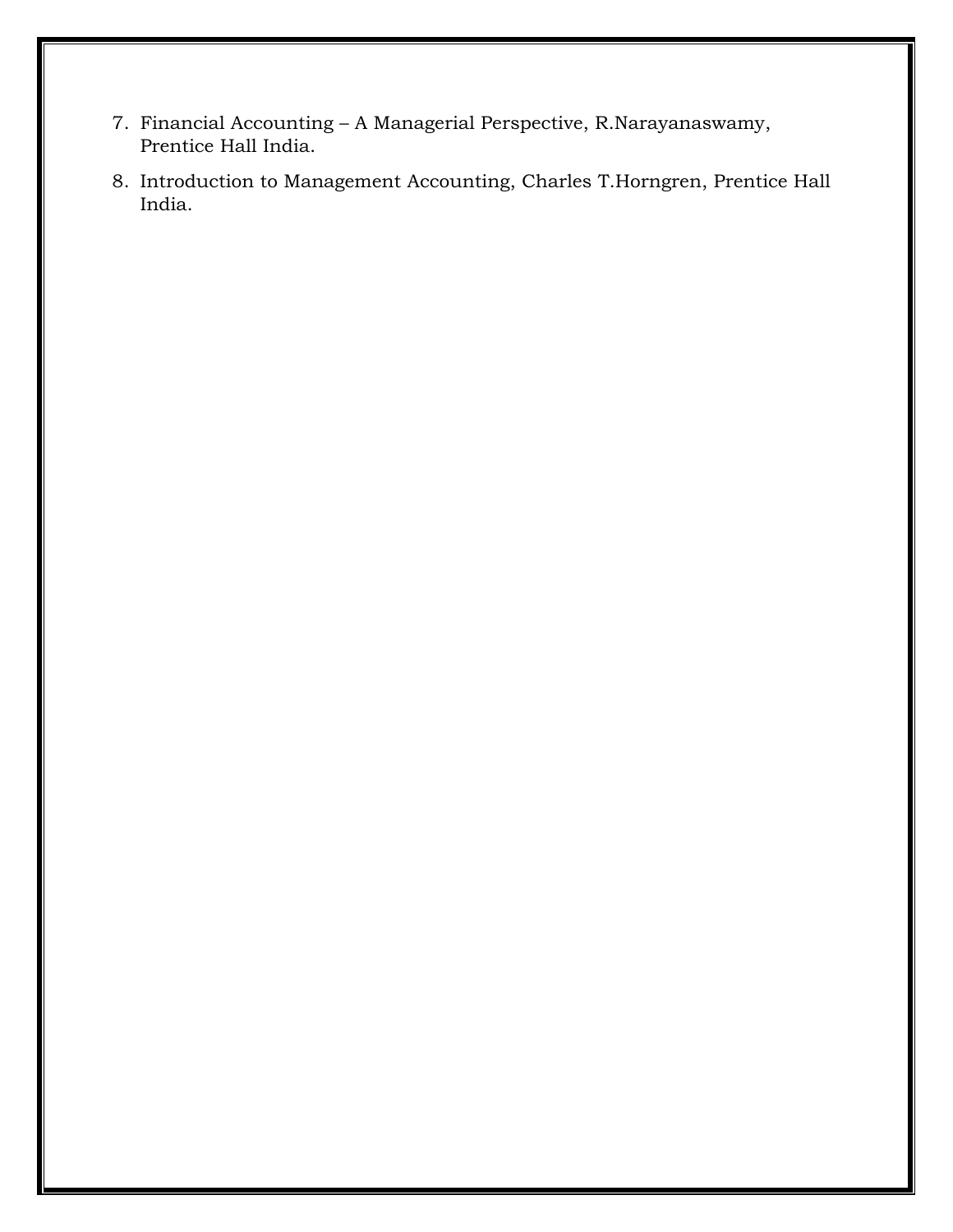## **SEMESTER I**

## **CORE V - BUSINESS LAW**

#### **COURSE OBJECTIVES:**

#### **The Main Objectives of this course are to:**

- 1. To familiarize the students with various laws that will help them to refine their understanding of how law affects the different aspects of business.
- 2. To providing a rich fund of contemporary knowledge, time tested principles, basic concepts, emerging ideas, evolving theories, latest technique , ever changing procedures & practices in the field of Law in a comprehensive way .
- 3. To give an exposure to important commercial laws, the knowledge, that is essential for an understanding of the legal implications of the general activities of a modern business organisation.

UNIT I:

The Contract Act, 1871 Nature and Classification of Contracts - Essential Elements of a Valid Contract, Offer and Acceptance - Consideration - Valid Consideration - Capacities of Parties - Provisions Relating to Free Consent, Valid Agreements - Performance of Contract – Discharge of Contract – Various Modes of Discharge of Contract - Remedies for Breach of Contract.

### UNIT II:

Sales of Goods Act, 1930 Contract for Sale of Goods - Meaning - Sale of Goods and Agreement to Sell – Essentials of a Contract of Sale - Formalities of a Contract of sale - Sale and Hire Purchase Agreements - Provisions Relating to Conditions and Warranties - Provisions Relating to Transfer of Property or Ownership - Provisions Relating to Performance of Contract of Sale - Rights of Unpaid Seller - Remedial Measures - Provisions Relating to Auction Sale, GST.

#### UNIT III:

The Companies Act, 1956 Indian Companies Act 1956 – Definitions – Kinds of companies – Formation – Memorandum of Association – Articles of Association – Prospectus – Statement in Lieu of Prospectus – Misstatements in Prospectus – Shares – Debentures – Shareholder"s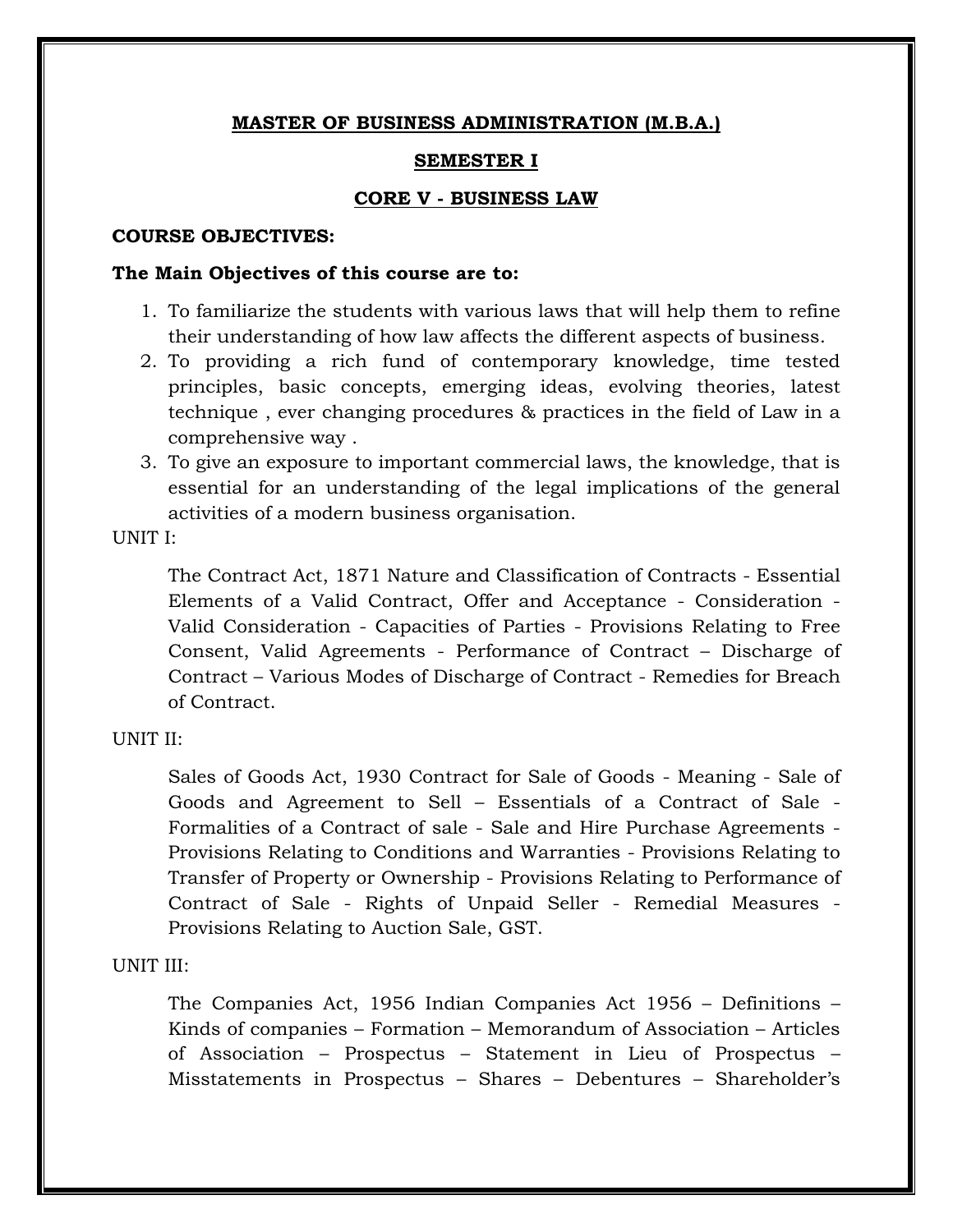Rights – Company Management – Meetings and Resolutions – Windingup - Modes of Winding-up.

## UNIT IV:

Intellectual Property Legislations: Meaning and Scope of Intellectual Properties –Patent Act of 1970 : Objectives – Definitions – Inventions – Patentee – True and FirstInventor – Procedure for Grant of Process and Product Patents, WTO Rules toPatents, Rights of Patentee, Infringement and Remedies.

## UNIT V:

The Information Technology Act, 2000 Digital Signature - Electronic Governance - Electronic Records – Certifying Authorities, Cyber Crime & Remedies, Laws on Competition ,Consumer Production Act, Environmental Law.

## **COURSE OUTCOMES:**

# **On the successful completion of the course, student will be able to:**

- $\triangleright$  A basic understanding of what can be done and what cannot be done within the legalFrame work.
- $\triangleright$  Outline the various facets of basic case laws of each act from a legal andmanagerial perspective.
- $\triangleright$  The students will be able to recognize the impact of Indian legal environment on business and Familiarity with the laws that have an influence on business

## **TEXT BOOK:**

Business Law, Kapoor N.D., Sultan Chand and Sons.

**E-BOOKS:** http://www.himpub.com/documents/Chapter1663.pdf

# **REFERENCE BOOKS:**

1. Legal Aspects of Business, Akhileshwar Pathak, Tata McGraw-Hill.

2. Government and Business, Amarchand D., Tata McGraw-Hill.

3. Consumer Protection Law : Provisions and Procedure, R.N.P. Chaudhary, Deep and Deep Publications.

4. The Law of Intellectual Property Rights, Shiv Sahai Singh, Deep and Deep Publications.

5. Business Law, Aswathappa. K and Ramachandra, Himalaya Publishing House.

6. Business Law, Nabhi, Indian Law House.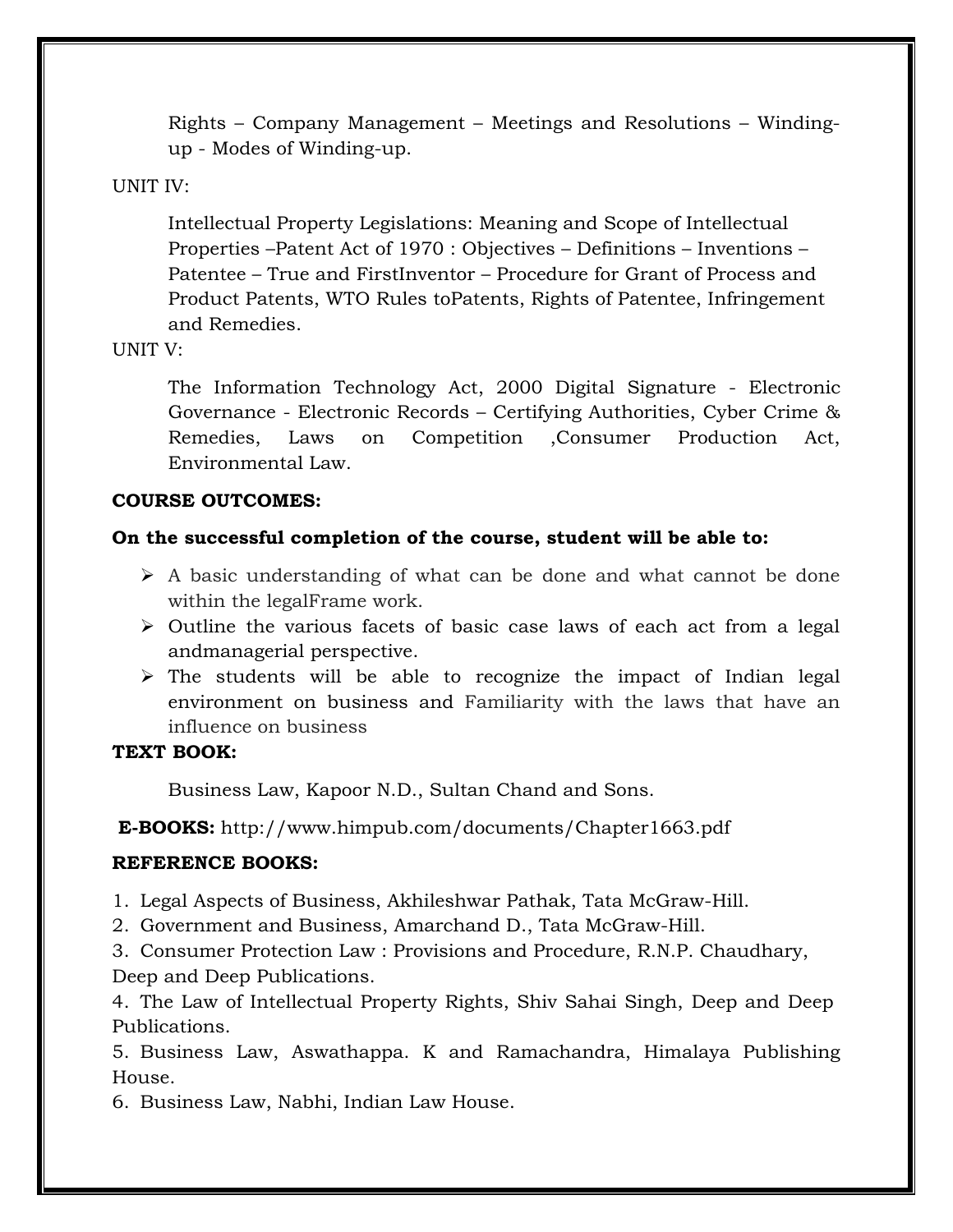7. Business Law, P.C. Tulsian, Tata McGraw-Hill.

8. Corporate Laws, Bare Acts, Taxman Publications.

9. Business Law, P.S. Saravanavel and S. Sumathi, Himalaya Publishing House.

10. Business Law Including Company Law, Gulshan S.S. and Kapoor G.K., New Age International.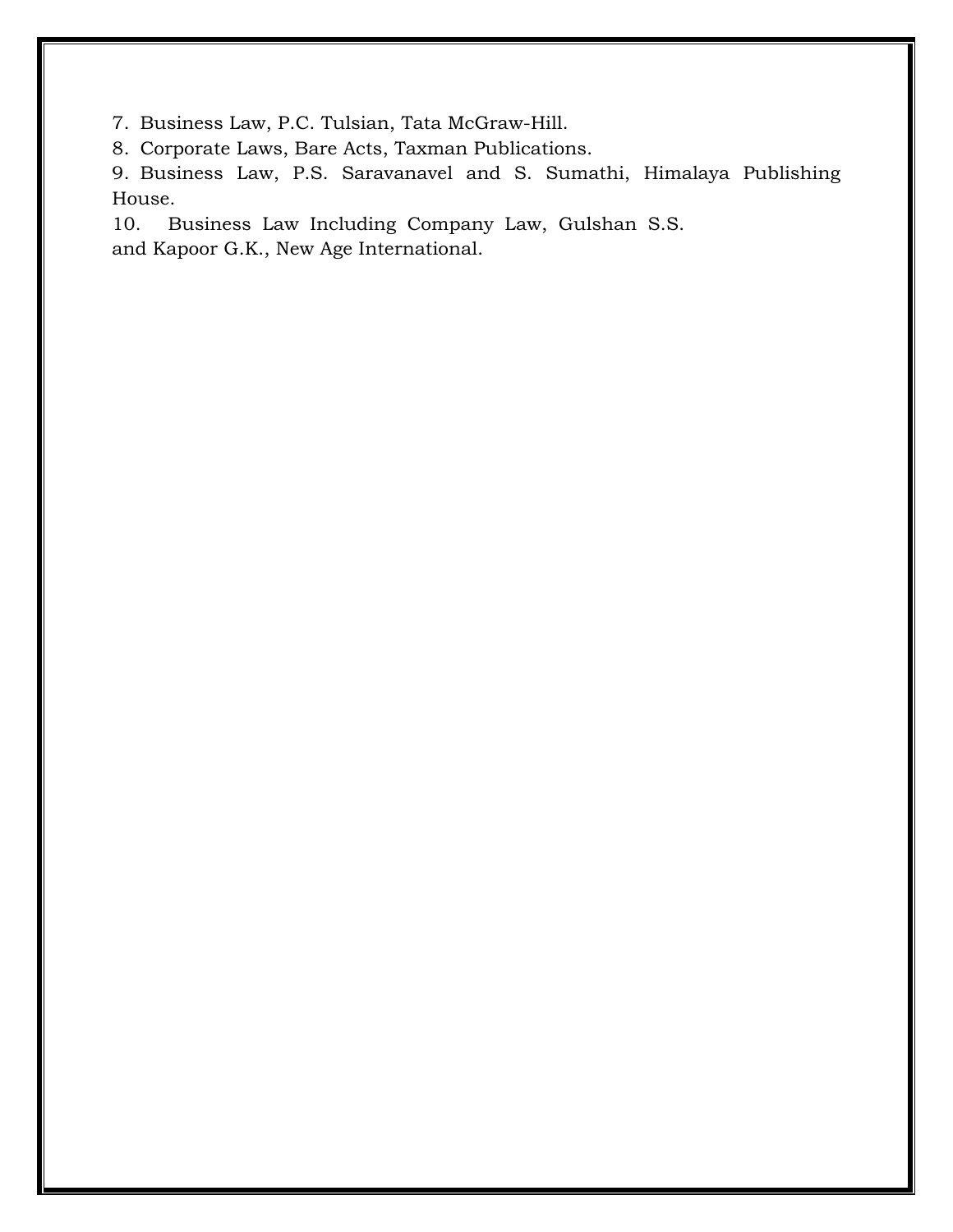## **SEMESTER I**

## **CORE VI - BUSINESS RESEARCH METHODS**

#### **COURSE OBJECTIVES**:

#### **The Main Objectives of this course are to:**

 $\triangleright$  To develop understanding of the basic framework of research process and understanding of various research designs and techniques.

- $\triangleright$  To impart knowledge for enabling students to develop data analytics skills and meaningful interpretation to the data sets so as to solve the business/Research problem.
- $\triangleright$  To identify various sources of information for literature review and data collection and understand some basic concepts of research and its methodologies
- To organize and conduct research in a more appropriate manner and write a research proposal

#### UNIT I:

Research – Meaning and Objectives – Types of Research – Research Process – Research Problem – Selecting the Problem – Research Design – Need and Features of a Good Design – Different Research Designs.

#### UNIT II:

Sampling Design – Steps in Sampling Design – Types of Sample Designs – Measurement Scales – Tests of Sound Measurement – Important Scaling Techniques – Methods of Data Collection.

#### UNIT III:

Data Processing – Coding – Editing – Univariate Analysis – Correlation and Regression Analysis - Multivariate Analysis (Theory Only) – Factor Analysis – Cluster Analysis – Discriminate Analysis

#### UNIT IV:

Testing of Hypothesis – Concepts – Procedure for Hypothesis Testing – Parametric Tests– Z Test – T-Test – Chi-Square Test – F-Test – ANOVA Technique - Non-Parametric Tests – Sign Tests – Kruskal-Wallis Test – Wilcoxon-Mann Whitney Test – Application of SPSS Package.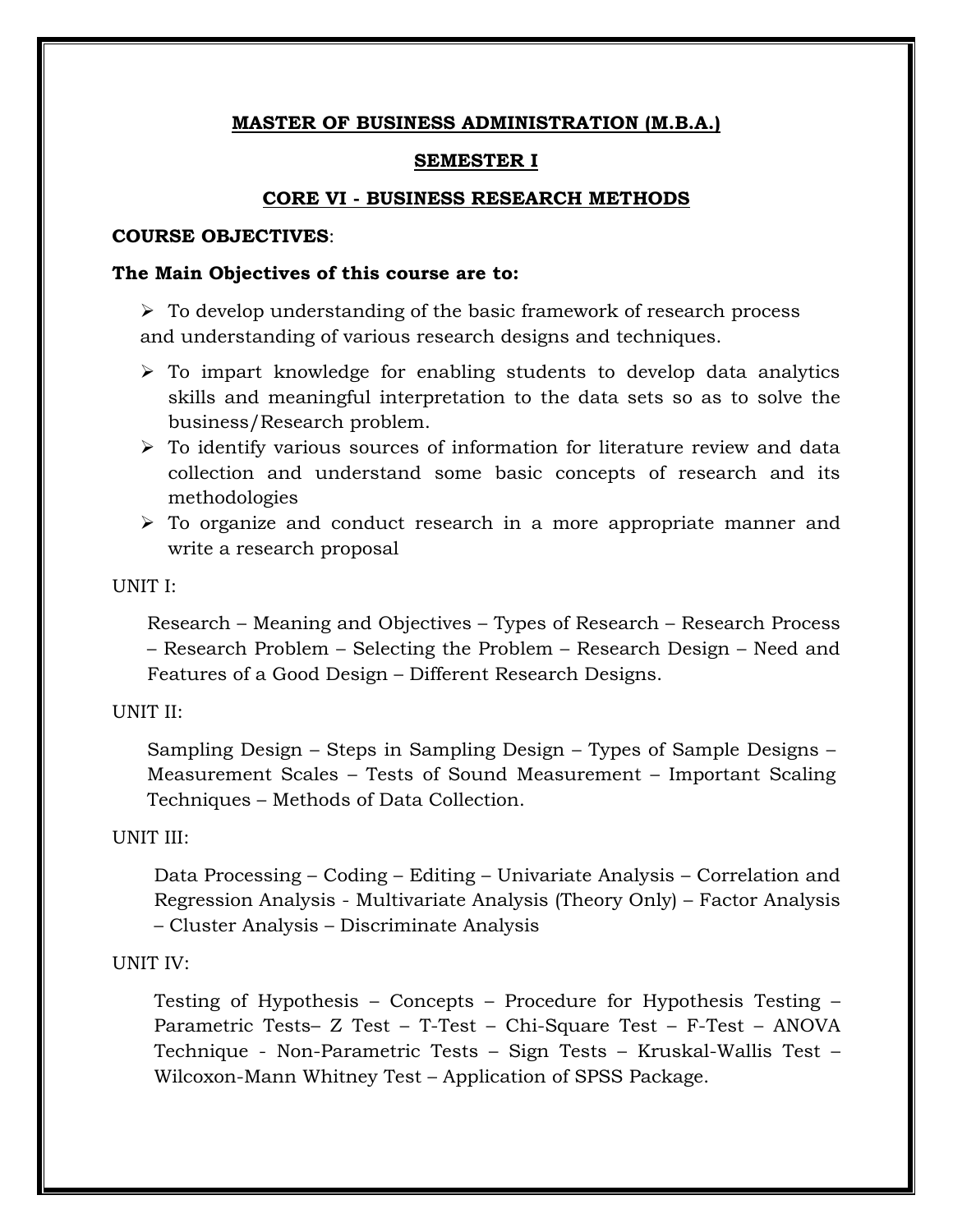## UNIT V:

Report Writing – Steps in Writing Report – Layout of the Research Report – Types of Reports – Mechanics and Precautions while writing a Research Report – Oral Presentations.

# **Question Paper Pattern**

Proportion of Theory and Problem has to be 60 :40

# **COURSE OUTCOMES:**

# **On the successful completion of the course, student will be able to:**

- $\triangleright$  Apply a range of quantitative and qualitative research techniques to business and management problems / issue
- Understand and apply research approaches, techniques and measurement techniques in the appropriate manner for managerial decision
- Demonstrate knowledge and understanding of data analysis and interpretation inrelation to the apply the different statistical tools
- $\triangleright$  Students would be able to analyze data, find solutions to the problems and identify the overall process of designing a researchstudy from its inception to its report

## **TEXT BOOK:**

Business Research Methods, Donald R.Cooper and Pamela S.Schindler, Tata Mc GrawHill.

# **E-BOOKS:**

https://iaear.weebly.com/uploads/2/6/2/5/26257106/research\_methods\_ent iree\_book\_umasekaram-pdf-130527124352-phpapp02.pdf

# **Related Online Contents [MOOC, SWAYAM, NPTEL, Websites etc.]**

1.https://research-methodology.net/research-methodology/research-types/

2.https://www.intechopen.com/books/cyberspace/research-designandmethodolog

- 1. Research Methodology, Methods and Techniques, C.R.Kothari, New Age International Publishes.
- 2. Research Methods for Business, Umasekaran, John Wiley & Sons.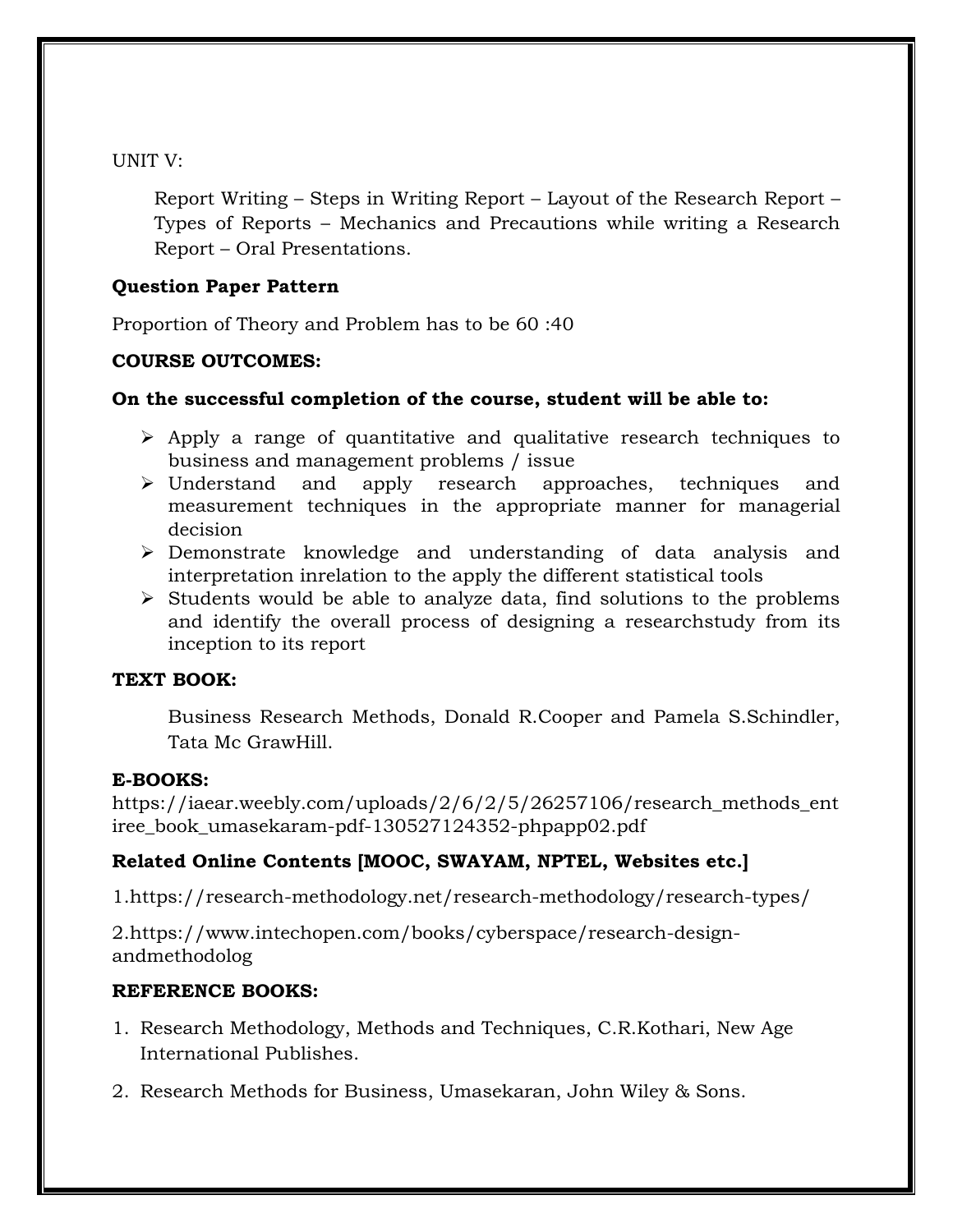- 3. Research Methods, Anthony M.Graziano and Michael L.Raulin, Addison Wesley Longman.
- 4. Research Methods, Donald H.Burney, Thomson Asia.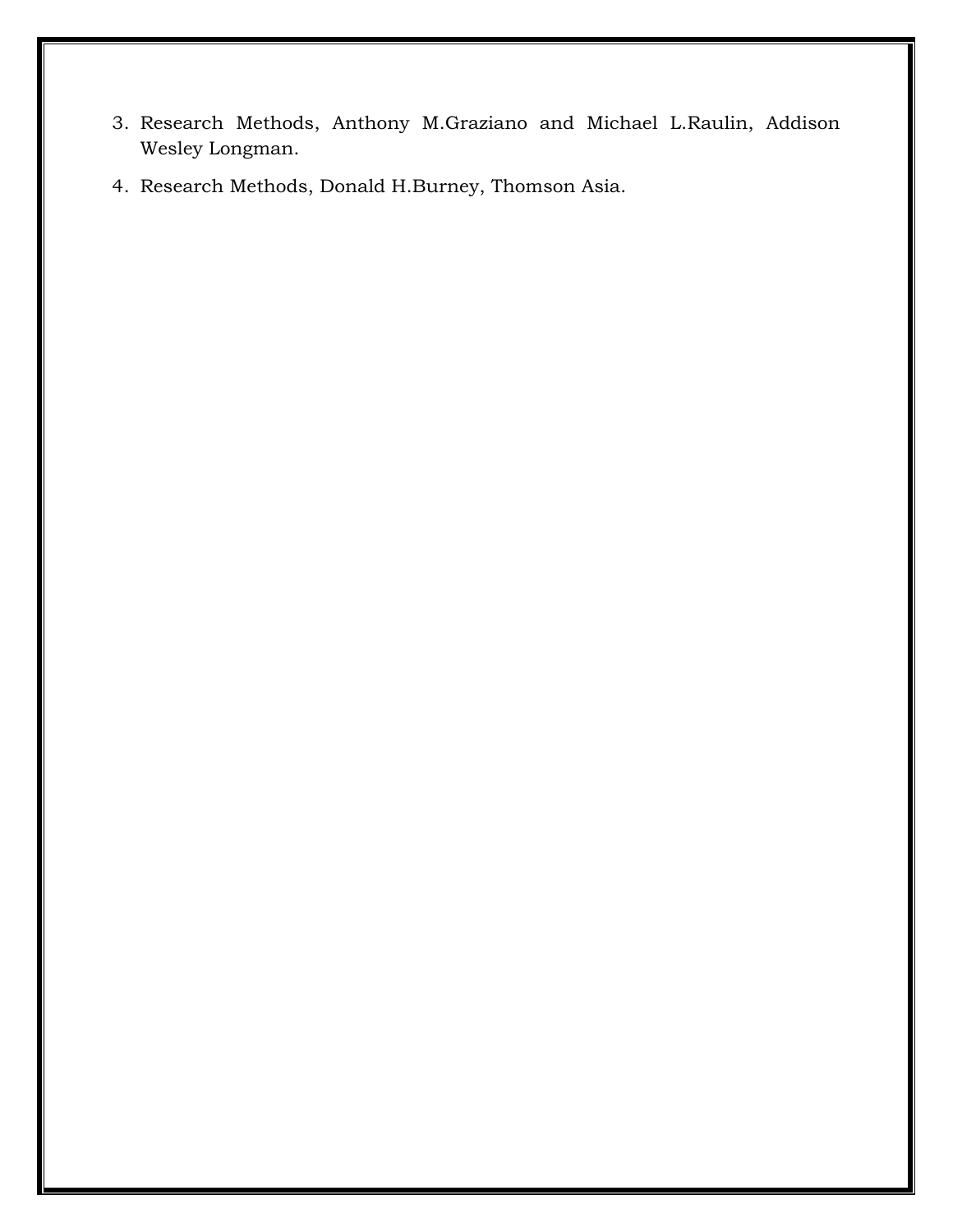#### **SEMESTER II**

#### **CORE VII - OPERATIONS MANAGEMENT**

#### **COURSE OBJECTIVES:**

#### **The Main Objectives of this course are to:**

- $\triangleright$  To develop an understanding of how the operations, have strategic importance and can provide a competitive advantage in the workplace.
- $\triangleright$  To understand techniques of location and facility planning; line balancing; job designing; and capacity planning in operations management.
- $\triangleright$  To understand the Materials Management function starting from Demand Management through Inventory Management.

#### UNIT I:

Meaning and Definition of Operations Management – Brief history of operation management –impact of information technology and globalization on operation management – operation strategy and competitiveness – developing business strategy – competitive priorities – World class manufacturing.

#### UNIT II:

Product Design: New Product Development – Steps, Process of a Product design -Production design for organizational competitiveness– Process selection-Location-factors affecting Plant location-Locational Analysis. Layout – Principles of a good layout – Types of production vs types of layout

#### UNIT III:

Definition and purpose of inventory – inventory costs – independent and dependent demand – inventory systems – economic order quantity – fixed order quantity models and fixed period time models – ABC analysis-VED analysis –FSN analysis.

Material handling-Material Requirement planning – master production schedule – MRP system structure.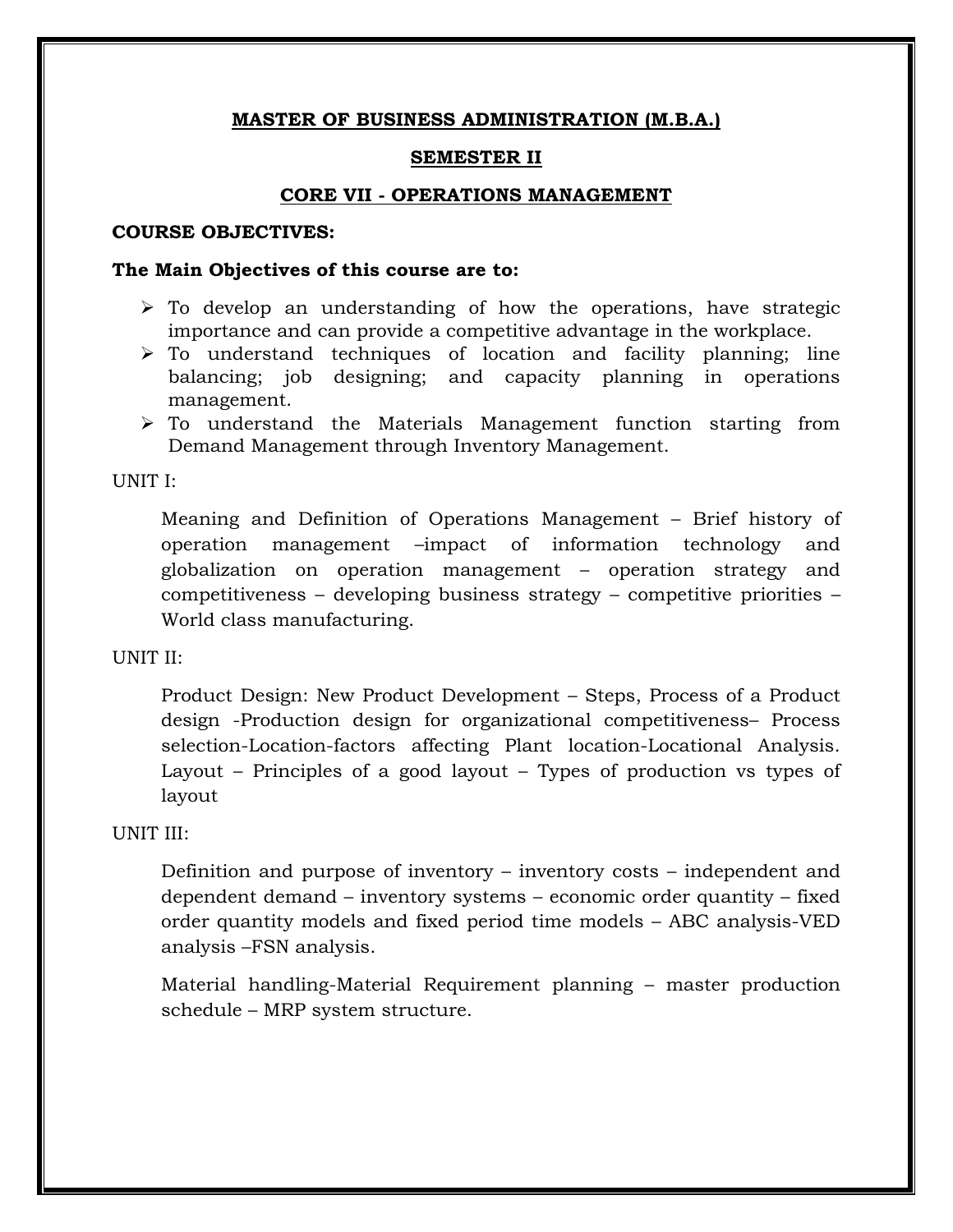UNIT IV:

Work Study: foundation of work study –Method study and time study procedure –time standards –– work sampling – maintenance management – objectives of maintenance management –types of maintenance – work study for maintenance – total productive maintenance (TPM) – Value Analysis.

Project Management: elements – project formulation .

## UNIT V:

Quality Control Techniques: process capability, X and R chart, C chart, P chart – acceptance sampling – operating characteristics curve – Six Sigma methodology – Leanproduction – KANBAN - KAIZEN – Just in time manufacturing - ethics in operation management.

# **COURSE OUTCOMES:**

# **On the successful completion of the course, student will be able to:**

- $\triangleright$  Identify the elements of operations management and various transformation processes to enhance productivity and competitiveness.
- $\triangleright$  Plan and implement suitable materials handling principles and practices in the operations and get a clear idea about Inventory management, its role
- $\triangleright$  An overall idea about Operations and its relationship between other management functions.

# **Question Paper Pattern**

Proportion of Theory and Problem has to be 80 :20

# **TEXT BOOK:**

Production and Operation Management, R.Panner Selvam, PHI learning.

# **E-BOOKS:**

http://ebooks.lpude.in/management/mba/term\_3/DMGT501\_OPERATIONS\_ MANAGEMENT.pdf

# **Related Online Contents [MOOC, SWAYAM, NPTEL, Websites etc.]**

- 1. https://nptel.ac.in/courses/110/106/110106146/
- 2. https://www.edx.org/course/product-management-fundamentals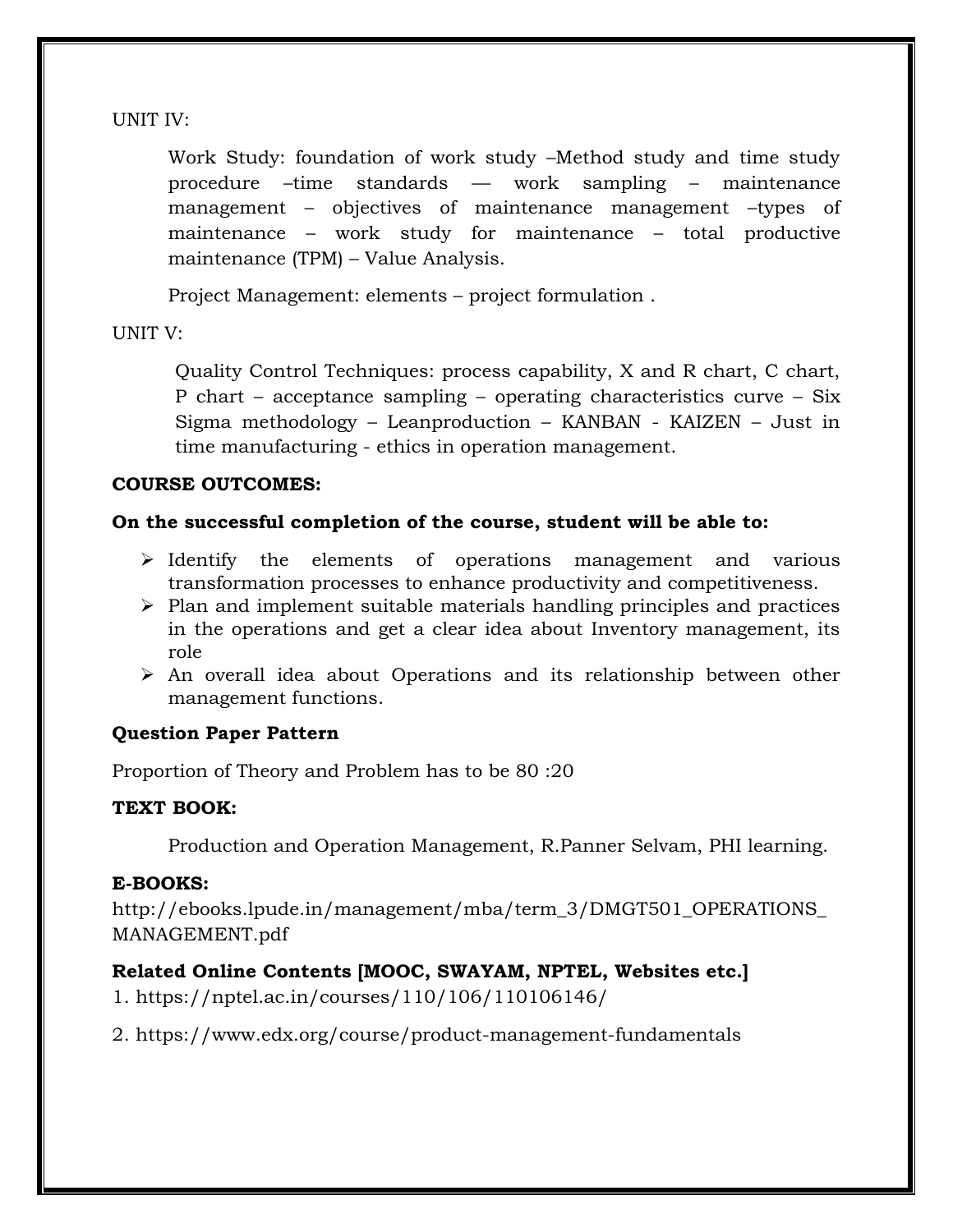- 1. Production and Operation Management, S.N.Chary, TATA McGraw Hill.
- 2. Operations Management, Lee J.Krajewski, PHI.
- 3. Production and Operational Management, KanishhkaBedi, Oxford University Press.
- 4. Operation Management, Robert Johnston, FT Prentice Hall.
- 5. Production and Operations Management, R.B.Khanna, PHI.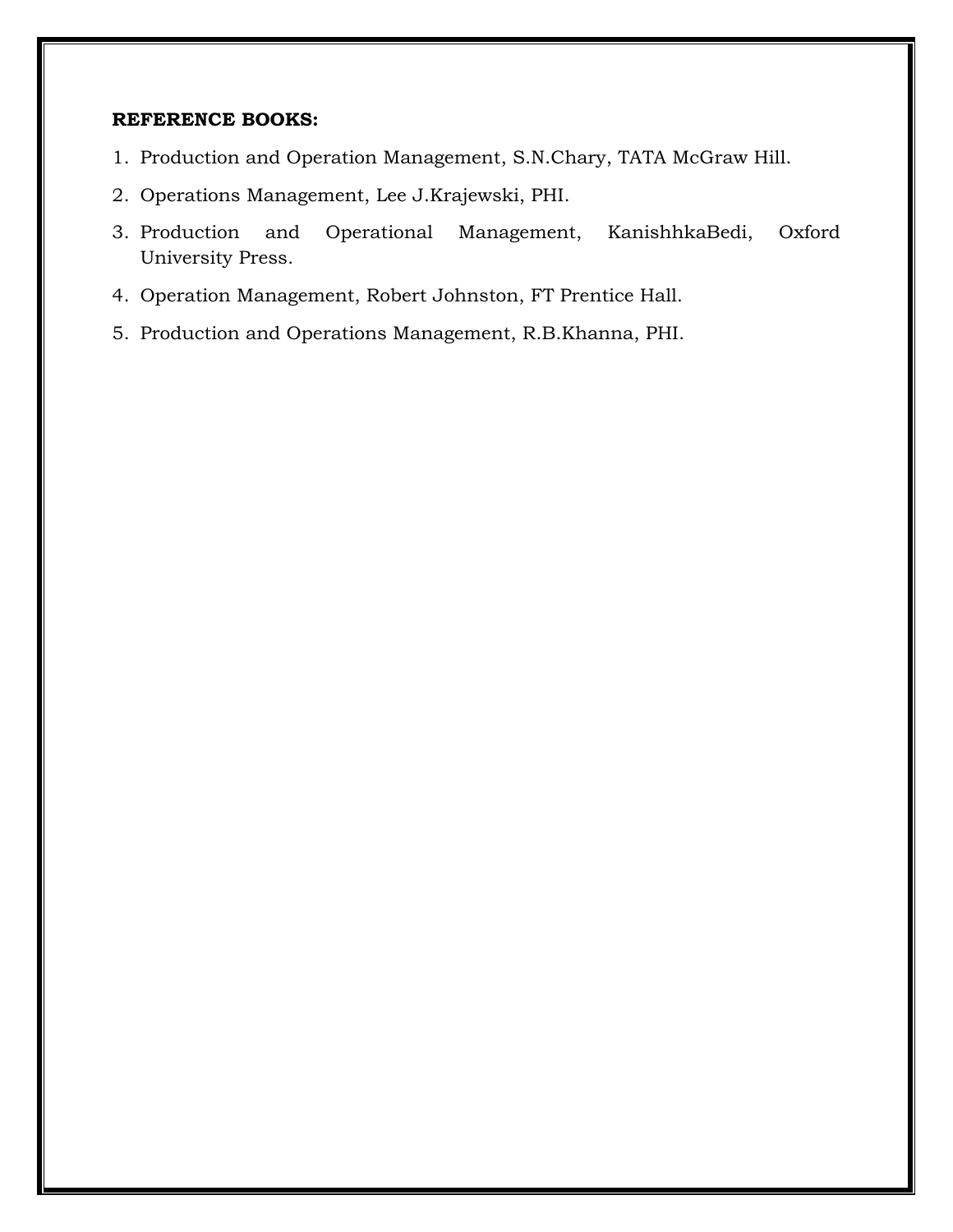#### **SEMESTER II**

#### **CORE VIII - FINANCIAL MANAGEMENT**

#### **COURSE OBJECTIVES**:

#### **The Main Objectives of this course are to:**

- $\triangleright$  Understand the operational nuances of a Finance Manager.
- $\triangleright$  Comprehend the technique of making decisions related to finance functions.
- $\triangleright$  To acquaint the students regarding financial management tools and techniques in financial decision making.

UNIT I:

Meaning and importance of Finance – Objectives, Functions and Scope of Finance –Role of Finance Manager – Organisation of Finance Functions – Time value of Money - sources of finance.

UNIT II:

Capital Expenditure Evaluations – Methods of Appraisals – Payback period, Net Present Value, Internal Rate of Return, Accounting Rate of Return, Profitability Index – Capital rationing

### UNIT III:

Capital Structure Theories: NI, NOI, MM Approaches – Determining Capital Structure. Cost of Capital: Components – Cost of Equity, Cost of Debt, Cost of Preference , Cost of Retained Earnings & Weighted Average Cost of Capital – Dividend Policy: Relevant Theory – Walter's Model, Gorden"s Model – Irrelevant Theory – MM Hypothesis - Leverages – Operating leverage – Financial leverage and Combined leverage - EBIT – EPS Analysis

#### UNIT IV:

Budgetary control – Budget Manual – Classification and Preparation of various budgets –Functional budgets – Fixed and Flexible budgets – Cash budget – Sales Budget- Production Budget &Zero Base Budgeting and Performance Budgeting – Ethic in finance.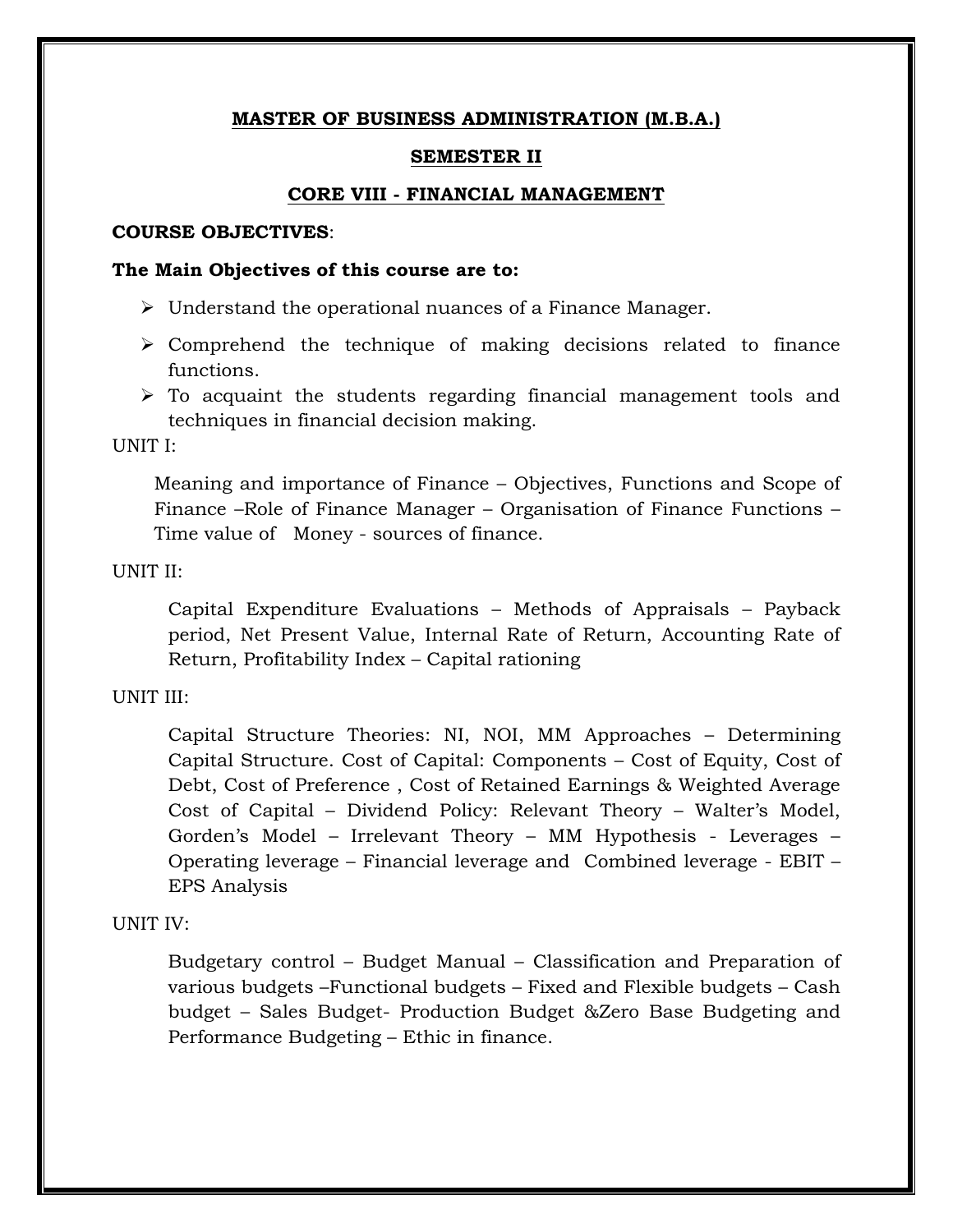# UNIT V:

 Principles of working capital: Concepts, Needs, Determinants, issues and estimationof working capital –– Methods of forecasting working capital – Management of Cash,Receivables and Inventories – Cash Planning – Credit policies – Regulations of Bank Finance

# **Question Paper Pattern**

Proportion of Theory and Problem has to be 60 :40

# **COURSE OUTCOMES:**

## **On the successful completion of the course, student will be able to:**

- $\triangleright$  Learn the capital budgeting and cost of capital techniques and Assess the short-term and long-term sources of finance
- $\triangleright$  Understand how to prepare different types of budgets and capital structure and distribution of dividend
- Able to assess working capital needs and effective management of current assets andfinancing decisions

## **TEXT BOOKS:**

Financial Management –Dr. V.R. Palanivelu-S.Chand Company Ltd-New Delhi

Financial Management, Pandey.I.M., Vikas Publishing House

# **E-BOOKS:**

http://vcmdrp.tums.ac.ir/files/financial/istgahe\_mali/moton\_english/financia l\_management\_%5Bwww.accfile.com%5D.pdf

**RELATED ONLINE CONTENTS [MOOC, SWAYAM, NPTEL, WEBSITES ETC.]** 1.https://www.mooc-list.com/tags/financial-management

2 .https://swayam.gov.in/nd1\_noc19\_mg36/preview

# **REFERENCE BOOKS:**

1. Financial Management: Principles and Practice, Khan.M and Jain.P, Tata McGraw Hill.

2. Fundamentals of Financial Management, Prasanna Chandra, Tata McGraw Hill.

3. Financial Management: Principles and Practice, Maheswari S.N., Sultan Chand & Sons.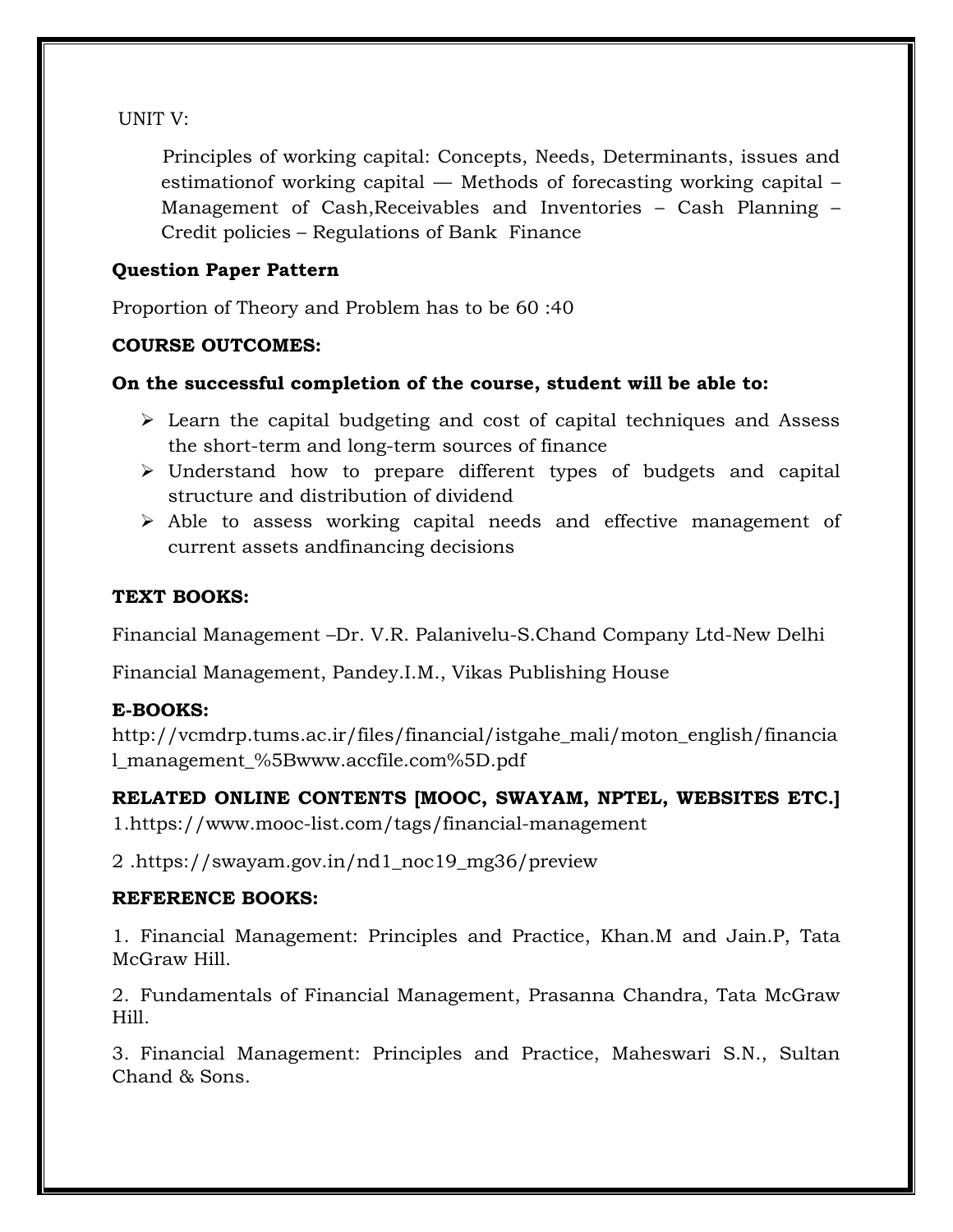- 4. Financial Management and Policy, James and Van Horne, Prentice Hall
- 5. Financial Management, Kuchchal S.C.
- 6. Financial Management: Principles and Practice, Khan.M and Jain.P, Tata McGraw Hill.
- 7. Fundamentals of Financial Management, Prasanna Chandra, Tata McGraw Hill.
- 8. Financial Management: Principles and Practice, Maheswari S.N., Sultan Chand & Sons.
- 9. Financial Management and Policy, James and Van Horne, Prentice Hall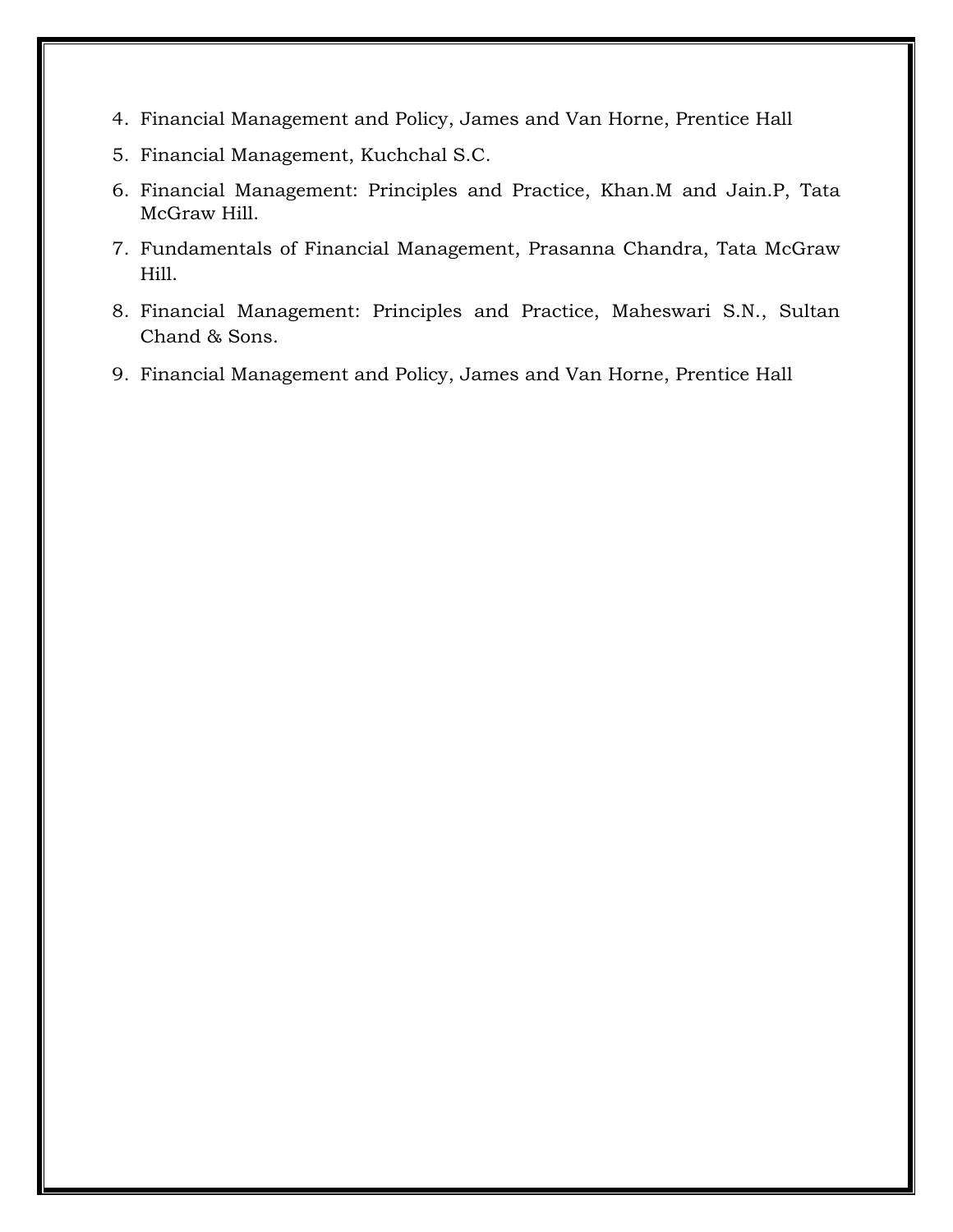## **SEMESTER II**

## **CORE IX - HUMAN RESOURCE MANAGEMENT**

## **COURSE OBJECTIVES:**

## **The Main Objectives of this course are to:**

- $\triangleright$  To provide knowledge about management issues related to staffing, training, performance, compensation, human factors consideration and compliance with human resource requirements.
- $\triangleright$  To make the students understand the key terms, theories/concepts and practices within the field of human resource management.
- $\triangleright$  To Identify and analyze the problems in the field of HRM and be able to provide innovative solutions
- $\triangleright$  To recognize and appreciate the significance of ethical issues in HR practices and the management of people in the workplace

## UNIT I:

Human Resource Management- objectives, scope, importance- Evolution of HRM- Roleof HR Manager- Challenges faced by HRM- Trends in HRM-Indian scenario and HRM-Strategic Human resource management.

## UNIT II:

Human Resource Planning - Process, Factors affecting HRP - Job Analysis - components,process, Job design - Recruitment- sources, techniques, Internet recruitment- Employee testingand selection- Types, effective interview - Placement – Induction.

## UNIT III:

Employee Training and Executive Development - objectives, importance, types andmethods of Career management - basics of career management - Knowledge managementPerformance appraisal - objectives, process, methods - Job evaluation. Promotion – Demotion –Transfer - separation and implication of job change.

#### UNIT IV:

Compensation - Factors determining pay rate, current trends in compensation planning – Incentives - Incentive plan, effective incentive plan - Employee benefits and services –and its present scenario-Employee Welfare, Safety and Health.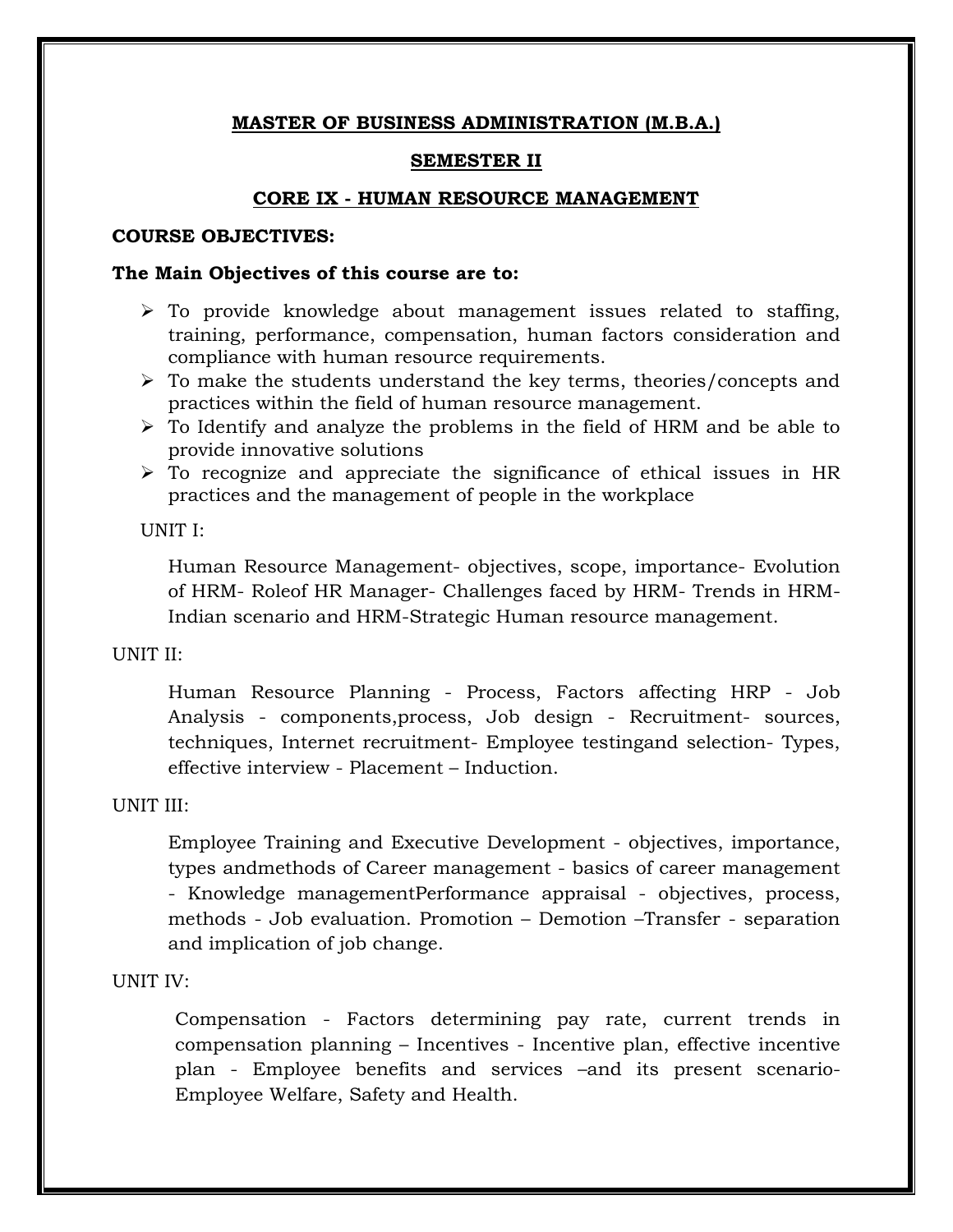UNIT V:

Industrial Relations - Collective bargaining - process, Trade unions - Workers participation in Management - Grievance handling - Redressal committees - Ethics in HRM - Global HRM

## **COURSE OUTCOMES:**

## **On the successful completion of the course, student will be able to:**

- $\triangleright$  Students will gain knowledge and skills needed for success as a human resources professionalKnow about the theory and application of human resource management, the broad range of influences acting on human resource management
- $\triangleright$  To cognize the methods of recruitment, selection process Knowledge and application of performance assessment methods, improvements and resultant in terms of employee service condition reviewsAnalyze various compensation plans and benefits and services
- $\triangleright$  To get familiar with industrial relations and employees welfare and security and create apt plans for employee benefits

## **TEXT BOOK:**

Human Resource Management 11th edition, Gary Dessler, PHI learning.

**E-BOOKS:** http://www.himpub.com/documents/Chapter2146.pdf

# **Related Online Contents [MOOC, SWAYAM, NPTEL, Websites etc.]**

1.http://ugcmoocs.inflibnet.ac.in/ugcmoocs/view\_module\_ug.php/240 2. https://www.my-mooc.com/en/categorie/human-resources

- 1. Human Resource Management, V.S.P.Roa
- 2. Human Resource Management, C.B.Gupta
- 3. Human Resource Management and Personnel Management, K.Aswathappa
- 4. Human Resource Management, BiswajeetPattanayak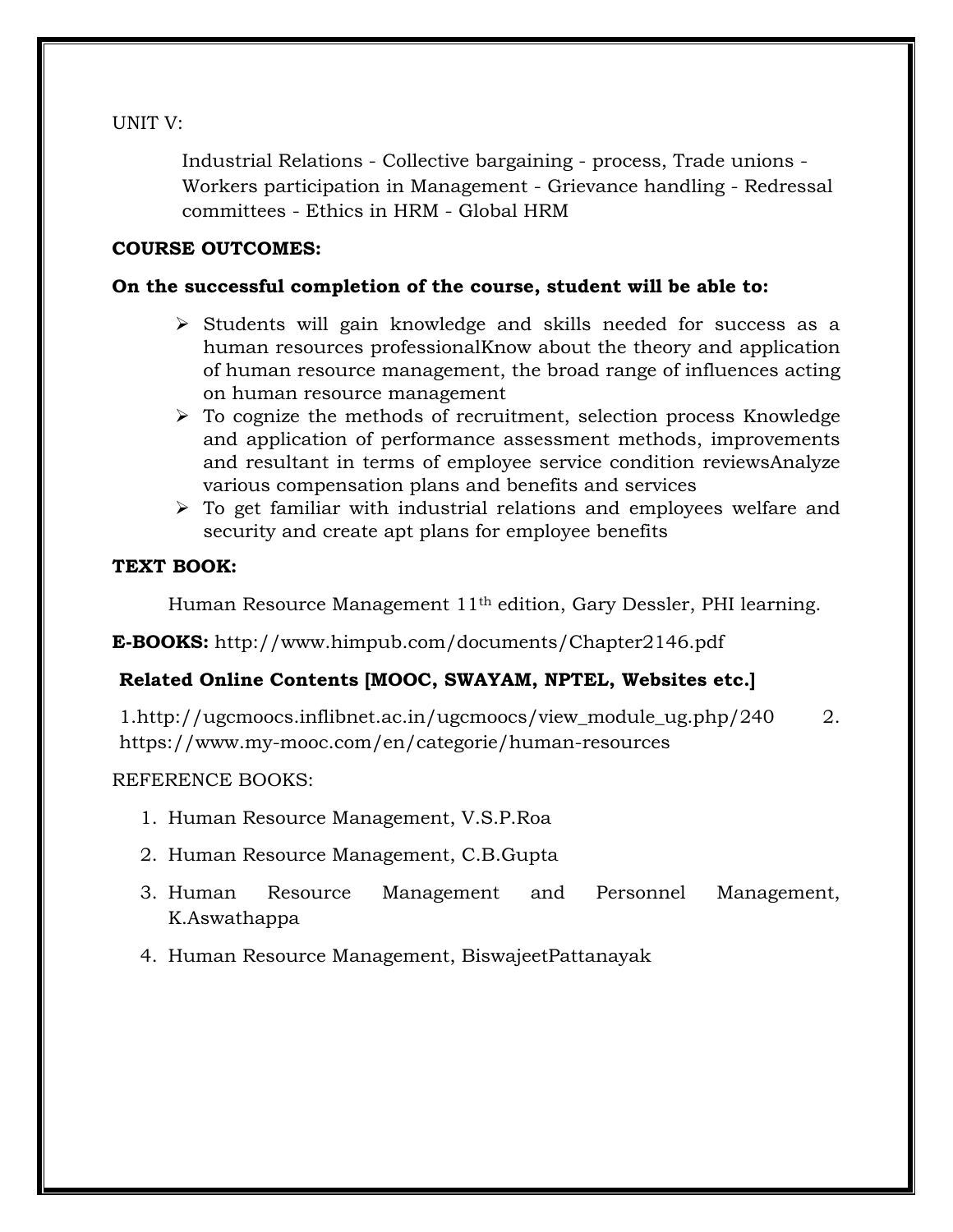#### **SEMESTER II**

#### **CORE X - COMPUTER APPLICATIONS IN MANAGEMENT**

## **COURSE OBJECTIVES**:

#### **The Main Objectives of this course are to:**

- $\triangleright$  Gain familiarity with the concepts and terminology used in the development, implementation andoperation of business application systems.
- $\triangleright$  Explore various methods that MS office can be used to support existing businesses and strategies.
- $\triangleright$  Achieve hands-on experience with productivity/application software to enhance businessactivities in MS office, in Tally
- $\triangleright$  Work with simple design and development tasks for the main types of business informationsystems in Tally

#### UNIT I

MS OFFICE - Introduction to WORD, POWERPOINT and EXCEL

. UNIT II

WORD - Creating a new document with templates & Wizard - Creating own document - Opening/modifying a saved document - converting files to and from other document formats - Using keyboard short-cuts & mouse - Adding symbols & pictures to documents - headers and footers - Finding and replacing text - spell check and Grammar check - Formatting text paragraph formats - adjusting margins, line space - character space - Changing front type, size - Bullets and numbering - Tables - Adding, editing, deleting tables - Working within tables - Adding, deleting, modifying rows and columns - merging & splitting cells.

## UNIT III

EXCEL - Working with worksheets - cells - Entering, editing, moving, copying, cutting, pasting, transforming data - Inserting and deleting of cells, rows & columns - Working with multiple worksheets - switching between worksheets - moving, copying, inserting & deleting worksheets - Using formulas for quick Calculations - Working & entering a Formula - Formatting a worksheet - Creating and editing charts - elements of an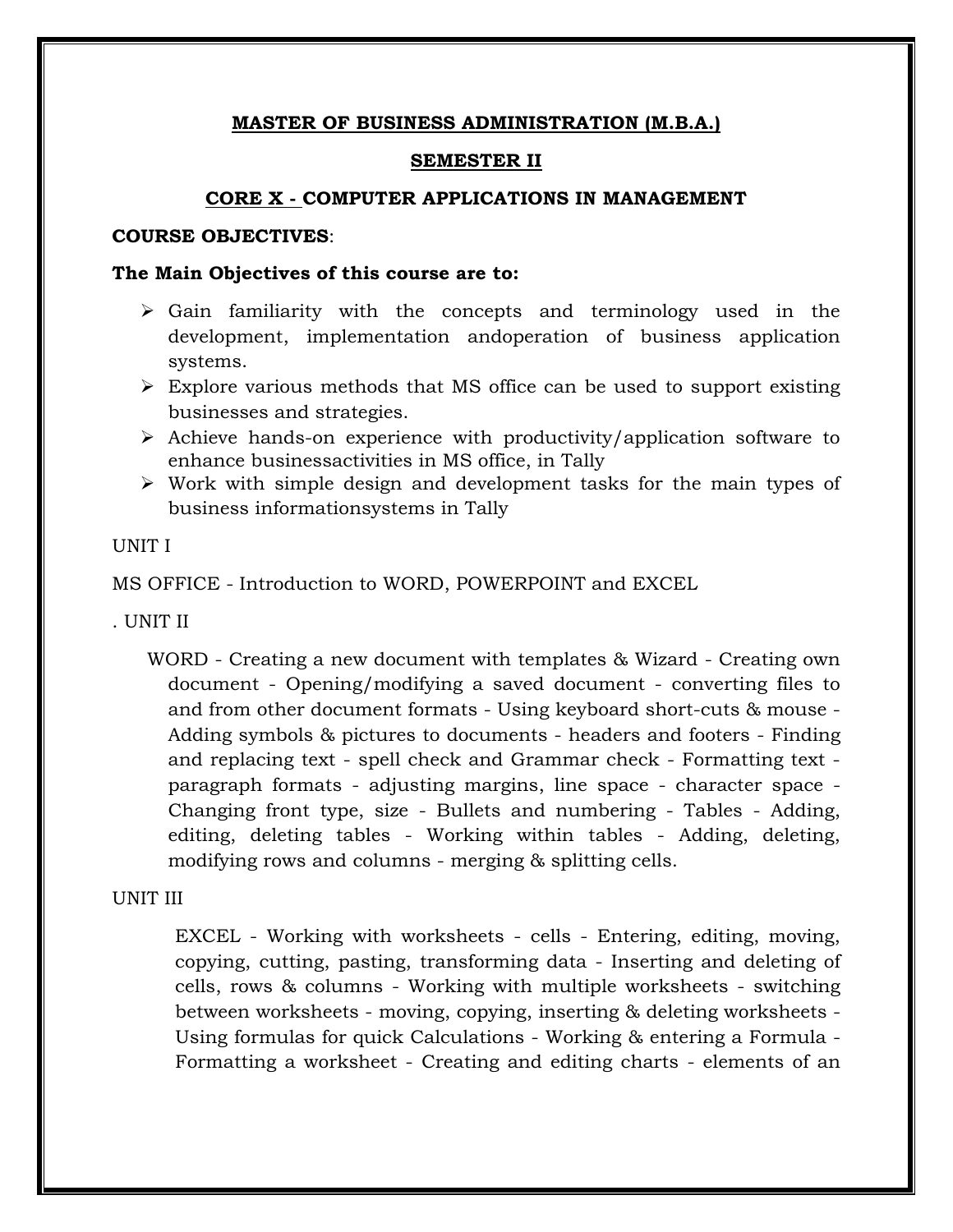EXCEL chart - Selecting data to a chart - Types of chart - chart wizard - Formatting chart elements - Editing a chart - Printing charts

## UNIT IV

POWERPOINT - Creating new presentations - Auto content wizard - Using template - Blank presentation - Opening existing presentations - Adding, editing, deleting, copying, hiding slides - Presentations - Applying new design - Adding graphics - Using headers and footers - Animating text - Special effects to create transition slides - Controlling the transition speed - Adding sounds to slides - Using action buttons.

### UNIT V

Fundamentals of Tally - Introduction - Getting Functional with Tally-Creation / Setting up of Company in Tally- Company Features - Configurations Creating Accounting Masters in Tally- Chart of Accounts - Groups - Ledgers - Walkthrough for creating Chart of Accounts - day book summaries – Trial Balance – Final Accounts – processing of year ending and closing the books, adjusting and closing entries and balance sheet using computers. Creating Inventory Masters in Tally- Stock Group - Stock Categories - Units of Measure.

Practical"s: Simple problems to be done in WORD, EXCEL and POWERPOINT using all the above-mentioned topics.

### **COURSE OUTCOMES:**

### **On the successful completion of the course, student will be able to:**

- $\triangleright$  Describe the fundamentals of information technology concepts hardware, software, security, and privacy.
- $\triangleright$  Use "goal seeking" and "what-if analysis" to solve problems and make adjustments/recommendations in a business environment
- $\triangleright$  Create business documents and analyze data with spreadsheet software using tables, sorting, filtering, charts and graphics, pivot tables, macros; statistical, financial, logical and look-up functions and formulas; and add-ins
- $\triangleright$  To understand account terms in Tally and to handle account transaction using tally in Practical

### **TEXT BOOK:**

- 1. David Beskeen: Microsoft® Office 2013: Illustrated Introductory, First Course, 1st Edition; ISBN-10: 128508845X | ISBN-13: 9781285088457
- 2. Microsoft Word 2013: Comprehensive, Enhanced Edition, Vermaat, Cengage Learning, 2016,ISBN: 9781305507210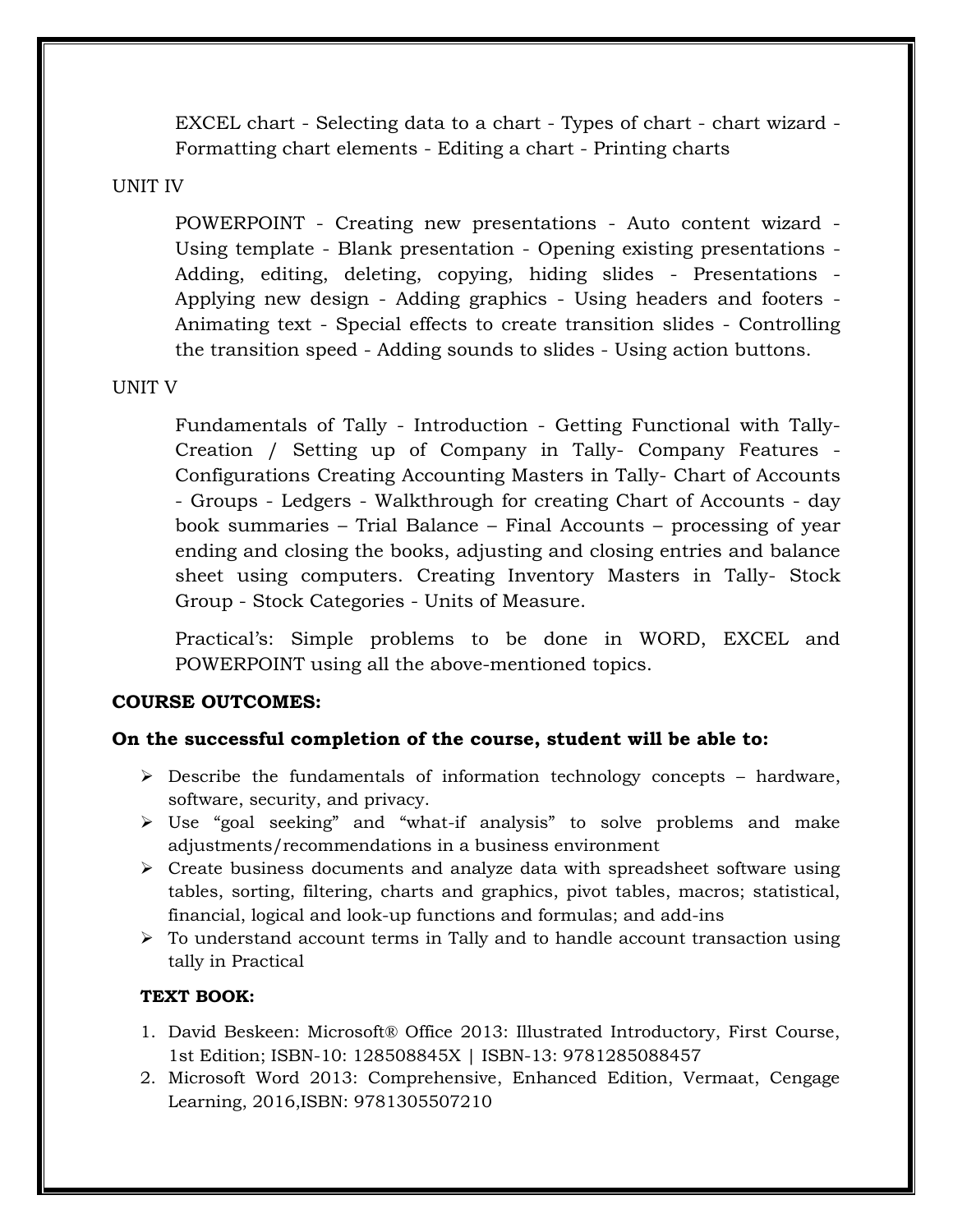## **Related Online Contents [MOOC, SWAYAM, NPTEL, Websites etc.]**

1.https://www.youtube.com/watch?v=Ux6QDTWokDQ

2.https://in.linkedin.com/in/swayam-prakash-tiwari-38187916

3. https://www.mooc-list.com/university-entity/sa

## **REFERENCES BOOK:**

1.OFFICE 2000 complete - BPB Windows 98 complete – BPB Windows 98 6in1 by Jane Calabria and Dorothy Burke - PHI using Microsoft OFFICE 2000 by ED, BOTT – PH

2.Misty E. Vermaat Purdue University Calumet; Microsoft® Office 2013: Introductory, 1st Edition ; ISBN-10: 1285166027 | ISBN-13: 9781285166025

3. Accounting with Tally : K.K. Nadhani, BPB Publication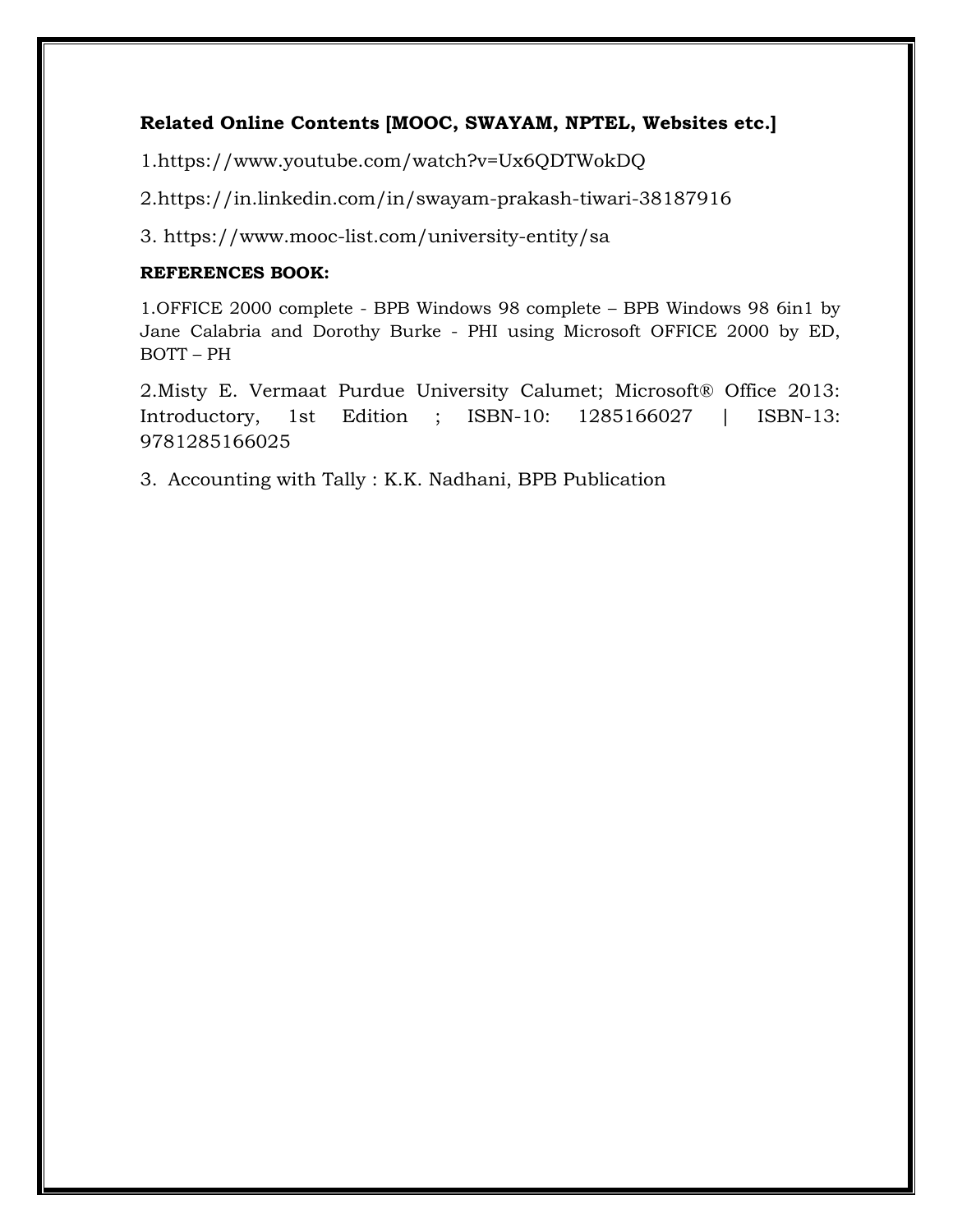#### **SEMESTER II**

#### **CORPORATE EMPLOYABILITY SKILLS**

#### **(Practical Oriented)**

#### **COURSE OBJECTIVES:**

#### **The Main Objectives of this course are to:**

- $\triangleright$  To gain initial employment, maintain employment, move between roles within the same organization, obtain new employment if required and(ideally) secure suitable and sufficiently fulfilling worktime.
- $\triangleright$  To make them more polished in their behavior, so that they are more adaptable in corporate companies with the corporate culture
- $\triangleright$  To train the students in the preparation of various reports, business presentations and resume and job applications and attending employment interviews.

#### Unit I

Communication –Meaning and Significance for Managers –Public Speaking –Speaking in Meeting-Workplace Communication-One to one Communication –Different Styles of Communication – Interpersonal and Intrapersonal Skills– Reading ability - Importance of listening in Communication

#### Unit –II

Presentation Skills- writing oral presentations-using visual aids in oral Communication-communicating across cultures -7 Cs of communication –Body Language- Tips on how to create a Power Point and other Presentations

#### Unit –III

Goal Setting – creating individual action Plans - Article Writing-SWOT analysis -Event Management – (Training Students to Organize Events and present a report on Event organized)

#### Unit –IV

Case Study – Case analysis – Discussion and Presentation-Team Building and team work– Innovation and Creativity - Emotional intelligence – Self Management.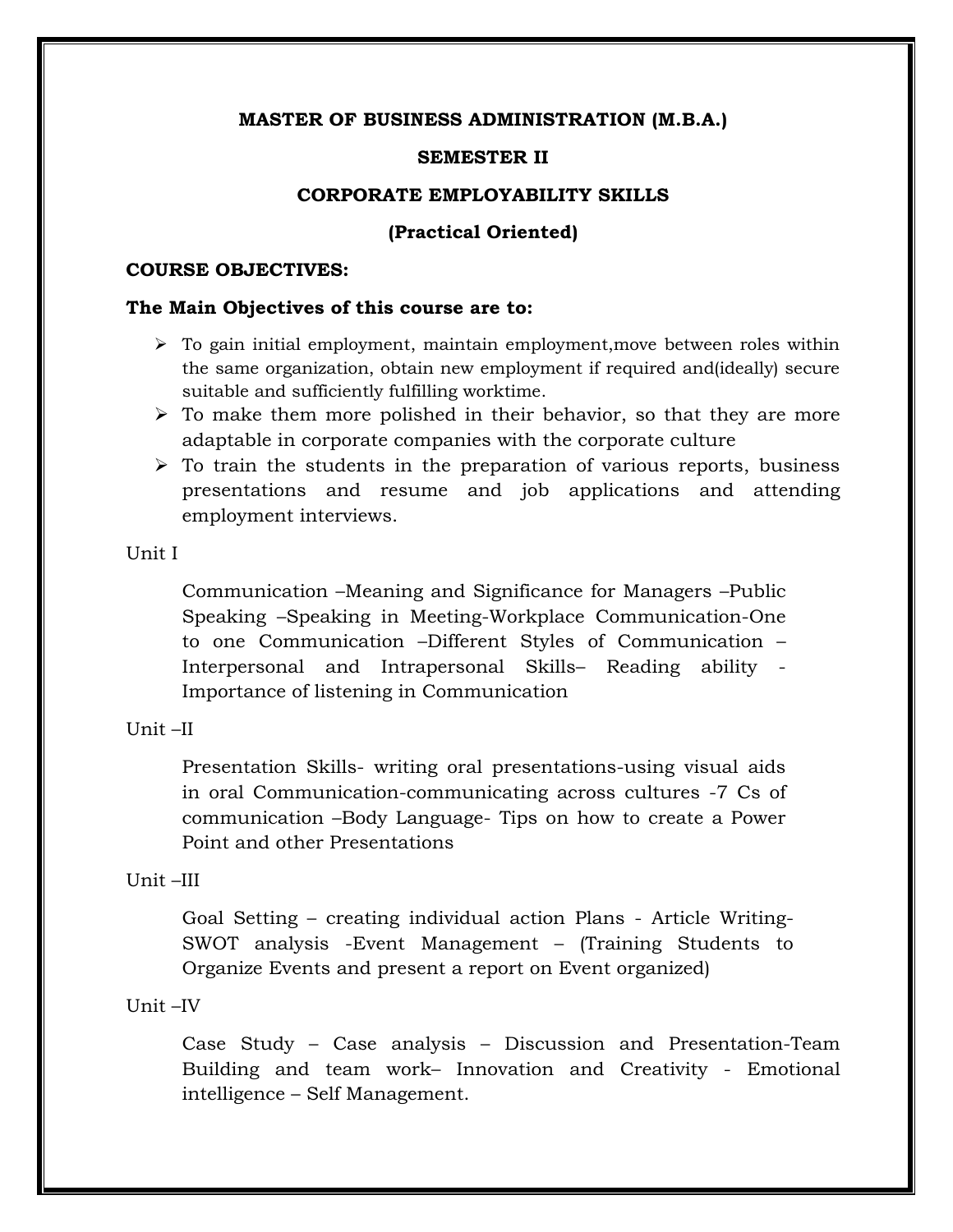## Unit –V

Business and corporate Etiquettes –-Overview of Interview –Self introduction at various forums and during Interview -Mock Interview – CV Preparation-Group Discussion

List of Practical Assignments for Record and Viva voce

- Public Speaking
- Different styles of Communication (Role Play)
- Presentation Using Visual aids (Power Point Presentation)
- Goal Setting (Preparing individual action Plans including Short term and Long term)
- Article Writing
- SWOT Analysis (Individual SWOT)
- Event Management (Present a report about any Events organized by Student Group)
- Case Study analysis (Individual & Group Discussion about Case )
- Emotional Intelligence (Analyzing individual Students EQ)
- Etiquette for Managers (Practicing different etiquettes in classroom)
- Interview preparation
- Mock Interviews(Activity)
- Self Introduction
- CV Preparation

## **COURSE OUTCOMES:**

## **On the successful completion of the course, student will be able to:**

- $\triangleright$  Develop good managerial communication skills and in depth understanding of Communication skillsunder different circumstances
- $\triangleright$  The students would acquire Article Writingskills and self-analysis for their individual development
- Ability to prepare Business report speak efficiently, develop good presentation skills, interview skills and cv

## **TEXT BOOKS**

1. Bovee, Thill, Schatzman, (2005), *Business communication Today ,*Pearson Education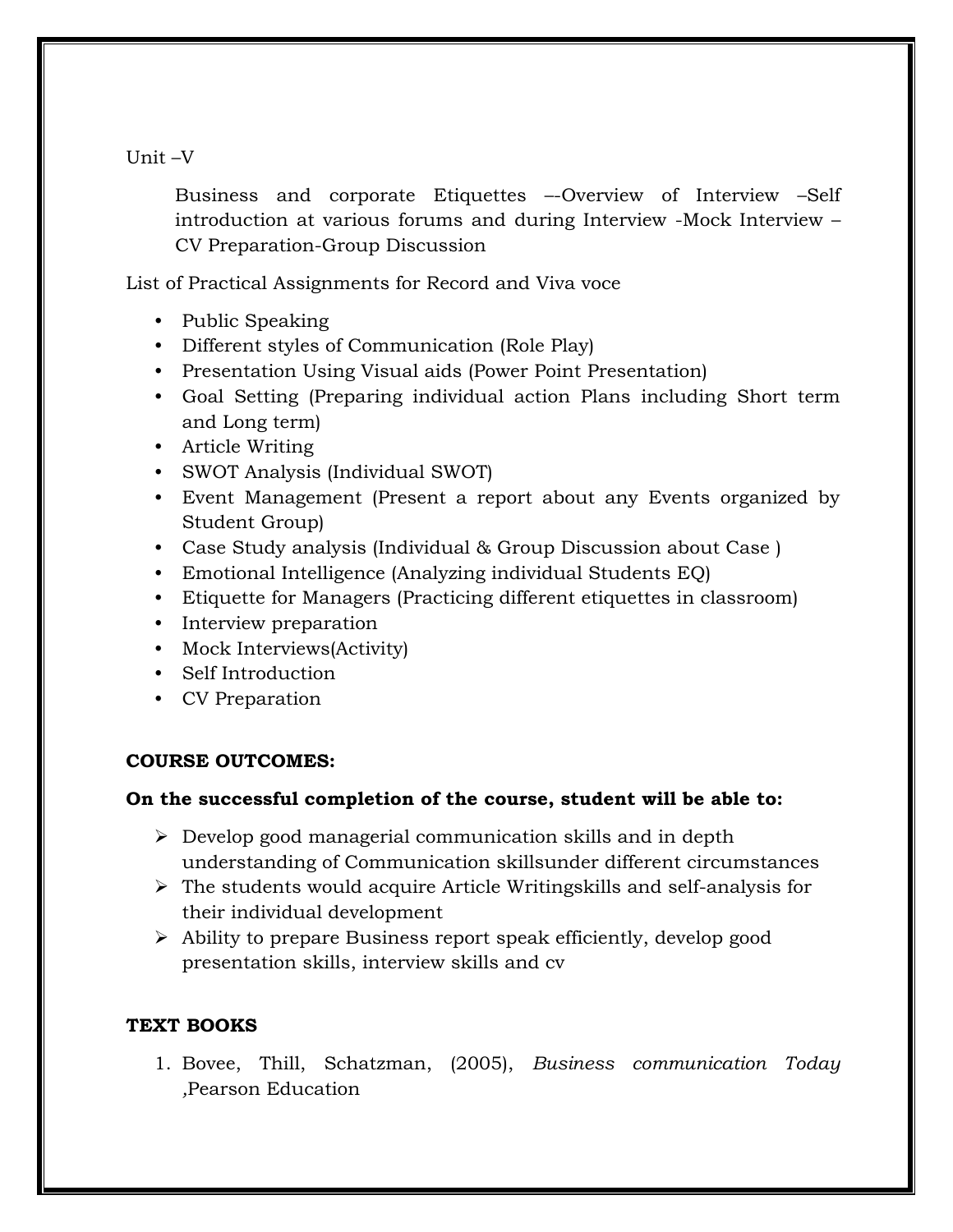2. Meenakshi Raman Prakash Singh,*Businesscommunication*,Oxford University Press.

- 1. E.H.McGrath,S.J ,Basic Managerial Skills, PHI Pvt .Limited Chaturvedi&Chaturvedi, (2006),
- 2. Business communication, Pearson Education NamartaPalta ,
- 3. The art of Effective communication,LotusPress,New Delhi,2007. S.K.Mandal,
- 4. Effective Communication and Public Speaking,JaicoPublisingPriyadarshini Patnaik,
- 5. Group Discussion and Interview Skills,Cambridge University Press PVt.Ltd.PujaWaliamann,
- 6. Case Studies in Management,MJP Publishers.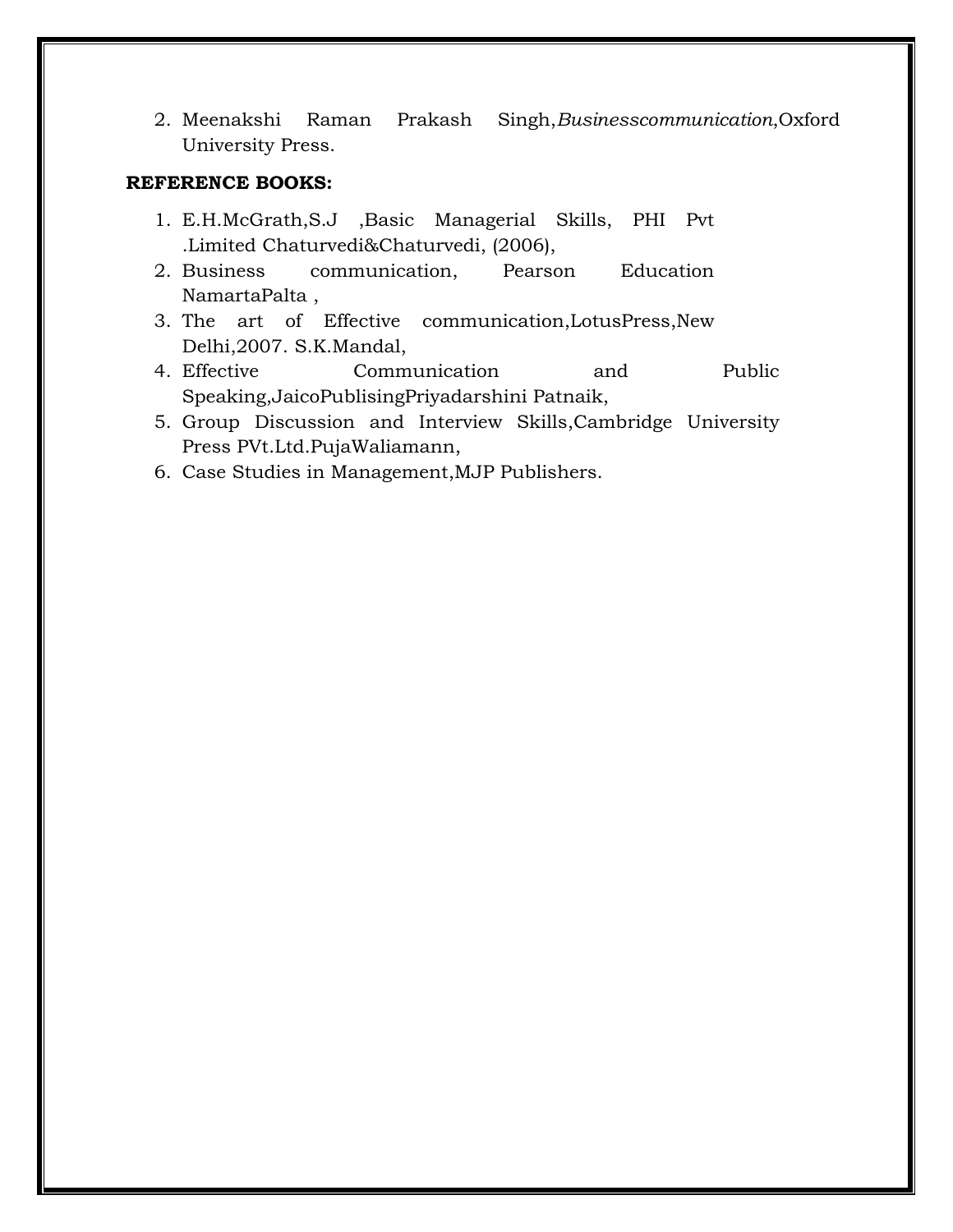### **SEMESTER III**

### **CORE XI - STRATEGIC MANAGEMENT**

#### **COURSE OBJECRIVE:**

### **The Main Objectives of this course are to:**

- $\triangleright$  To enable students to recognize the importance of strategy in the business.
- $\triangleright$  To demonstrate the knowledge to differentiate the various types of strategy.
- $\triangleright$  To equip students to use tools to analyze the internal and external environment of the business.
- $\triangleright$  To enable students to evaluate various strategy and make a choice of the strategy.
- $\triangleright$  To choose frameworks to measure the effectiveness of the strategy implementation.

### UNIT I:

Strategic planning and strategic management: Strategic planning: strategic, operational and tactical planning - Evolution and levels of strategic planning-dimension of strategic decisions-challenges- Strategic management process.

## UNIT II:

Environmental analysis: external and internal environment, components of external and internal environment, environmental scanning.

Industry analysis-Competitive analysis-Internal analysis: Resource Based view, SWOT analysis, Value Analysis, concept of synergy.

### UNIT III:

Strategy formulation/alternatives: Corporate strategies: grand strategies - stability, expansion, retrenchment and combination Business level strategies: Porter"s competitive strategies-acquiring core competencieslow cost strategies-differentiation strategies-focus strategies. Global strategies: expansion strategies-market entry strategies –Red Ocean and Blue ocean Strategies.

### UNIT IV: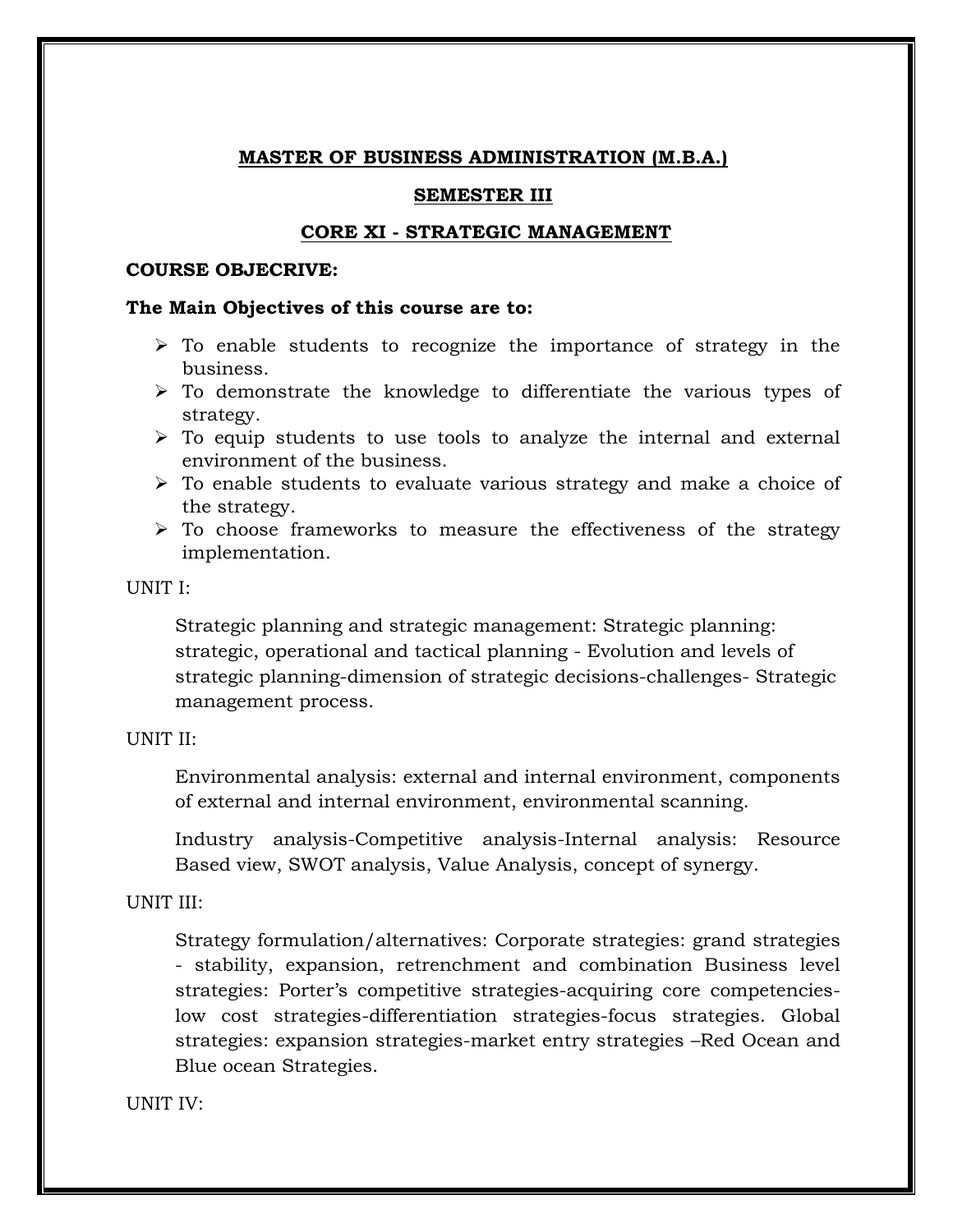Strategic analysis and choice: Portfolio Analysis-BCG Growth-Share Matrix, GE Business Screen, Shell"s Directional Policy Matrix, International Portfolio Analysis; Corporate Parenting.

Strategic implementation: Steps-structural issues- behavioral issuesstrategic leadership

UNIT V:

Strategic evaluation and control: Strategic evaluation- importance, barriers, evaluation criteria, Strategic control-operational controlprocess –techniques- effective control system.

Strategic management in Public sector corporate entrepreneurship, non-profit organizations –Business ethics and corporate social responsibility.

## **COURSE OUTCOMES:**

## **On the successful completion of the course, student will be able to:**

- Ability to understand the Strategic management process and social responsibility ofbusiness organizations
- $\triangleright$  In-depth understanding about the need for developing competitive advantage fororganizations
- $\triangleright$  Provides insights into various corporate and business level strategies
- $\triangleright$  Facilitates to identify the various control systems required for organizational strategyimplementation process
- Enhances the cognitive knowledge about various strategic issues and development ofnew business models

## **TEXT BOOK:**

1. Business Policy and Strategic Management, AzharKazmi , Tata Mc Graw Hill, N.Delhi.

**E-BOOKS:**https://studentzone-ngasce .nmims. edu / content /Strategic % 20Management /Strategic\_Management\_lBdA3TJvQg.pdf

## **Related Online Contents [MOOC, SWAYAM, NPTEL, Websites etc.]**

1.https://www.coursera.org/learn/strategic-management

2. https://onlinecourses.swayam2.ac.in/imb20\_mg33/preview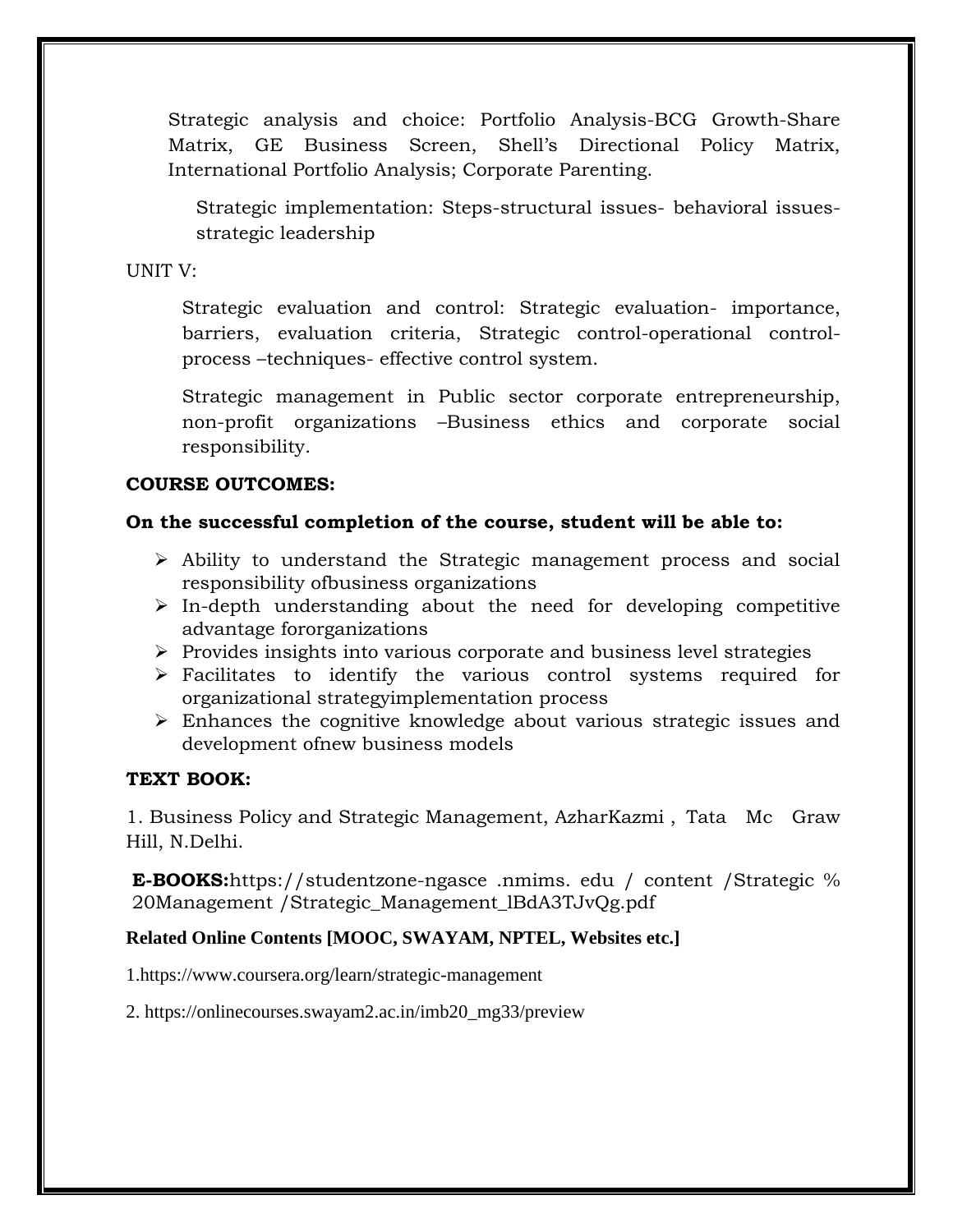- 1 Strategic Management and Business Policy, Thomos L Wheelen and J David Hunger, Pearson Education, N.Delhi.
- 2 Strategic Management, R.Srinivasan , PHI.N.Delhi.
- 3 Business Policy and Strategic Management, Vipin Gupta,KamalaGolllakotaand Srinivasan, PHI,N.Delhi
- 4 Strategic Management, V.S.P.Rao and V.Harikrishna, Excel Books, N.Delhi.
- 5 Strategic Planning-Formulation of corporate strategy, V.S.Ramasamy and S.Namakumari, Macmillan India Ltd.,N.Delhi.
- 6 Strategic Management, U.C.Mathur, Mac Millan India Ltd.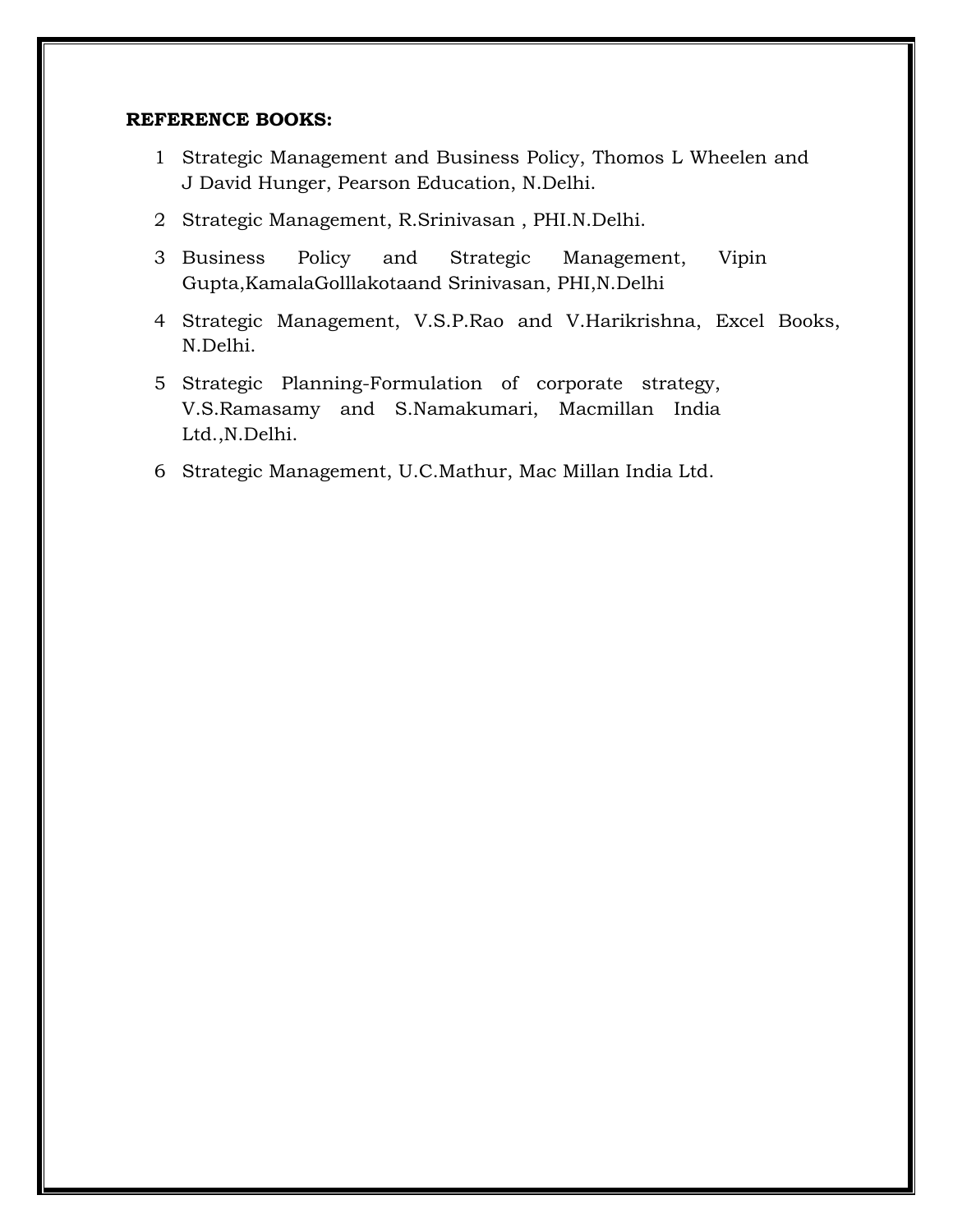# **MASTER OF BUSINESS ADMINISTRATION (M.B.A.) SEMESTER III**

## **CORE XII - GLOBAL BUSINESS MANNAGEMENT**

## **COURSE OUTCOMES:**

### **The Main Objectives of this course are to:**

- To provide an overview of Global Business and Environment.
- $\triangleright$  To provide exposure to the students on various issues with Foreign Exchange Markets.
- $\triangleright$  To enable students to know the trends in Global Business.

UNIT I:

Global Business – Meaning and Scope – Reasons for Globalization – International Orientations – Drivers and Restrainers of Globalization – Market Entry Strategies – Barriers of Global Business.

## UNIT II:

Global Business Environment – Economic – Socio-Cultural – Demographic – Political – Technological – Free Trade v/s Protection – Trading Blocs – Regional Integration Agreements – World Trade Organization – GATS – TRIMs – TRIPs.

## UNIT III:

Foreign Exchange Market – Functions – Transactions in Foreign Exchange Market – Exchange Rate Systems – Fixed and Flexible – Currency Exchange Risks and their Management – FEMA 1999.

## UNIT IV:

International Investment and Finance – Types of Foreign Private Investment – Limitations of Foreign Capital – Payment Terms in International Trade Financing \_ Institutional Finance for Export – EXIM Bank – ECGC – INCOTERMS. Industrial Relations - Collective bargaining - process, Trade unions – Workers participation in Management - Grievance handling - Redressal committees - Ethics in HRM - Global HRM.

UNIT V: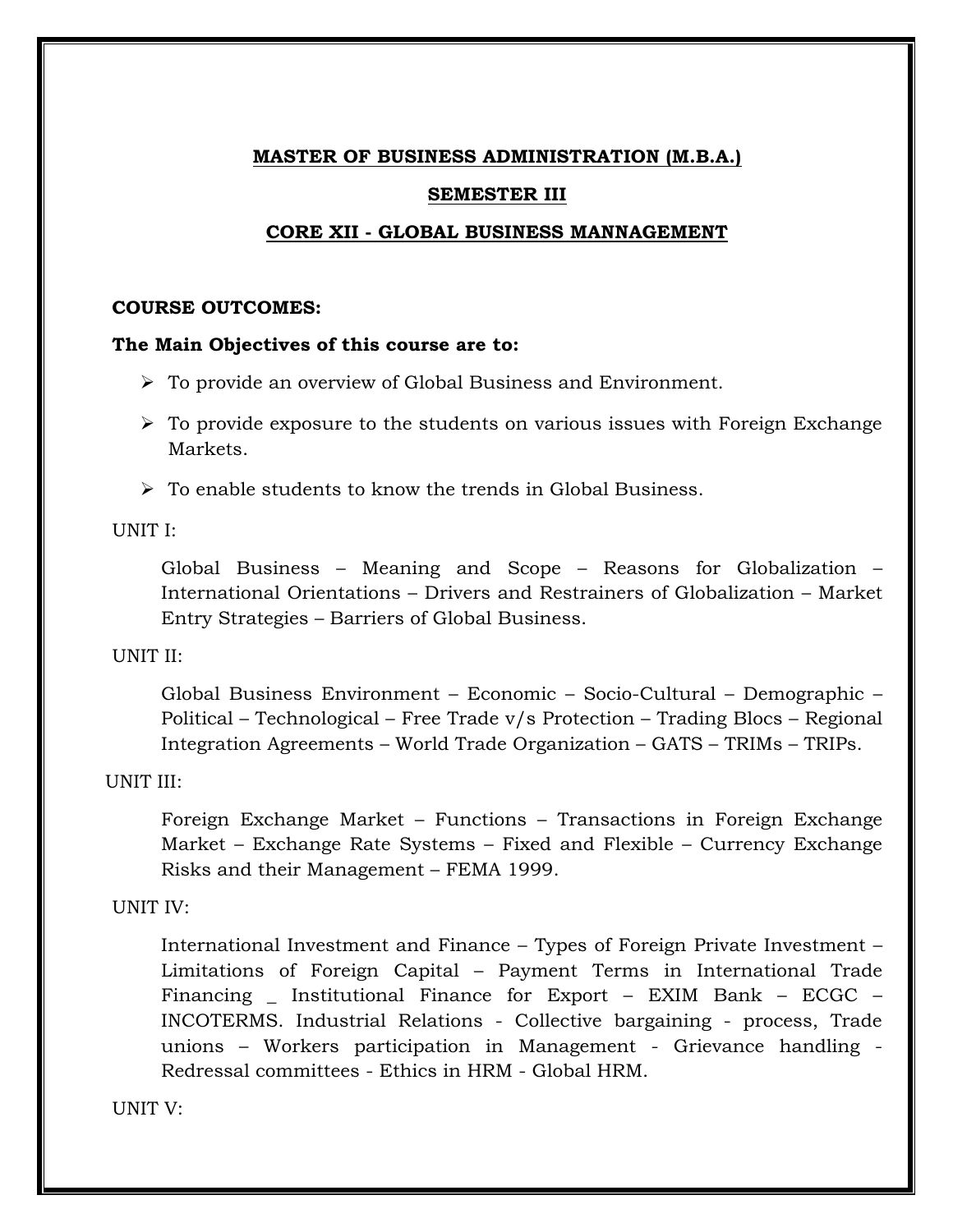Export Promotion Councils and Export Promotion Incentives – Export Procedure and Documentation – Import Procedure – International Pricing – Transfer Pricing - Dumping – Retrograde Pricing.

## **COURSE OUTCOMES:**

- Get an overview of Global Business and Environments.
- $\triangleright$  Get an exposure to the students on various issues with Foreign Exchange Markets.
- Ability to identify trends in Global Business.

### **TEXT BOOK:**

International Business (Text and Cases) - Francis Cherunilam – Prentice Hall of India, 2008, Fourth Edition.

### **E-BOOKS:**

https://www.tutorialspoint.com/international\_business\_management/internation al\_business\_management\_tutorial.pdf

**Related Online Contents [MOOC, SWAYAM, NPTEL, Websites etc.]**  1..https://josephsononbusinessethics.com/resources/links/

2. https://managementhelp.org/businessethics/index.htm

- 1. International Management Richard M.Hodgetts and Fred Luthans McGraw Hill.
- 2. International Business, Justin Paul, 4th Edition, PHI.
- 3. International business environment-Anant K.Sundaram&Stewans Black-PHI.
- 4. Export Management TAS Balagopal Himalaya Publishing.
- 5. International Marketing Varshney and Battacharya Sultan Chand & Sons.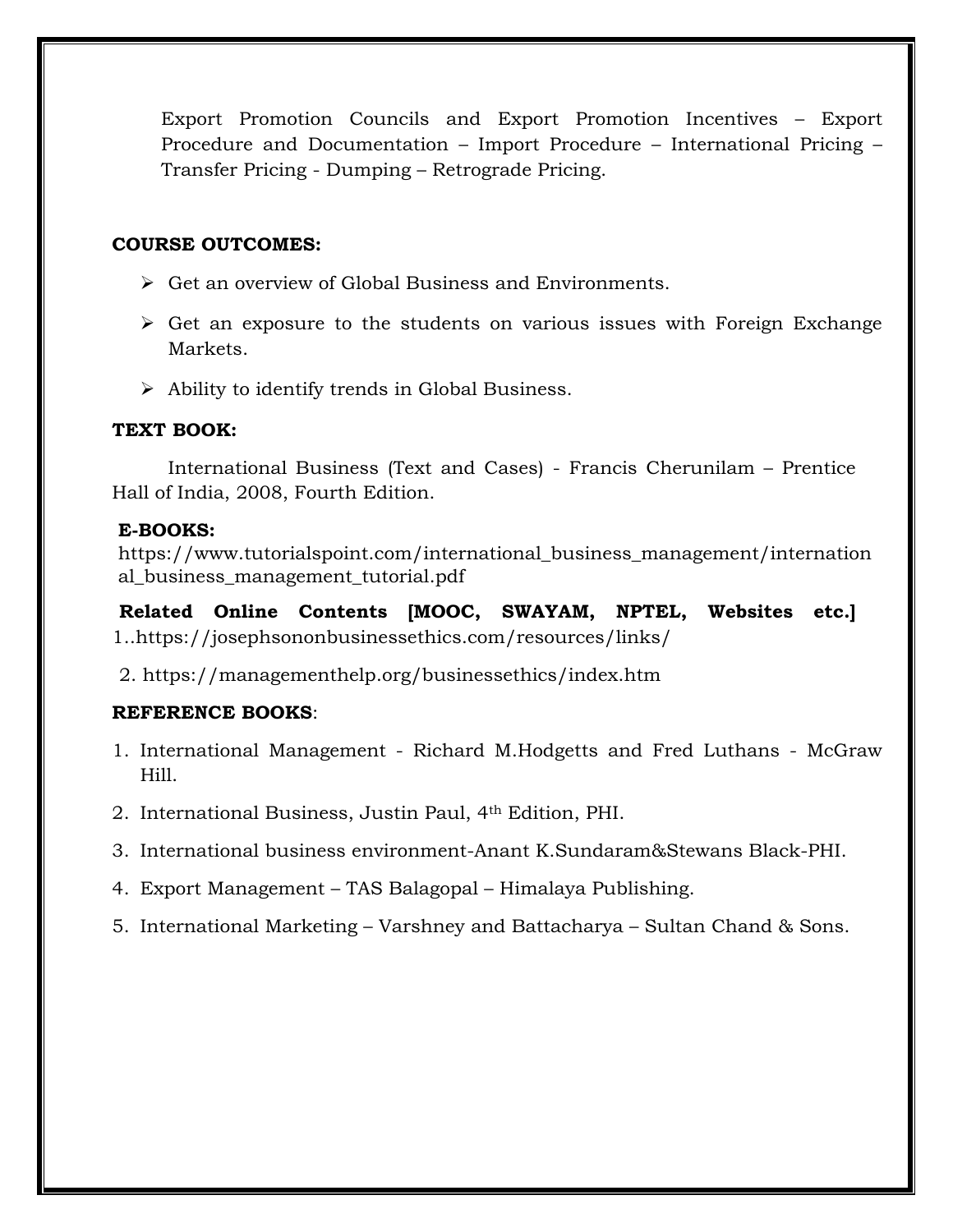## **CORE XIII - MARKETING MANAGEMENT**

#### **COURSE OBJECTIVE:**

#### **The Main Objectives of this course are to:**

 $\triangleright$  To familiarize with the various concepts of marketing

- To understand consumer behaviour
- $\triangleright$  To know emerging trends in marketing

### UNIT I:

Marketing -Introduction- Core concept of Marketing- Marketing and Markets – Meta market-Scope of Marketing –Concepts in Marketing- Production concept – Product concept – Selling concept – Marketing concept – Societal Concept-Marketing Environment – Micro factors and Macro factors.

## UNIT II:

Market Segmentations – Basis for segmenting consumer market and Industrial market – Targeting – Positioning –Product Strategies– Product Mix Decisions and line decisions– Brand–Definition, Naming decisions and Strategy decisions – Brand Equity- Recent developments in Packaging and Labelling –– New Product Development – Product Life Cycle – Marketing Strategies in various stages of PLC – Pricing – Objectives and methods.

### UNIT III:

Channel strategies – Nature of Marketing Channels – function – channel design and management design. Promotion – Developing and Managing on advertising program – Deciding on Media and Measuring Effectiveness - Advertisement Budget – Sales Promotion – Importance– Tools and Techniques of Sales Promotion – Personal selling – Direct Marketing and Interactive marketing – Publicity – Relationship Marketing

### UNIT IV:

Consumer Behaviour-Influencing factors-Process of Buying Behaviour-Customer Relationship Marketing -Building Customer Value, Satisfaction and Loyalty – Maximizing Customer Life time value - Mental Accounting and Mind Share

UNIT V: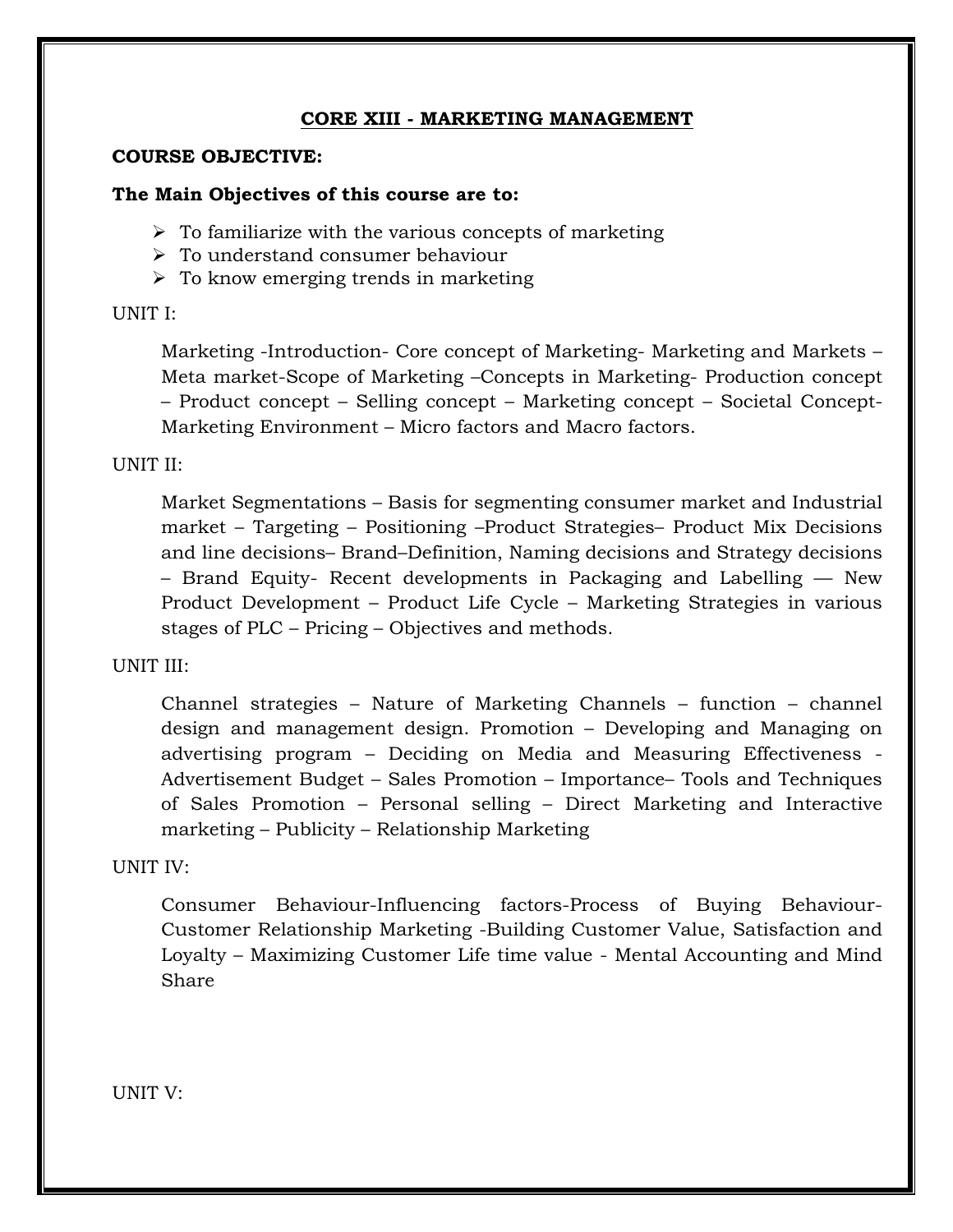Marketing Research Process –Marketing of Services – Retail Marketing – Rural Marketing –Global Marketing – Internet Marketing – Green Marketing -Ethics in marketing.

## **COURSE OUTCOME:**

## **On the successful completion of the course, student will be able to:**

- $\triangleright$  Analyse the innovative marketing information
- $\triangleright$  Able to explore the marketing avenues.
- > Implement tools of green marketing &internet marketing

## **TEXT BOOKS:**

Marketing Management, Philip Kotler, PHI Learning.

**E-BOOKS:** https://studentzone-ngasce.nmims. edu/content/Marketing%20 Management/Marketing\_ Management\_ZOSMLuTCjy.pdf

## **Related Online Contents [MOOC, SWAYAM, NPTEL, Websites etc.]**

- 1. https://swayam.gov.in/nd1\_noc20\_mg04/preview
- 2. 2 https://www.youtube.com/watch?v=lGjQkqgN95w&list=PLbMVogVj5nJR Lj4IAD-qinMIQ\_SiMUWfn
- 3. 3 https://www.my-mooc.com/en/categorie/marketing

- 1. Marketing Management, V.S.Ramasamy and S.Namakumari, Macmillan, India.
- 2. Marketing Management, C.B.Mamoria, R.K.Suri, Satish Mamoria, Kitab Mahal.
- 3. Marketing Management, Dr.C.B.Gupta, Dr.N.Rajan Nair, Sultan Chand & Sons.
- 4. Fundamentals of Marketing, Etzel, Stanton and Walker, Mc Graw Hill.
- 5. Marketing Management, Govindarajan, II Edition PHI Learning.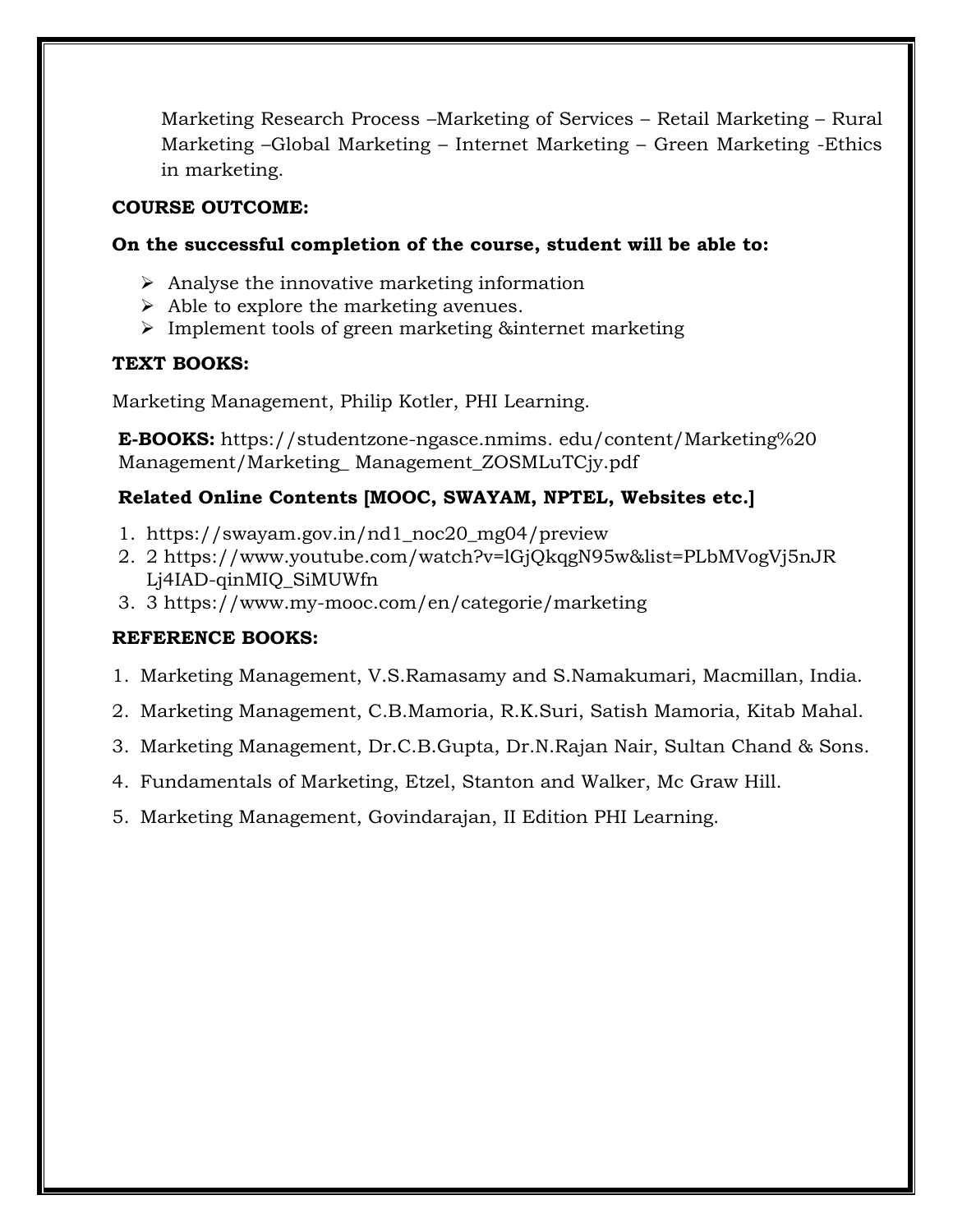## **SEMESTER III**

## **AREA - FINANNCE**

## **ELECTIVE I - FINANCIAL SERVICES**

#### **COURSE OBJECTIVES:**

### **The Main Objectives of this course are to:**

- $\triangleright$  To understand the theoretical frame work of financial service in India.
- $\triangleright$  To make an in depth knowledge in Merchant banking and Retail financial service.
- $\triangleright$  To make student learn principal of insurance and insurance industry in India.

## UNIT I:

Financial Services – overview – Growth of financial services in India – Financial Services sector problems – Regulatory frame work: Reserve Bank of India – SEBI. Characteristics of Financial Services - Classification of Financial Services – Financial Intermediation and Disintermediation - Financial Exclusion and Inclusion – Financial Products and Services.

## UNIT II:

Asset-Based Corporate Financial Services - Leasing and Hire-purchase – Mortgage Loans - Working Capital Finance – Factoring – Forfeiting - Commercial Paper - Certification of Deposit - Bank Deposit Schemes - Bonds and Debentures. Fee-Based Corporate Financial Services - Guarantees (Financial and Performance) - Letter of Credit - Bills Coacceptance Facility (BCF) - Credit Insurance - Credit Syndication - Corporate Restructuring - Credit Rating - Electronic Fund Transfer - Venture Capital Finance.

## UNIT III:

Merchant Banking – Merchant Banking in India – Recent Developments and Challenges ahead – Institutional Structure – Functions of Merchant Banking – Legal and Regulatory Frameworks. Role of Merchant Banker in Appraisal of Projects, Designing Capital Structure and Instruments – Issue Pricing – Pricing – Preparation of Prospectus Selection of Bankers, Advertising Consultants, etc. - Role of Registrars – Underwriting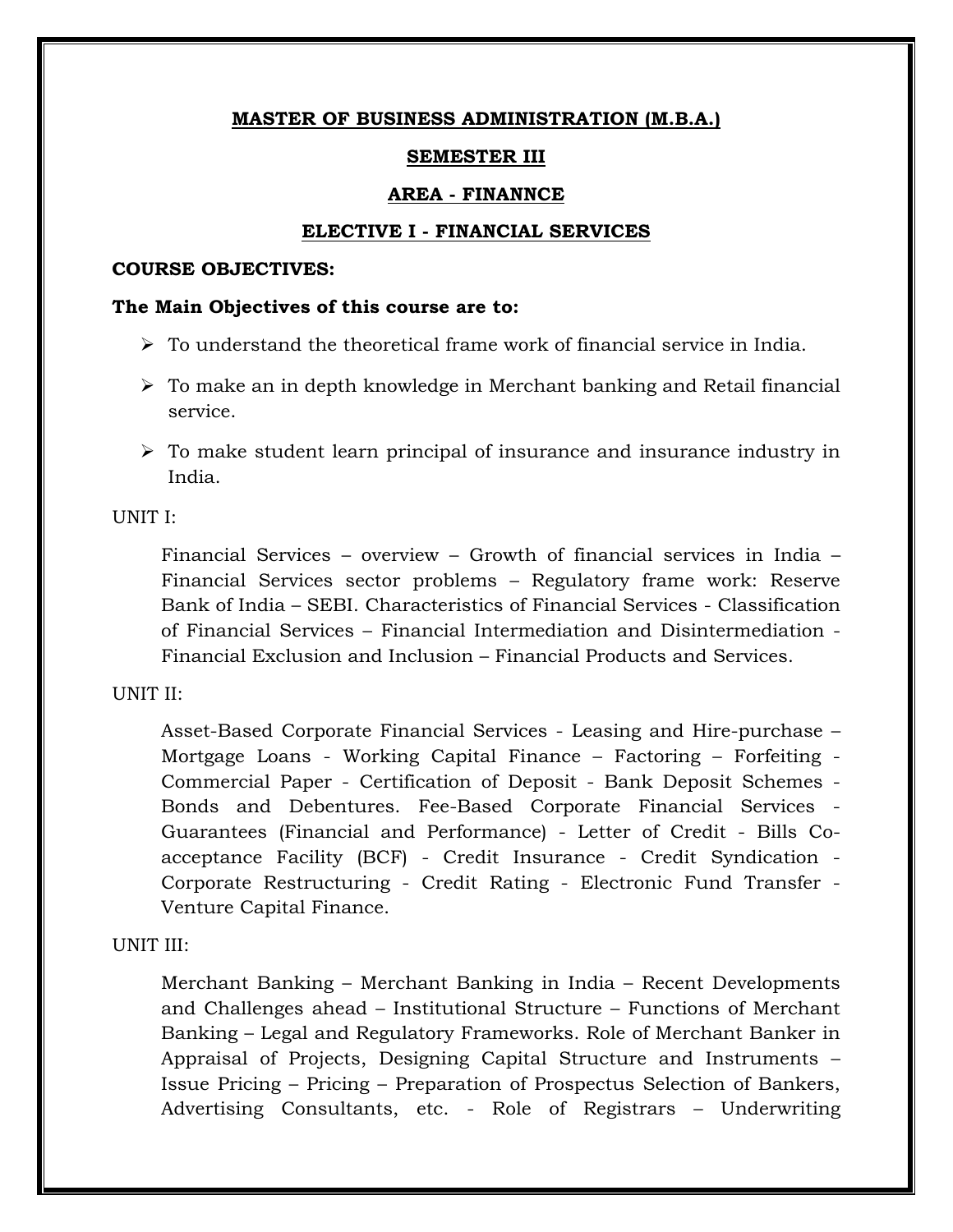Arrangements. Dealing with Bankers to the Issue, Underwriters, Registrars, and Brokers. – Offer for Sale – Book – Building – Green Shoe Option – EIPO Private Placement – Bought out Deals – Placement with FIs, MFs, FIIs, etc. off - Shore Issues.

## UNIT IV:

Asset-Based Retail Financial Services - Personal, Consumer, Housing Finance, Residential Mortgage Backed Securities - Reverse Mortgage. Mutual Funds –- Types of Mutual Funds - its Organization and management - Micro Finance. Retail Financial Services - Credit Card, Debit Card and Smart Card – Bank assurance.

#### UNIT V:

Insurance - Principles of Insurance - Insurance Industry in India - Types of Insurance - Organizational Structure - Policy Issuing Process - Insurance Claims Handling Process - IRDA Regulations - Insurance Ombudsman Scheme – Corporate Governance in Financial Services Industry

#### **COURSE OUTCOMES:**

### **On the successful completion of the course, student will be able to:**

- $\triangleright$  A thorough grounding of financial service concepts.
- $\triangleright$  Gain an understanding of Merchant banking and Retail financial service.
- $\triangleright$  Gain knowledge about insurance and insurance industry in India

#### **TEXT BOOK:**

Financial Services and system K.Sasidharan and Alex K Mathews, , Tata McGraw-Hill.

#### **E-BOOKS:**

http://164.100.133.129:81/econtent/Uploads/Management\_Financial\_Servic es.pdf

## **Related Online Contents [MOOC, SWAYAM, NPTEL, Websites etc.]**

1.,https://www.mooc-list.com/tags/financial-management

2 .https://swayam.gov.in/nd1\_noc19\_mg36/preview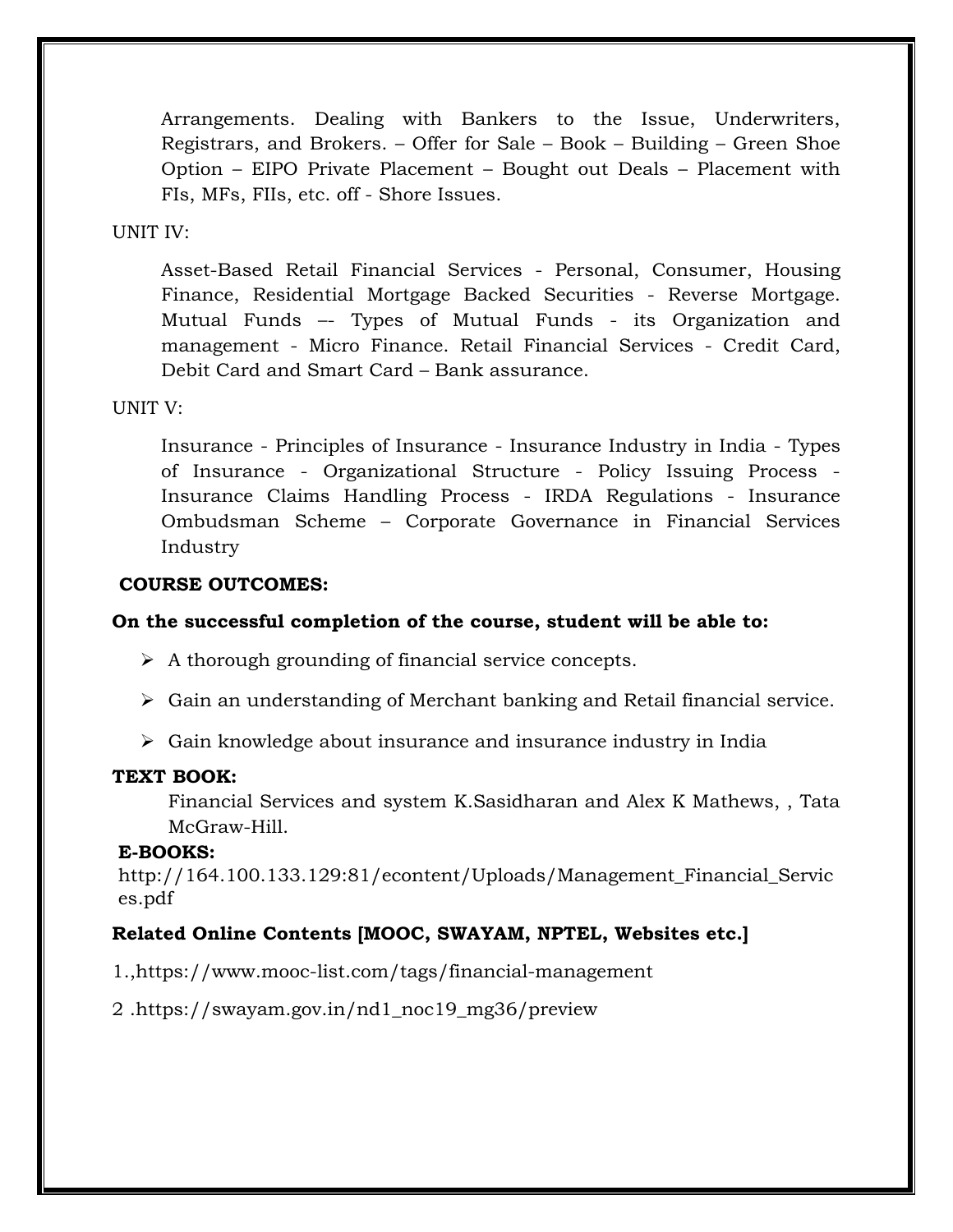- 1. Financial Services, M.Y.Khan, Tata McGraw-Hill.
- 2. A Manual of Merchant Banking, J.C. Verma, Bharath Publishing House.
- 3. Lease Financing and Hire Purchase including Consumer Credits, Vinod Kothari, Wadhara& Company.
- 4. Indian Financial System, Machiraju, Vikas Publication House.
- 5. AMFI & SEBI Guidelines.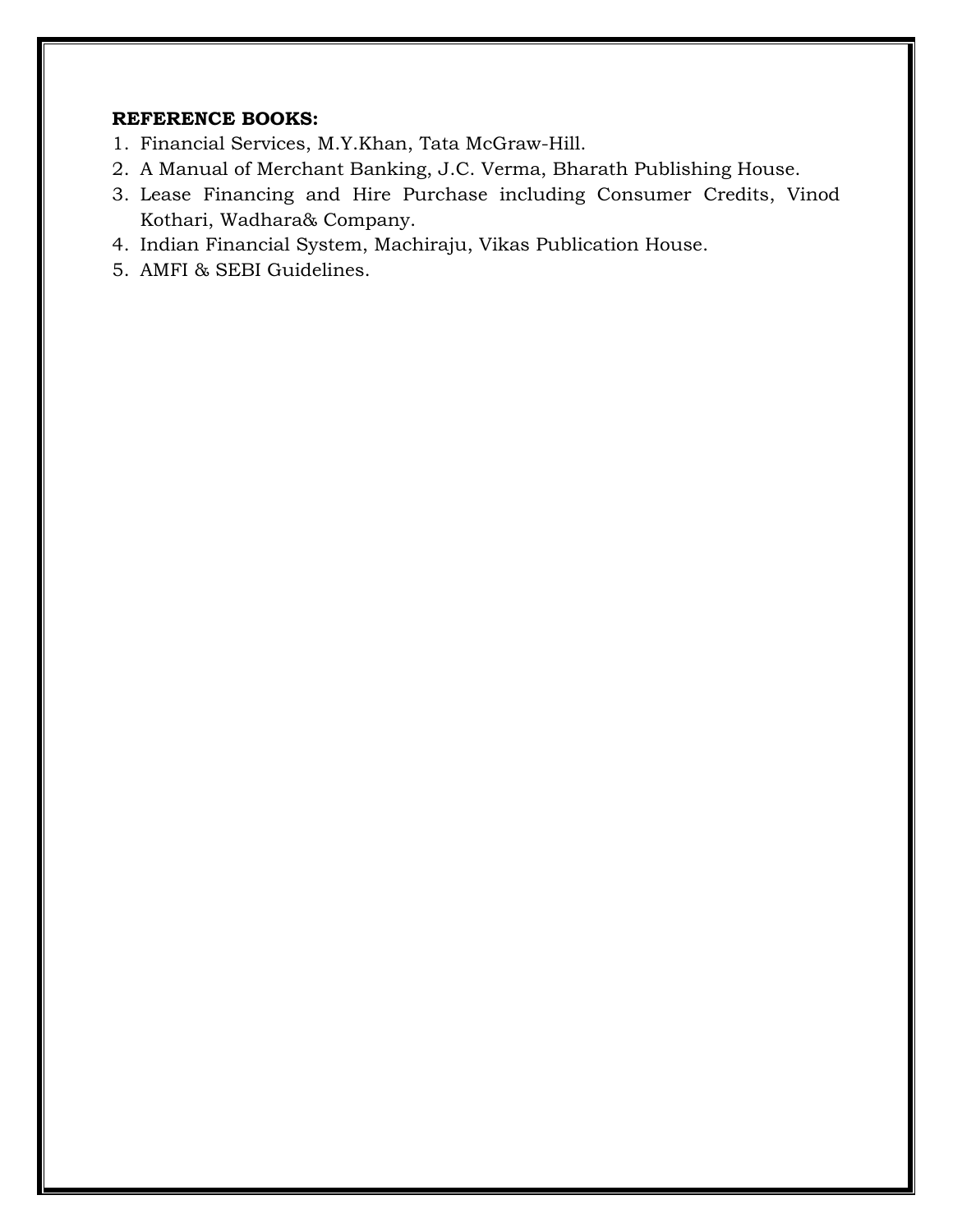## **SEMESTER - III**

### **AREA - FINANCE**

#### **ELECTIVE II - SECURITY ANALYSIS AND PORTFOLIO**

#### **MANAGEMENT**

#### **COURSE OBJECTIVES:**

#### **The Main Objectives of this course are to:**

- $\triangleright$  To teach the fundamentals of investments along with the analysis and strategies to become successful investor.
- $\triangleright$  To equip the students with the theoretical and practical knowledge of Capital market. It will start from the investment introduction to the performance Evaluation of securities and portfolio.
- $\triangleright$  To understand deeper how market works, students will be taught the stock market fundamental. It discusses the risk return tradeoff of an individual investor; it also persists how investment in securities market is evaluated based on Fundamental and Technical analysis.

UNIT I:

Introduction to Securities – Investment Vs Speculation, Gambling and Investment, Investment Objectives, the Investment Process. Financial markets – primary and secondary markets – major players and instruments in secondary market - Functioning of stock exchanges, trading and settlement procedures at NSE & BSE. Listing of Securities - Stock Market Indices -The Securities and Exchange Board Of India: Objectives of SEBI, Functions of SEBI, Organization of SEBI, SEBI's Role in the Primary Market, Secondary Market.

### UNIT II

Security Analysis - Meaning, Nature and Scope - Security Risk and Return – SystematicRisk – Unsystematic Risk – Significance of and alpha, Beta and coefficient of determination. Valuation of Securities – Bond – risk, Return and Valuation, Yield to maturity (YTM), BondValue Theorems. Stock Return and Valuation: Zero Growth Model, Constant Growth Model, Two Stage Growth Model, The Three-Phase Model.

## Unit III:

Fundamental Analysis: Economic Analysis, Industry Analysis, Company Analysis-intrinsic value of shares.Technical Analysis : Technical Analysis,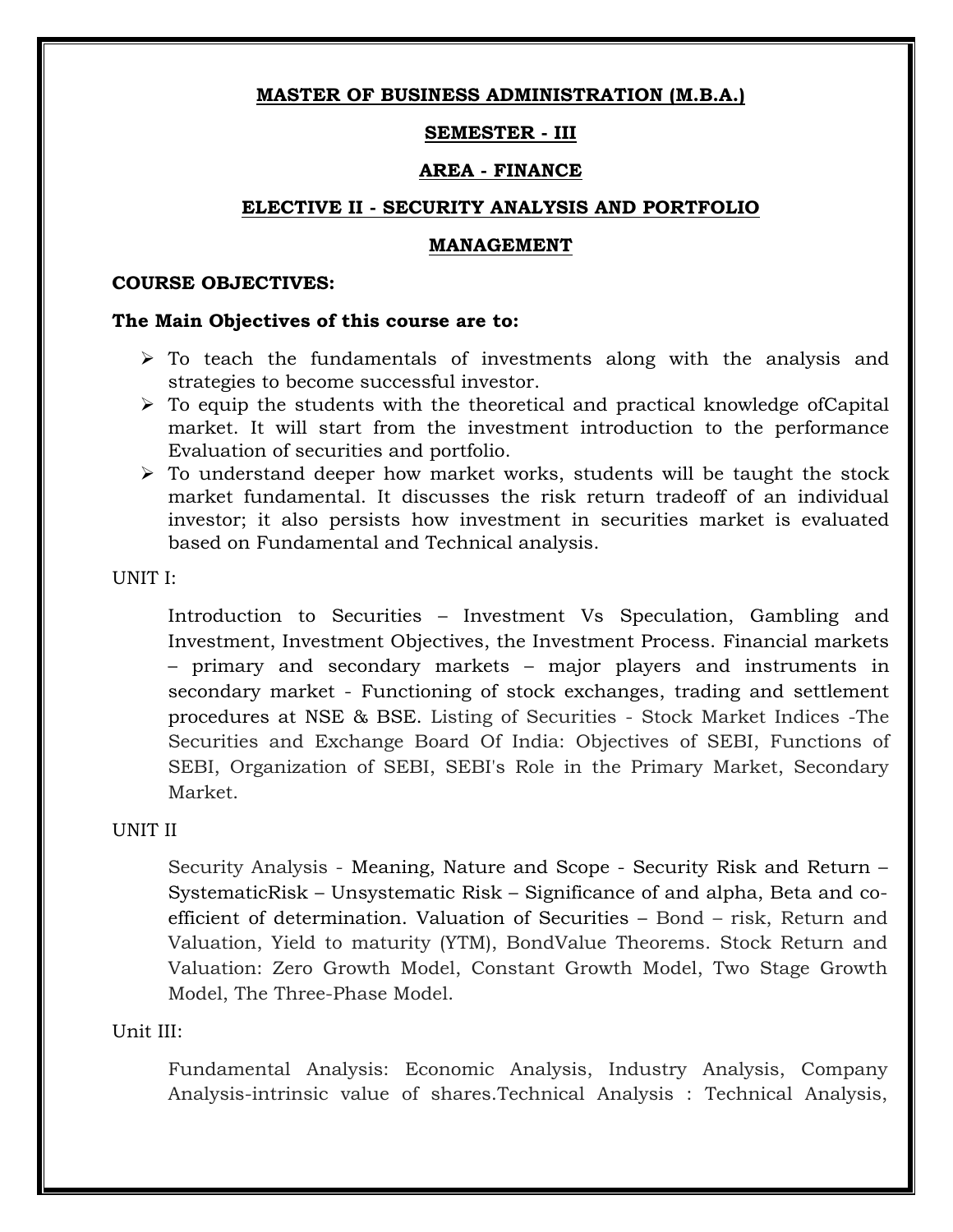Assumptions, History of Technical Analysis, Technical Tools, Dow Theory, Primary Trend, The Secondary Trend, Minor Trends, Support and Resistance Level, Indicators, Odd Lot Trading, Moving Average, Rate of Change, Charts. Technical Analysis vs. Fundamental Analysis.The Random-Walk Theory, Efficient Market Theory- Weak Form, Semi-strong Form, Strong Form

## UNIT IV:

Portfolio Analysis – Meaning and its need – Elements of Portfolio Management – Stages in Portfolio construction – Portfolio Risk and Return- Effects of combining Securities.The Markowitz Model, Risk and Return with Different correlation, Markowitz efficient frontier, Single index model, Corner Portfolio, Sharpe's Optimal Portfolio, Construction of the Optimal Portfolio. Capital Asset Pricing Theory –Capital Market Line, Securities Market line - Arbitrage Pricing Theory

## UNIT V:

Portfolio Evaluation: Mutual Fund, Sharpe's Performance Index, Treynor's Performance Index, Jensen's Performance Index Portfolio Revision: Passive Management, Active Management, The Formula Plans, Assumptions of the Formula Plan, Variable Ratio Plan.

## **COURSE OUTCOMES:**

## **On the successful completion of the course, student will be able to:**

- $\triangleright$  Understand the various alternatives available for investment and Learn to measure risk and return.
- $\triangleright$  Value the equities and bonds and also gain knowledge of the various strategies followed by investment practitioner.
- $\triangleright$  Analyze and evaluate portfolio performance and knowledgeable on the different markets and instruments.

### **Question Paper Pattern**

Proportion of Theory and Problem has to be 60 :40

### **TEXT BOOK:**

Security Analysis and Portfolio Management, Punithavathy Pandian, Vikas Publishing.

### **E-BOOKS:**

http://164.100.133.129:81/econtent/Uploads/Security\_Analysis\_&\_Portfolio\_Mana gement.pdf

## **Related Online Contents [MOOC, SWAYAM, NPTEL, Websites etc.]**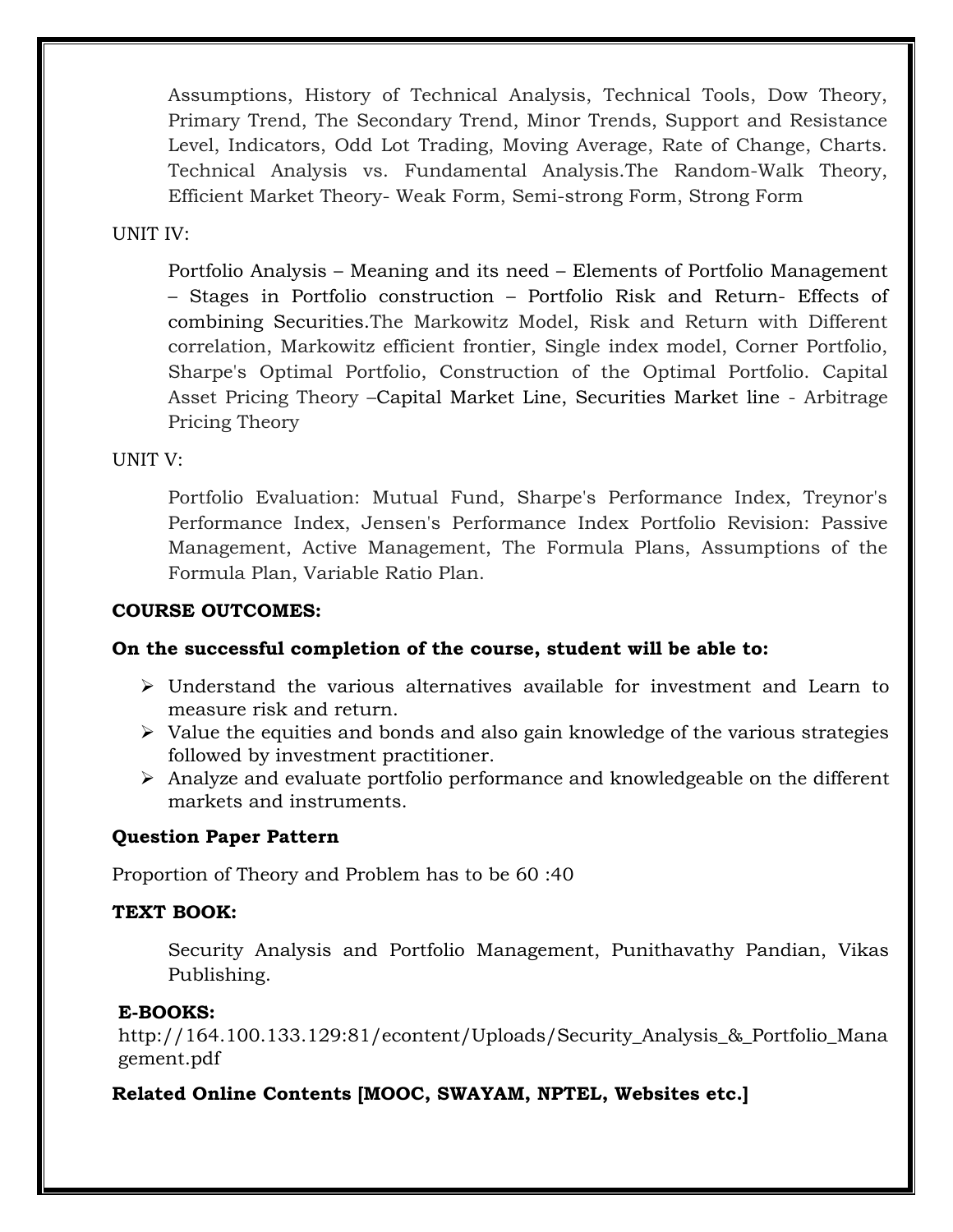- 1 .https://swayam.gov.in/nd2\_imb19\_mg09/preview
- 2. https://www.coursera.org/learn/portfolio-management
- 3. https://www.axa-im.com/mooc-investment-management

- 1. Security Analysis and Portfolio Management, Donald E.Fischer and Ronald J.Jordan, Prentice Hall India / Pearson.
- 2. Investment Analysis and Portfolio Management, Ranaganathan and Madhumathi, Pearson Education.
- 3. Investment and Securities Market in India,V.A.Avadhani, Himalaya Publishing House
- 4. Security Analysis and Portfolio Management,S.Kevin,PHI Publications Pvt.ltd.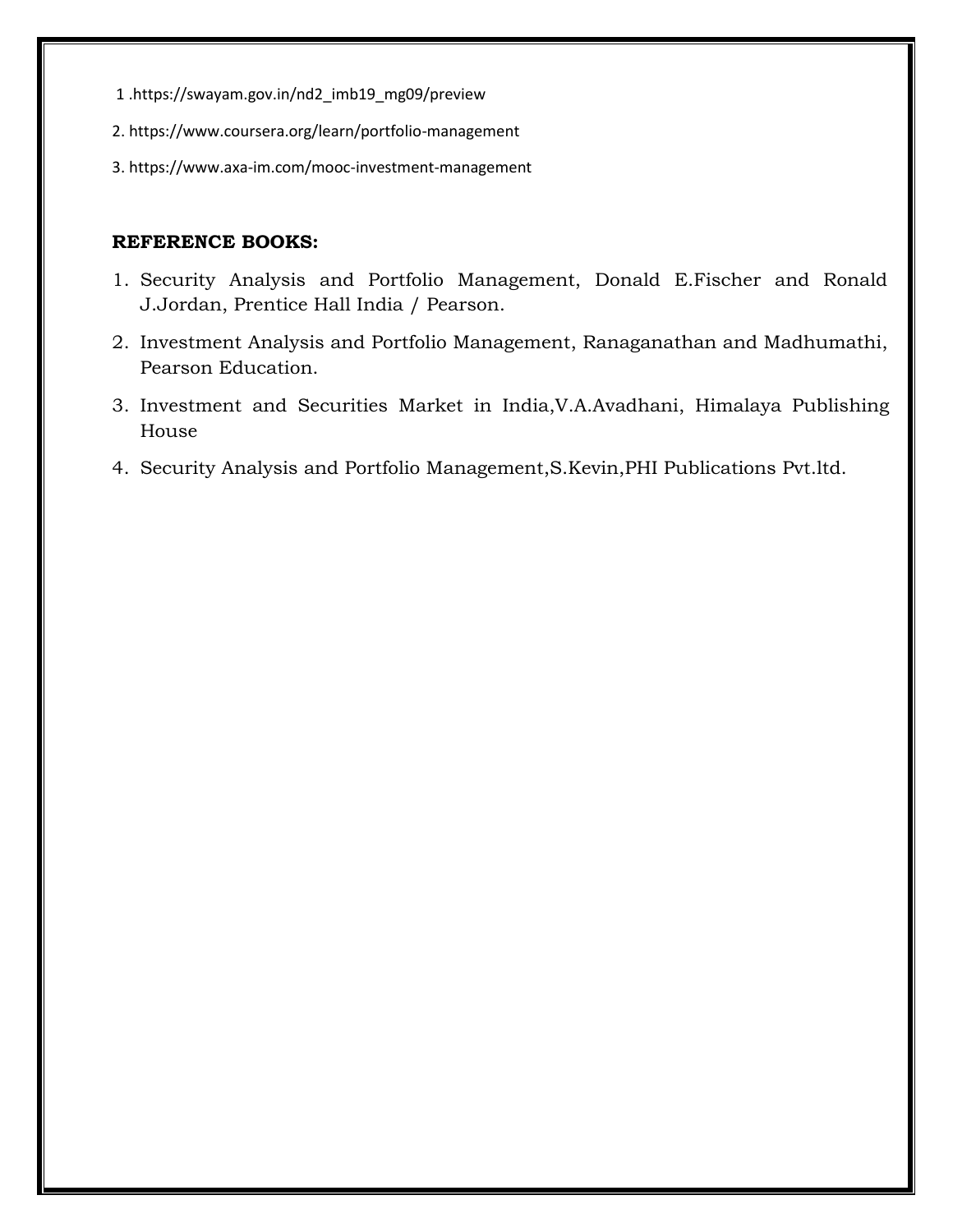#### **SEMESTER - III**

#### **AREA - FINANCE**

#### **ELECTIVE III - STRATEGIC FINANCIAL MANAGEMENT**

#### **COURSE OBJECTIVES**:

#### **The Main Objectives of this course are to:**

- $\triangleright$  To provide knowledge about Strategic Financial Management.
- $\triangleright$  To help students to understand both corporate restructuring and corporate expansion.
- Acquire a reasonable knowledge in strategic cost management and corporate sickness.

#### UNIT I: INTRODUCTION

Financial Planning – Analysing Financial Performance – Approaches to Financial Planning – Short & long term Financial planning, as model for SFM. Health care models – medical health prevention and promotion model, integrative model and developmental model; holistic approach to health; alternative system of health – yoga naturopathy.

#### UNIT II CORPORATE RESTRUCTURING

Strategic Alliances – Divestiture – Ownership Restructuring – Leveraged Buyouts – Sell Offs – Leveraged Recapitalizations – Distress Restructuring.

#### UNIT III CORPORATE EXPANSION

Mergers & Amalgamations – Financial Frame Work – Merger as a Capital Budgeting Decision – Legal and Tax Aspects – post Merger Integration Issue. Acquisition / Take

over – Codes and Procedures – Techniques – Defensive Strategies – Cross Border Deals.

## UNIT IV STRATEGIC COST MANAGEMENT

Strategy and Cost Management – Strategy Formulation and Cost Management System Design – Alternate Strategies – Objectives of Cost Management Systems – Causes and Symptoms of Broken Cost System –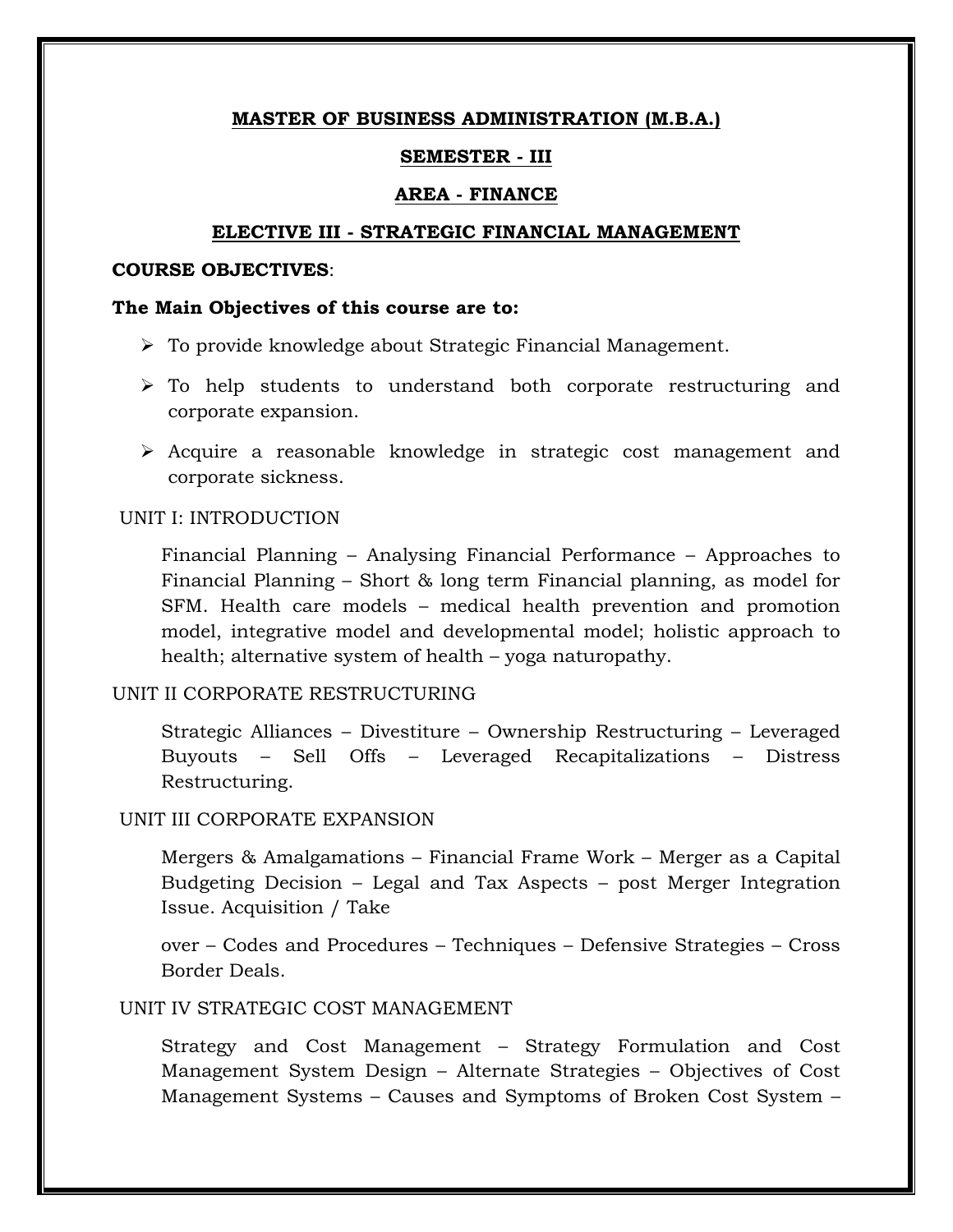Remedies – Cost of Quality and Long – Term Profitability – Activity Based Costing Principles – Activity Based Management – Target Costing.

## UNIT V CORPORATE SICKNESS

Corporate Sickness – The Magnitude – Different Interpretation of Sickness – Causes of Sickness – Turnaround – Types of Turnaround – Basic Approaches – Surgical vs. Humane – Phases in Turnaround Management.

## **COURSE OUTCOMES:**

## **On the successful completion of the course, student will be able to:**

- $\triangleright$  Identify the concepts of Strategic Financial Management
- Ability to understand the corporate restructuring and corporate expansion.
- Facilitates to identify both strategic cost management and corporate sickness.

## **Question Paper Pattern**

Proportion of Theory and Problem has to be 80 :20

## **TEXT BOOK:**

- 1. Mergers, Restructuring & Corporate Control, FRED WESTON/KWANG CHUNG.
- 2. Financial Management, Ravi M Kishore, Taxmanns Publications**.**

**E-BOOKS:** https://sfmclassnotes.files.wordpress.com/2014/10/financialmanagement-and-policy.pdf

- 1. Managerial Finance, Weston J.Fred&E.F.Brigham, Drydon Press
- 2. Financial Management and Policy, James. C. Van Horne, Prentice Hall of India (P) Ltd.,
- 3. Financial Services, M.Y.Khan, Tata McGraw Hill 3rd Edition.
- 4. Principles of Corporate Finance, Richard A.Brealey and StewatC.Myers, Tata McGraw Hill.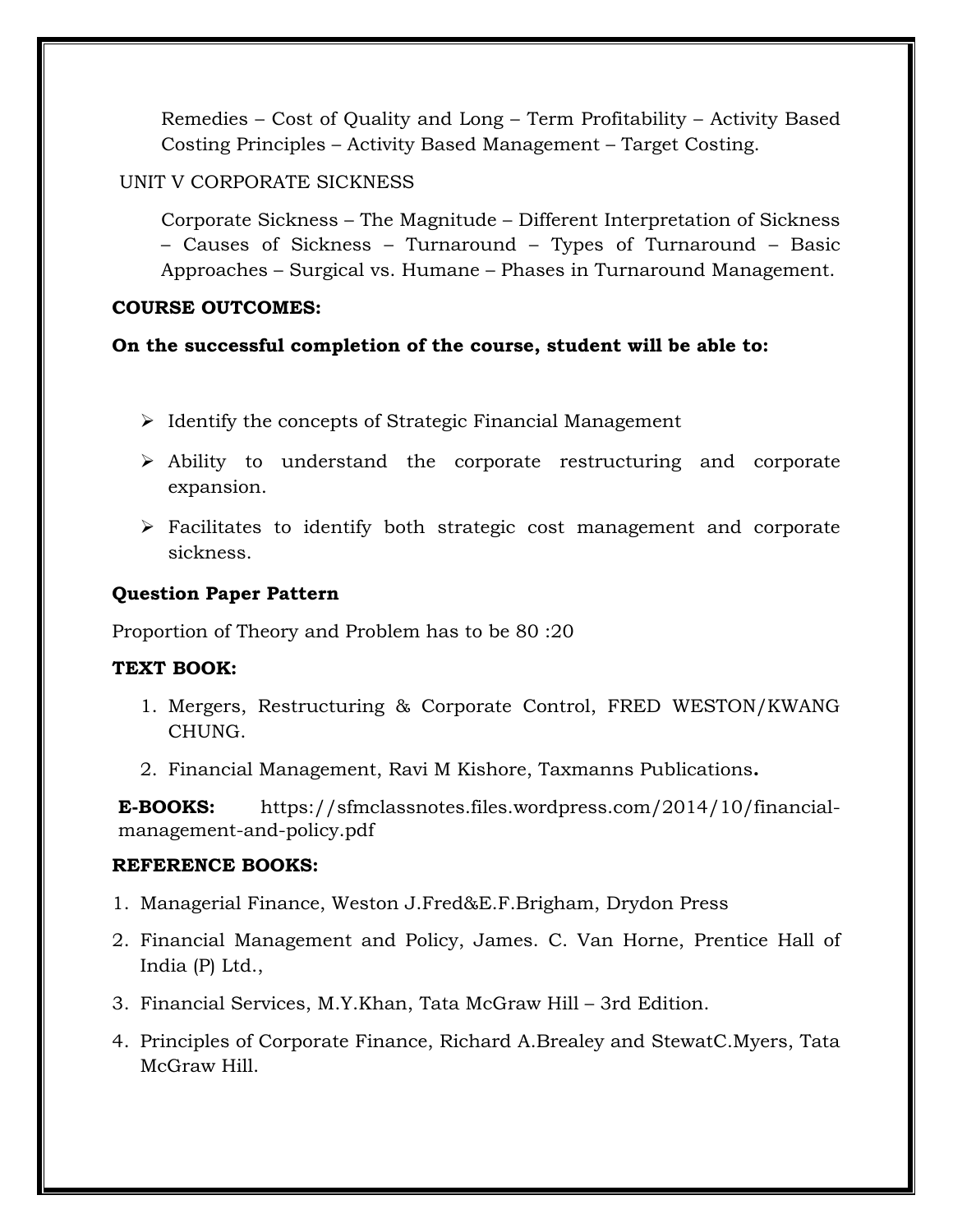- 5. Innovative Corporate Turnarounds, Pradip M.Khandwalla, Saga Publications, New Delhi.
- 6. The fourth Eye, Pradip M.Khandwalla, Saga Publications, New Delhi.
- 7. Company Resource: How to Manage a Business Turnaround, Kharbaunder O.P. and Stallworthy E.A, (Heinemann, London).
- 8. Strategic Management, Sharplin, McGraw Hill.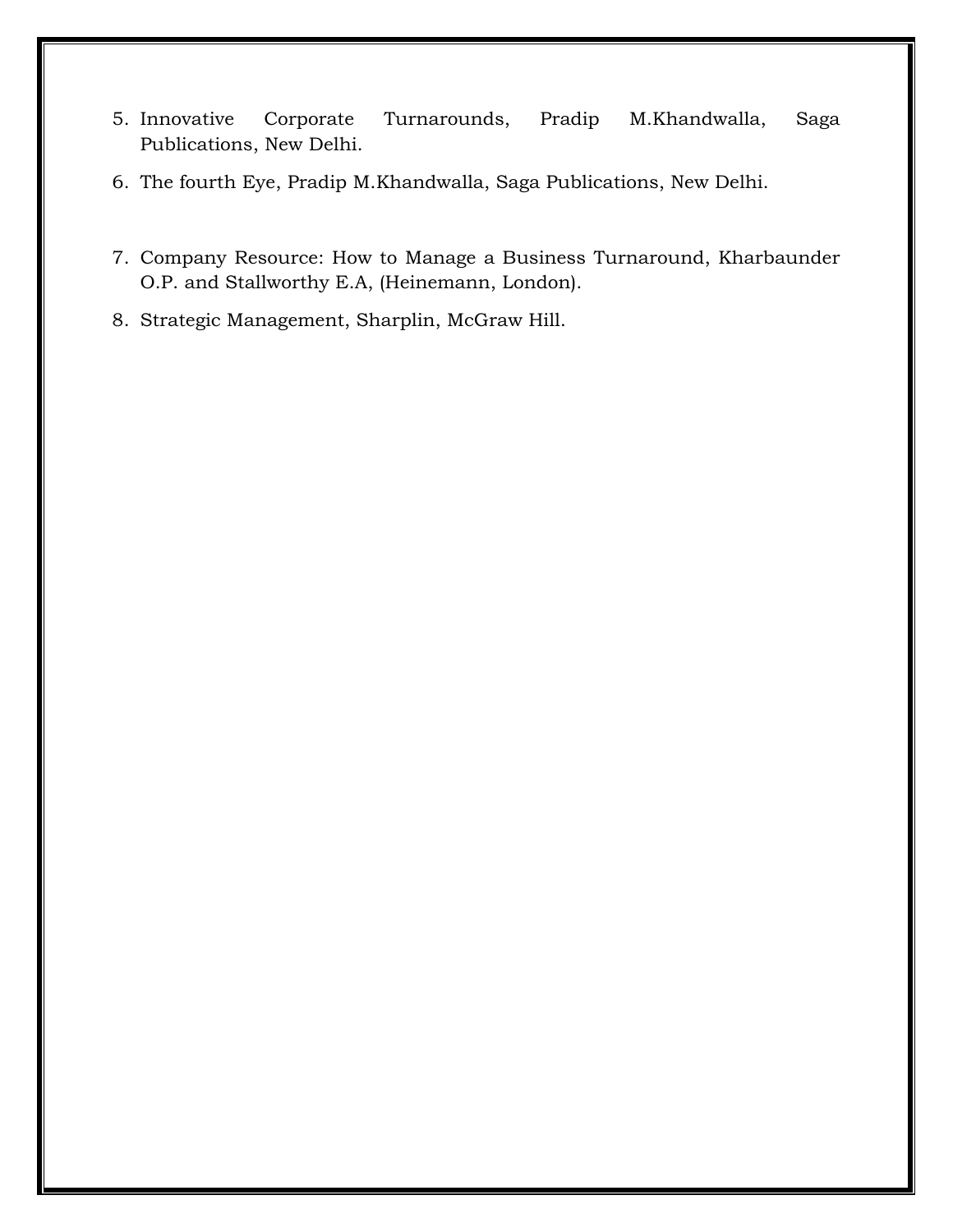## **SEMESTER III**

## **AREA - HUMAN RESOURCE ELECTIVE**

### **I – STRATEGIC HUMAN RESOURCE MANAGEMENT**

#### **COURSEOBJECTIVES:**

### **The Main Objectives of this course are to:**

- To provide knowledge about Strategic Human Resource Management
- $\triangleright$  To help students understand the transformation in the role of HR functions from being a support function to strategic function.
- To highlights the Managing Strategic organizational renewal and restructuring SHRM

#### UNIT I

Strategic Human Resource Management in a changing Environment – Trends enhancing the importance of Human Resource Management – Globalization of the Economy – Technological changes, Challenging and Opportunities – Need to be flexible in response to changing Business environment – Increase in limitation related to HRM – Changing characteristics of the work force - Importance of HRM measurement in strategic thinking.

### UNIT II

Role of globalization in HR policy and practice – International business strategies – Domestic and International HR Strategies - Global leadership and Global mindsets – Legal environment of HRM – Equal employment opportunity law – Age discrimination in Employment Act.

### UNIT III

Strategic responses of organizations to change environment – Portfolio related strategic responses – Process related strategic responses – Structural Related strategic responses - A Strategic perspective: Human Resource for competitive advantage – Business Strategies and HRD – HRD and life cycle of organizations – HRD and organization performance.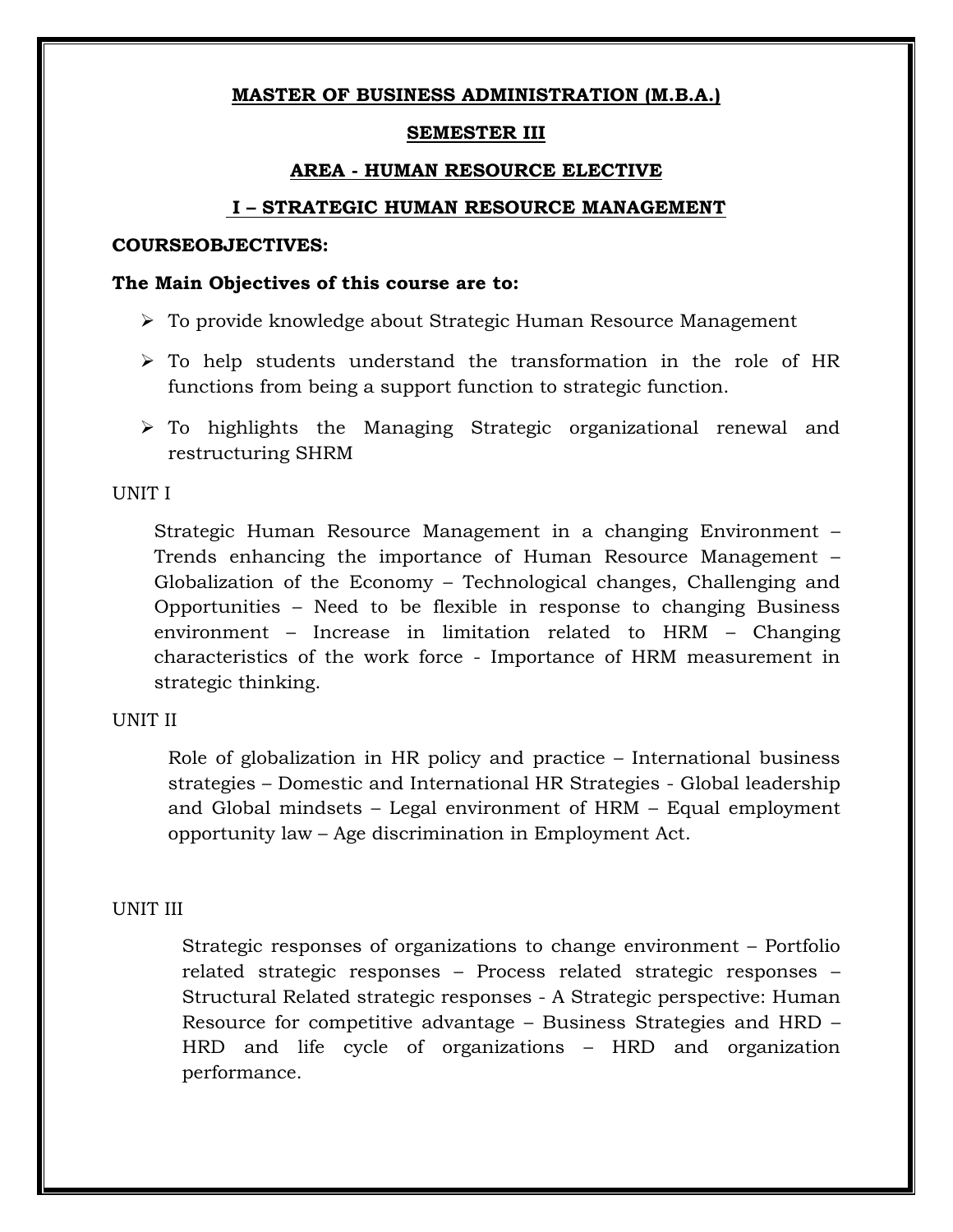## UNIT IV

Managing Strategic organizational renewal – Managing change and OD – Institution TQM Programmes – Creating team based organizations – HR & BPR – Flexible work arrangements – Change models – Strategies for developing the employment relationship. Strategic HRD Systems practices and facilitators – Strategic HRD practices – Strategic HRD facilitators.

## UNIT V

Change and restructuring SHRM – Performance Management – Scope of performance management strategy – Process of performance management – Evaluating the effectiveness of SHRM.

## **COURSE OUTCOMES**:

## **On the successful completion of the course, student will be able to:**

- $\triangleright$  Students would have gained knowledge on the various aspects of SHRM
- $\triangleright$  Students will look at SHRM in a broader, comparative and international perspective to deal with complex issues and manifold risks.
- $\triangleright$  Students would be aware of the emerging concepts in the field of SHRM

## **TEXT BOOK:**

Strategic Human Resource Development, Kandula, PHI Learning.

## **E-BOOKS:**

http://www.coris.uniroma1.it/sites/default/files/14.18.44\_Armostrong%20M. pdf

- 1. Strategic Human Resource Management, Michael Armstrong, Kogan Page 2nd Edition 2005.
- 2. Human Resource Management, H.John Bernardin, TATA McGraw Hill.
- 3. Human Resource Management, S.S.Khanka, S.Chand.
- 4. Human Resource Development, Silvera.D.M, The New India Publications.
- 5. Effective Human Resource Training and Development Strategy, Rathan Reddy B, Himalaya Publishing House.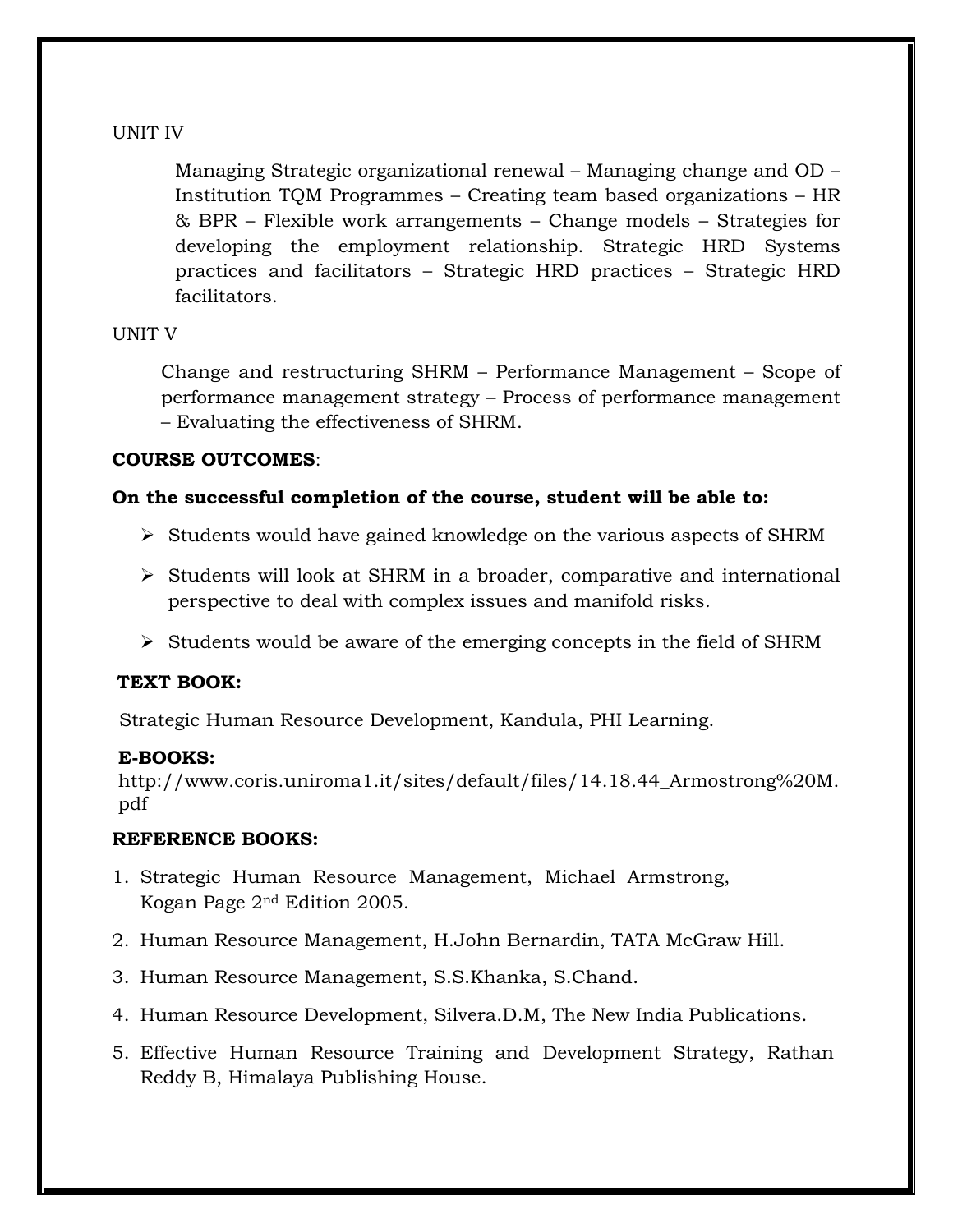### **SEMESTER - III**

### **AREA - HUMAN RESOURCE**

### **ELECTIVE II - LABOUR LEGISLATIONS**

#### **COURSE OBJECTIVES**:

### **The Main Objectives of this course are to:**

- $\triangleright$  To have a broad understanding of the legal principles governing the employment relationship at individual and collective level.
- $\triangleright$  To familiarize the students to the practical problems inherent in the implementation of labour statutes
- $\triangleright$  To have a broad understanding of the legal principles governing the employment relationship at individual and collective level.

#### UNIT I:

Industrial Disputes Act, 1947: -Definitions of Industry, Workman and Industrial Dispute - Authorities under the Act – Procedure, Powers and Duties of Authorities – Strikes and Lock outs – Lay off andRetrenchment – Special Provisions relating to Layoff, Retrenchment and Closure

### UNIT II:

Factories Act, 1948:-Meaning, objectives and applicability- Health, Safety and Welfare measures- Working hours, Holidays and annual leave-Special provisions regarding Employment of Women, Young persons and Dangerous operations.Employee state Insurance Act, 1948.

### UNIT III:

Workmen"s Compensation Act, 1923 and its objectives- Disablement under the Act-Accidents out of employment and course of employmentquantum of compensation.

### UNIT IV:

Payment of Gratuity Act, 1972- Scope , applicability, minimum gratuity, nomination, rights of Employer and duties of Employee. Payment of Bonus Act, 1965 Minimum Wages Act, 1948 Payment of Wages Act, 1936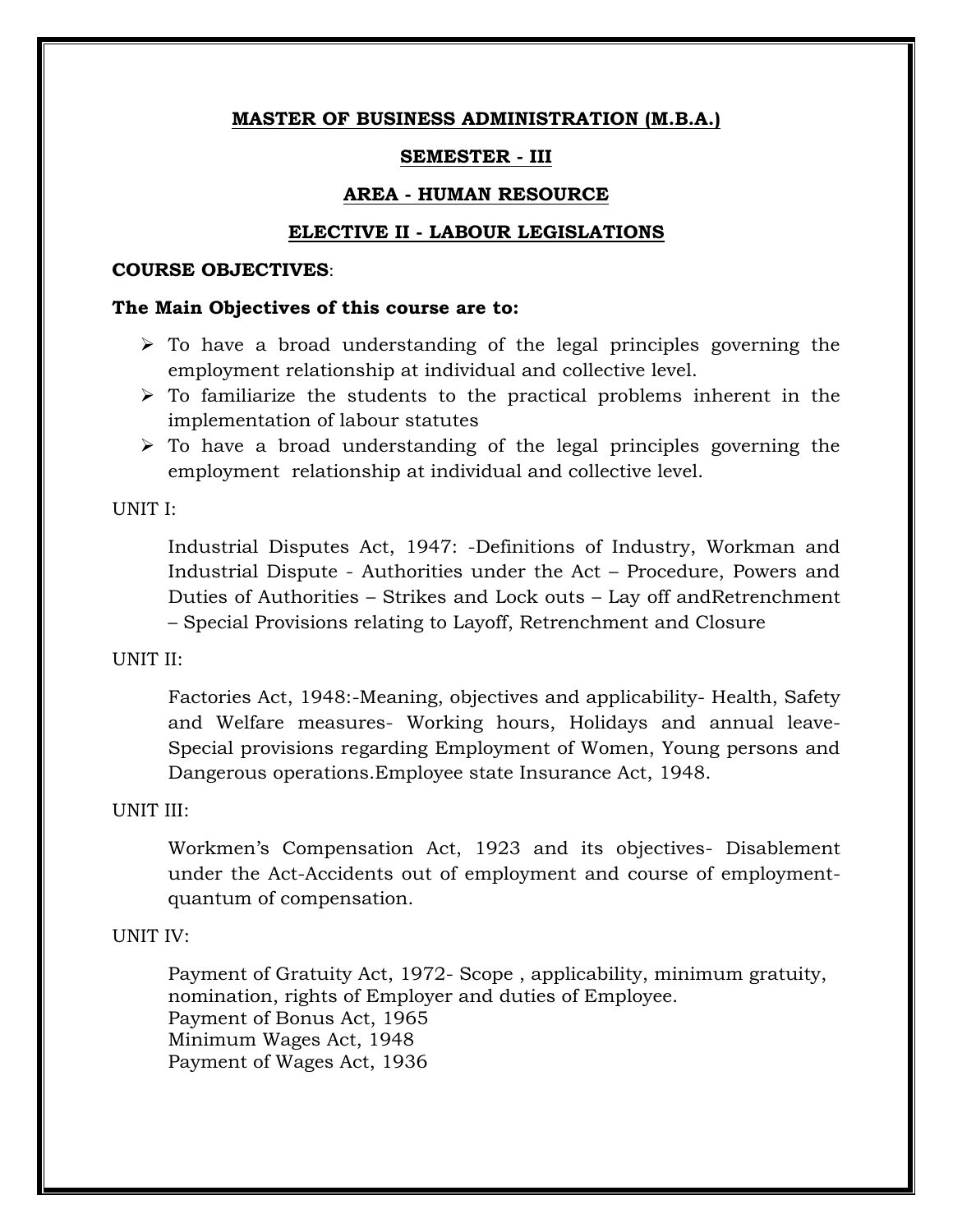UNIT-V

Trade Union Act, 1926- Functions, Registration, Applicability - International Labour Organization - Modern trend and Industrial Legislation.

## **COURSE OUTCOMES**:

## **On the successful completion of the course, student will be able to:**

- $\triangleright$  To appreciate the application of labour laws. Legal Provision relating to a) Wages b) Working Conditions and Labour Welfare c) Industrial Relations d) Social Security
- $\triangleright$  Industrial relations system and Trade unions Industrial Disputes and labour welfare measures
- Labour legislation introduction and legal provisions for factory workers, wages and Bonus
- Legal provisions for equal remuneration, gratuity, compensation, industrial employment and Apprenticeship

## **TEXT BOOK:**

Industrial Relations and Labour Legislation M.R. Sreenivasan,Margam Publications

## **E-BOOKS:**

https://www.icsi.edu/media/webmodules/Labour\_Laws&\_Practice.pdf

Related Online Contents [MOOC, SWAYAM, NPTEL, Websites etc.]

1. https://www.youtube.com/watch?v=rpIIj8kbPBQ

2. https://nptel.ac.in/courses/122/105/122105020/

- 1. Industrial Law, N.D. Kapoor, Sultan Chand & Sons, NewDelhi.
- 2. Industrial Law, P.L. Malik, Eastern Book Company Lucknow.
- 3. Labour Laws for Managers, B D Singh.
- 4. Industrial & Labour Laws, S P Jain, Relevant Bare Acts.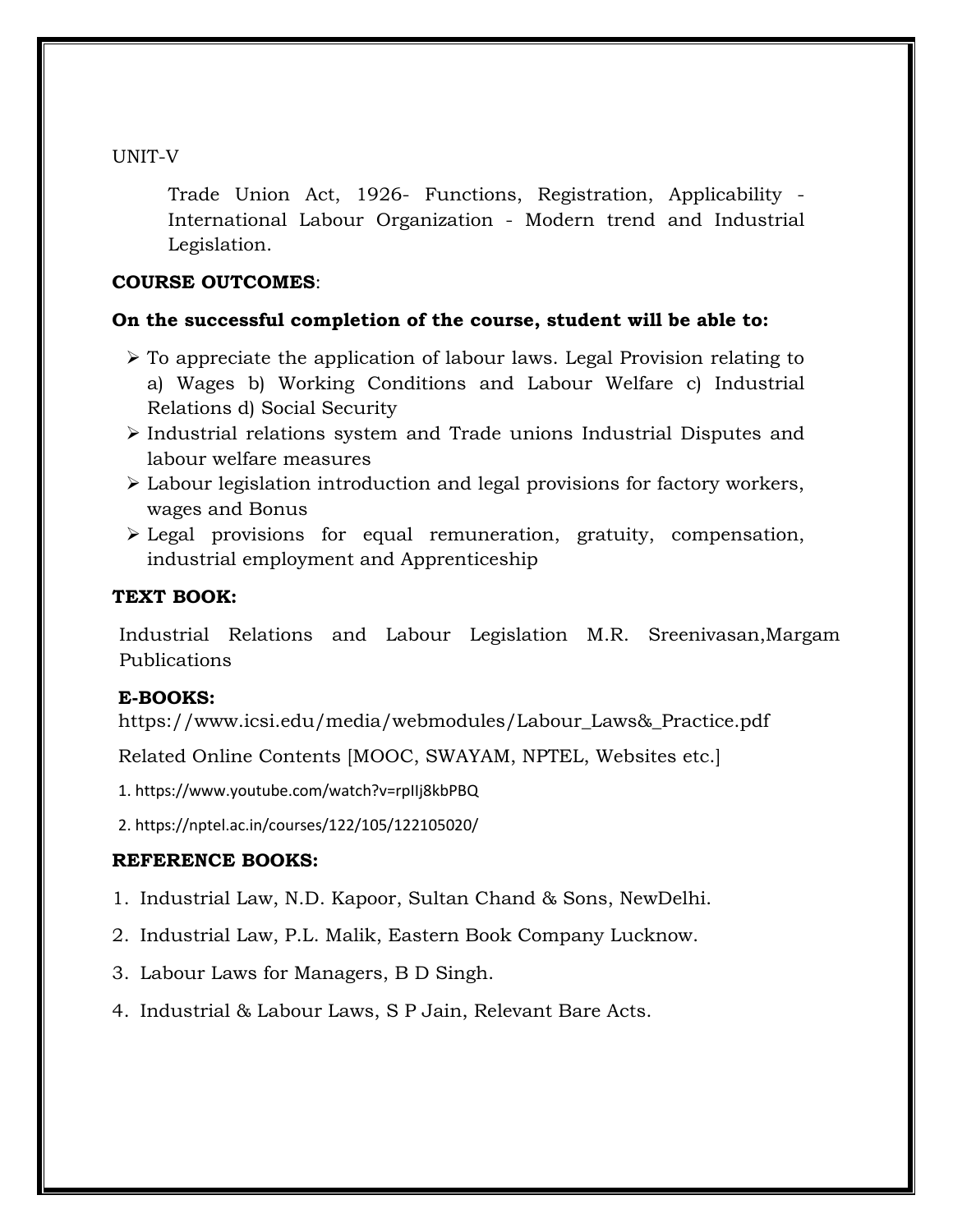#### **SEMESTER - III**

#### **AREA - HUMAN RESOURCE**

#### **ELECTIVE III - TEAM BUILDING AND CONFLICT**

#### **MANAGEMENT**

#### **COURSE OBJECTIVES:**

#### **The Main Objectives of this course are to:**

- To understand individual and group behaviour at work place so as to improve the effectiveness of organization.
- $\triangleright$  To understand conflict and strategies to resolve the conflict.
- $\triangleright$  Provide knowledge about industrial conflict and the ways to settle employee grievances

UNIT I:

Group dynamics – Importance - Functions of groups - Group Decision Making.

UNIT II:

Team working - team roles - types of teams - team building - stages of

team development - team effectiveness - Dynamics of power and politics.

UNIT III:

Interpersonal communication - Communication process – Communicationeffectiveness - using feedback - Transactional Analysis

UNIT IV:

Conflict Management - Role of conflict - Sources of conflict – Consequences –classification of conflicts-approaches to conflict management

## UNIT V:

Collaboration –Functions -Bases- Intervention for collaboration Case studies related to Team building and Conflict management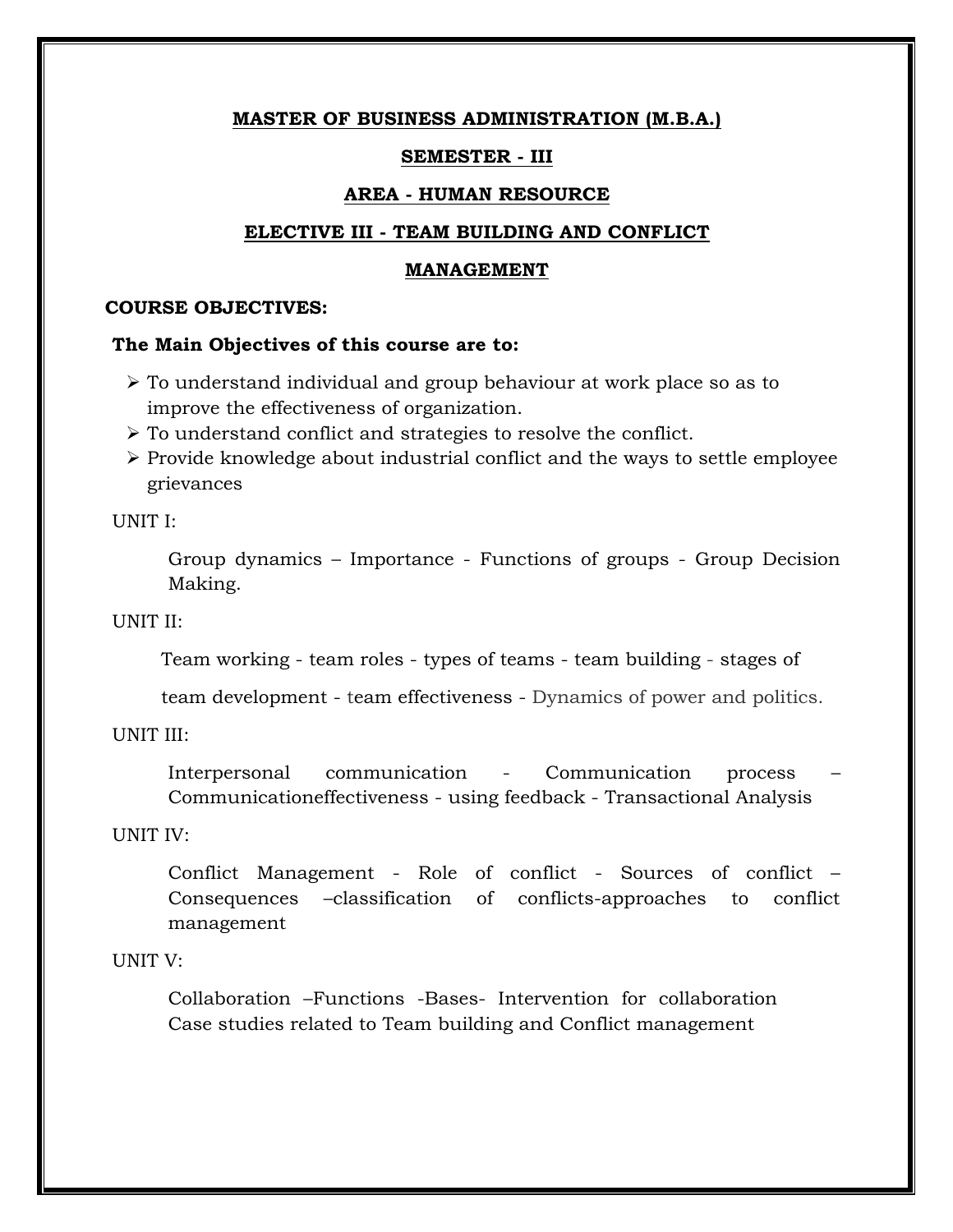## **COURSE OUTCOMES:**

## **On the successful completion of the course, student will be able to:**

- $\triangleright$  The fundamentals of Negotiation, Types, process and techniques
- $\triangleright$  Develop the skillset to have manage group behavior in Organizations
- The basics of Conflict management, models, approaches and process
- Managing interpersonal, group and organizational conflict
- $\triangleright$  Conflict resolution models and cost of workplace conflict

## **TEXT BOOK:**

Organisational Behavior, L.M.Prasad, Sultan Chand and sons.

**E-BOOKS:** http://www.ajhepworth.yolasite.com/resources/9822-a5.pdf

## **REFERENCE BOOKS:**

- 1. Organisational Behavior, Stephen P.Robins, Prentice Hall of India, N.Delhi.
- 2. Human Relations and Organisational Behaviour, Dwivedi R.S, Macmillan N. Delhi.

3. Press,N.Delhi. Understanding Organisational Behaviour, UdaiPareek, Oxford University

4. Organizational Behaviour, Lan Brooks, Pearson Education.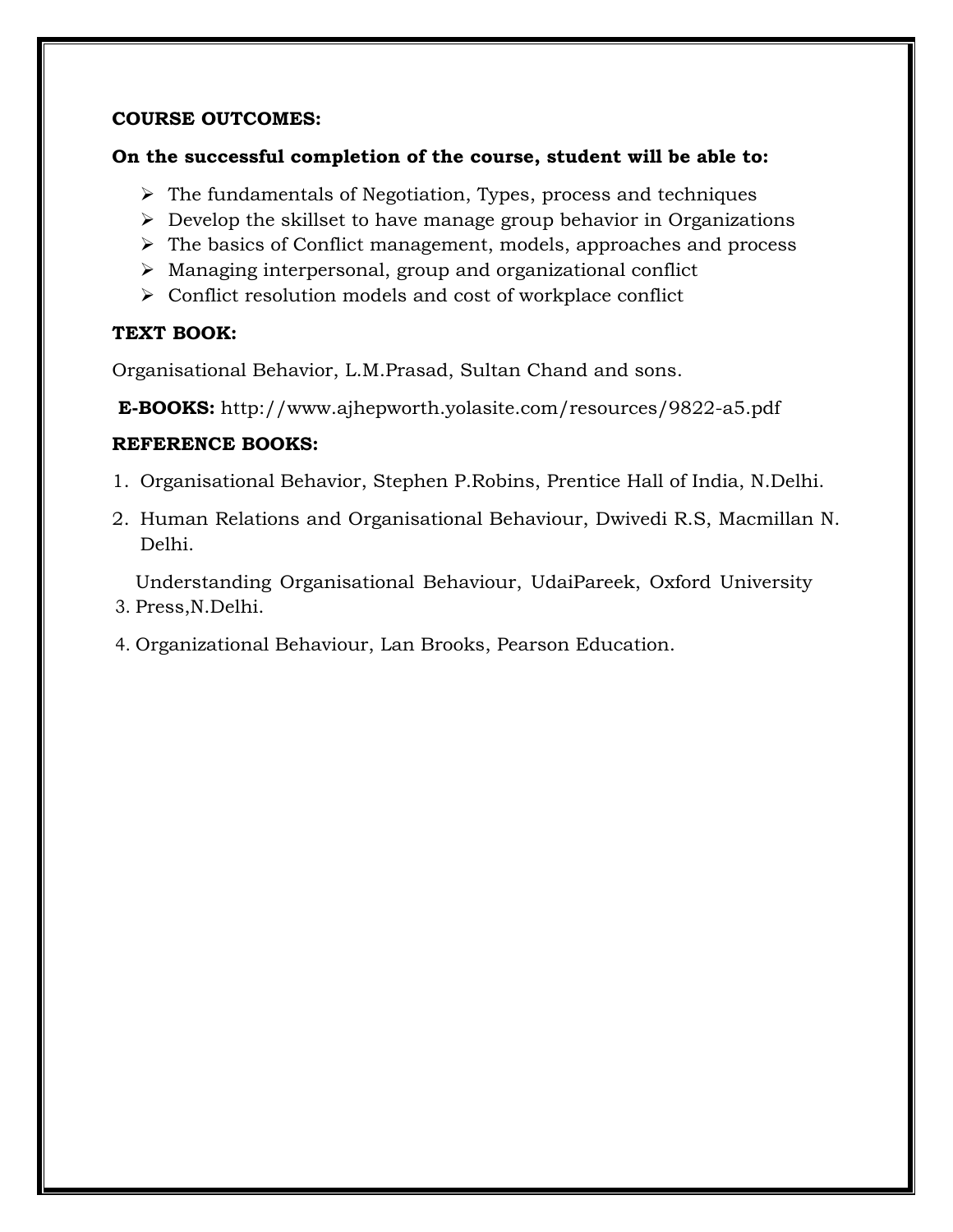### **SEMESTER - III**

#### **AREA - OPERATIONS**

#### **ELECTIVE I - TECHNOLOGY MANAGEMENT**

#### **COURSE OBJECTIVES:**

## **The Main Objectives of this course are to:**

- $\triangleright$  The focus of the course is on the key concepts, models, and methods that enable manager to effectively manage the development and utilization of technologies.
- $\triangleright$  The goal is to develop an awareness of the description, scope, and complexity of the phenomena, issues, and problems related to economics and management of technology and technological innovations.
- $\triangleright$  The course will mainly focus on the Tools for analyzing organizational impact and Learning organization
- $\triangleright$  In short, students will develop a better understanding of the complex issues surrounding the managerial tasks with respect to technology.

#### UNIT I:

Management of Technology: Description, scope and implications – Business architecture for technology management – Technology cycle approach to technology management – Technological base of the company and the need for technology analysis – Technology intelligence – Mapping technology environment.

### Unit II:

Tools for analyzing organizational impact: New technology forecasting and planning –Knowledge mapping – Process of developing an R&D project – Managing technology for globalcompetitiveness – Value Chain – Modes of value chain configuration.

## UNIT III:

Learning organization – Knowledge imperative and learning process in technologymanagement – Technical literacy and the knowledge imperative– Developing technologymanagers–Collaborative arrangements in domains of technology strategy – Risks ofcollaborative activity.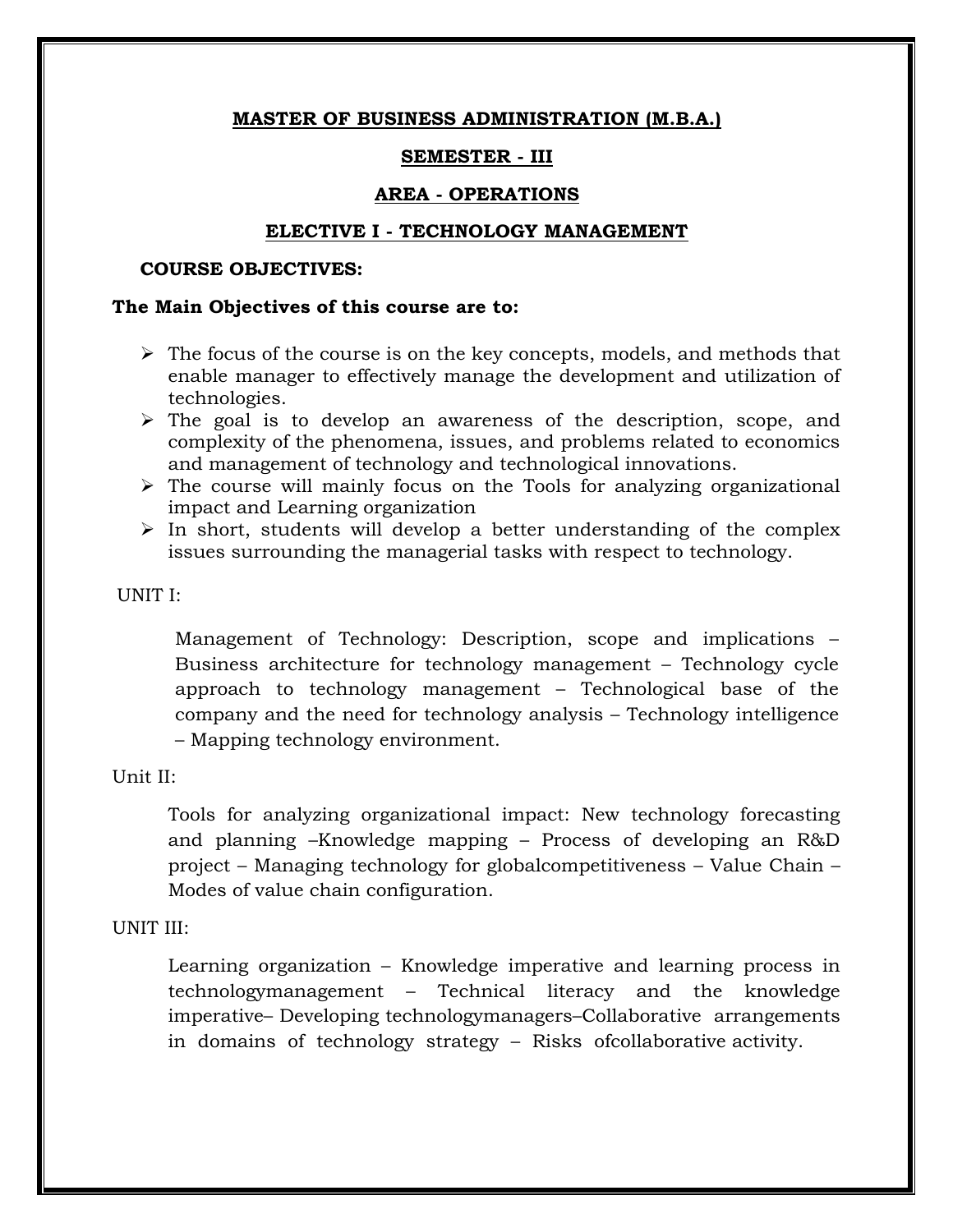Unit IV:

The new product development process – Framework for product model and familycompetition – Process of managing products – Definitions in software – Product platformrenewal; Concept to commercialization – Innovation – definition and components – innovationdynamics – Organizational mechanism for innovation – Characteristics of continuouslyinnovative organizations.

## UNIT V:

Management of technology process – Managing interfaces – Factors influencing effective integration in technical organizations – Barriers to implementation of structure for managing technology – Need for interdisciplinary approach and improved functional relationships – Measuring the benefits from managing technology – Dynamics of diffusion – Factors driving diffusion – Environmental trends and diffusion.

## **COURSE OUTCOME:**

## **On the successful completion of the course, student will be able to:**

- $\triangleright$  To assess the description, scope, and complexity of the phenomena, issues, and problems related to technology management;
- $\triangleright$  To discuss various problems where particular managerial decisions need to be taken such as technology acquisition and transfer;
- $\triangleright$  To describe the primary tasks and decisions that are required to turn a technological innovation into a sound business opportunity;
- $\triangleright$  To assess how to integrate engineering and business knowledge in running business successfully.

## **TEXT BOOK:**

Technology Management, Norma Harrison & Danny Samson, Tata McGraw Hill.

- 1. Managing Technology and Innovation for Competitive Advantage, V.K.Narayanan, Pearson Education.
- 2. Hand Book of Technology Management, Gerard H Gaynor, McGraw-Hill.
- 3. Strategic Technology Management, Frederic Betzm, McGraw-Hill.
- 4. Technology Management, Robert Szakonyi, Viva Books Pvt.Ltd.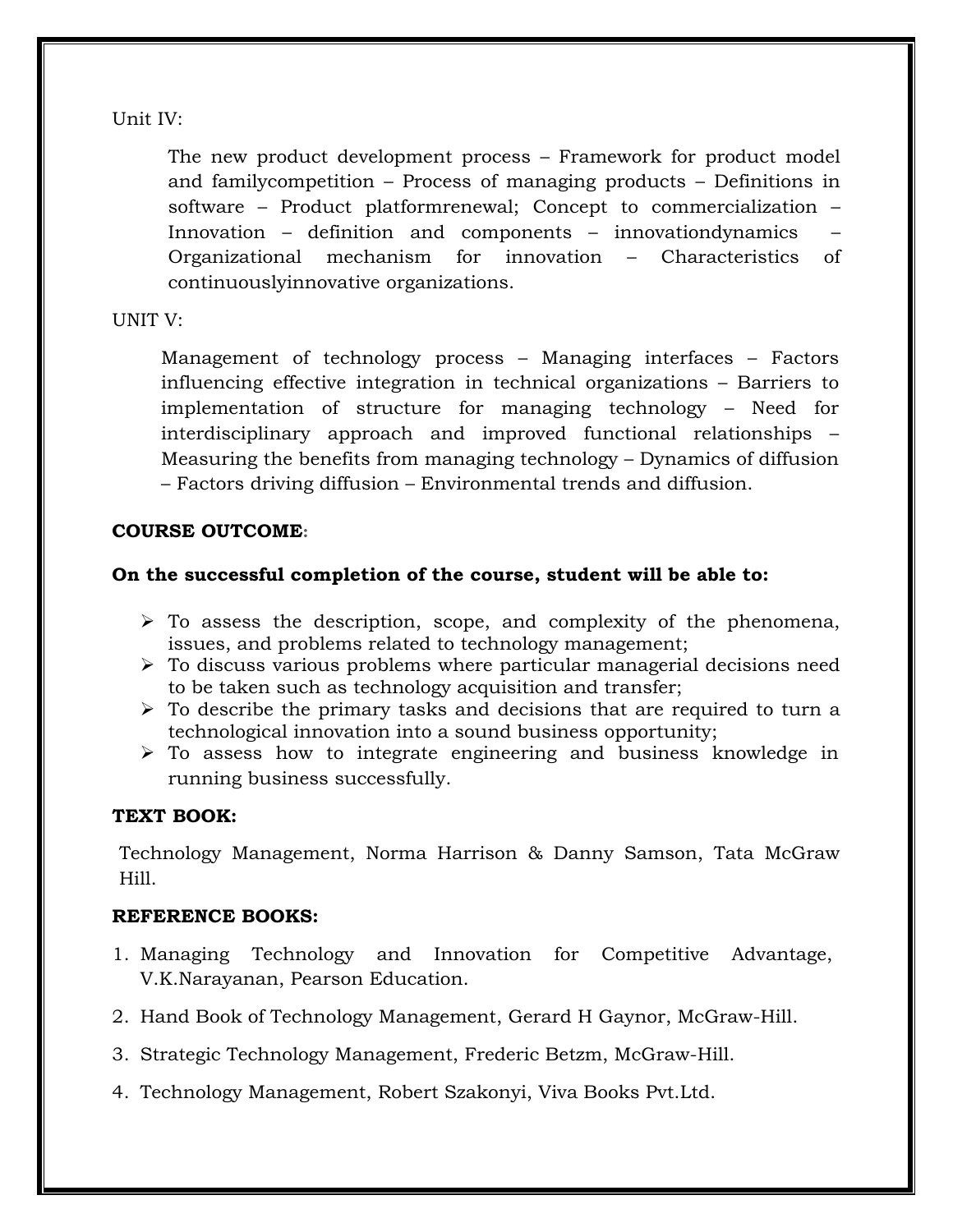- 5. Technological Forecasting, Rohatgi P.K et al, Tata McGraw- Hill.
- 6. Management of Technology and Operations, Ray Gehani, John Wiley & Sons.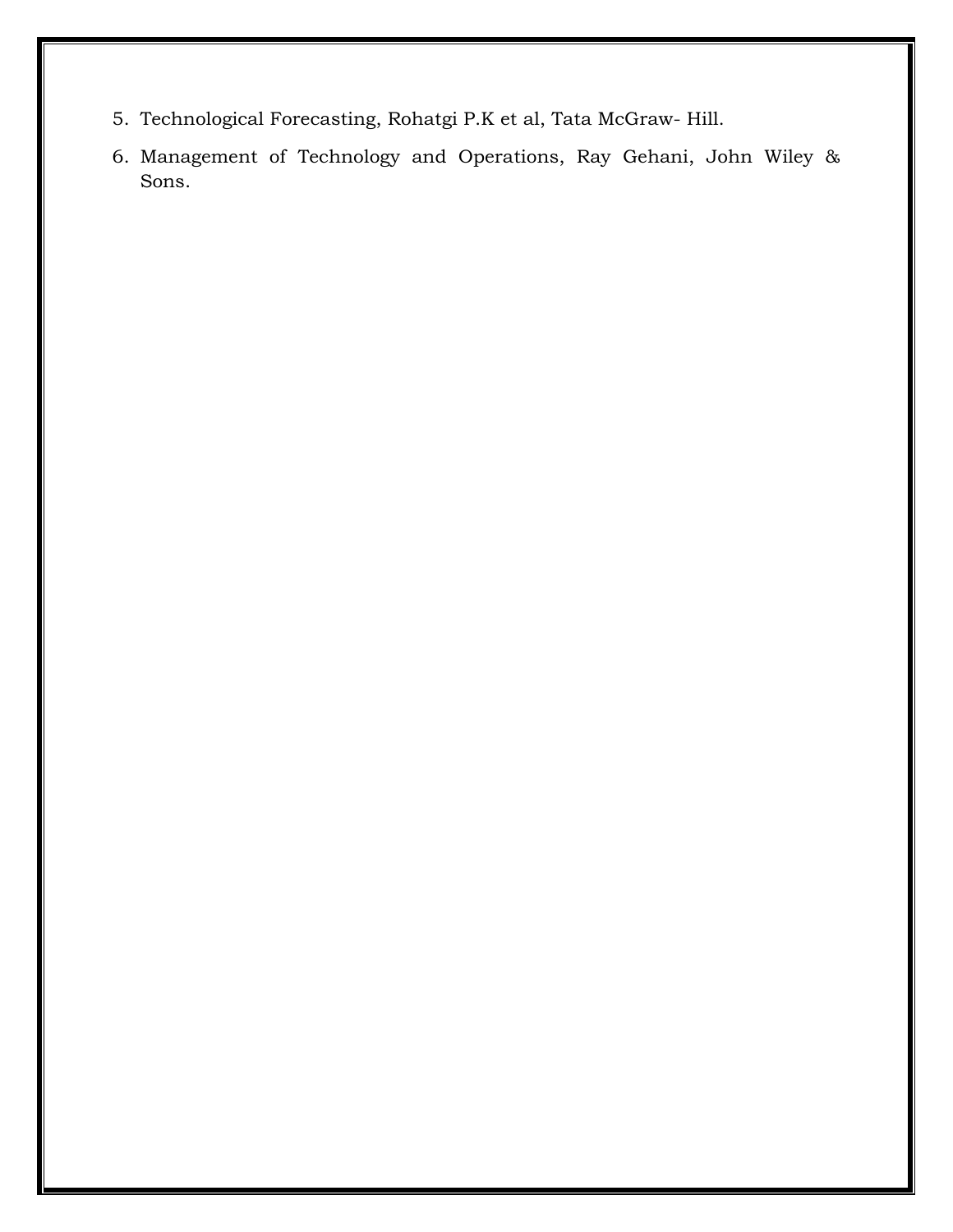## **SEMESTER - III**

## **AREA - OPERATIONS**

## **ELECTIVE II - TOTAL QUALITY MANAGEMENT**

#### **COURSE OBJECTIVES:**

### **The Main Objectives of this course are to:**

- $\triangleright$  To learn the basic concepts of quality, various principles and practices of Quality Management
- $\triangleright$  To learn the concept of total quality management with quality audit
- To learn Scope of Human Resource Managementin TQM environment.
- $\triangleright$  To learn Motivation the internal politics, Quality circles, Self-managed teams and Implementing Employee Involvement programs.

### UNIT I:

Introduction to Quality Control, Principles and Concepts of Quality - Basics of Quality Management - Development of Quality Management Systems - Quality Planning - Quality Policies and Objectives - Functional planning deployment from Strategic plans - Measurements and Benchmarking

### UNIT-II:

Quality Audits - Product, Process and System, Supplier Evaluation and Performance evaluation - Planning Quality Audits - QA plans - Quality Costs Prevention, Appraisal and Failure Costs - Quality Improvements - Corrective and Preventive actions - Role of Quality Control – Calibration.

### UNIT III:

Concepts of TQM, Business Excellence models (EFQM, Deming, Malcolm Balridge), TQM tools: Simple SQC tools to FMECA, New 7 tools, Business Process Reengineering, Cost/Time diagram, Quality Function Deployment - Business Excellence Awards and Case Studies - Six Sigma concepts - Recent Technique for Quality Improvement – Zero Defect – Quality Motivation Techniques

### UNIT IV: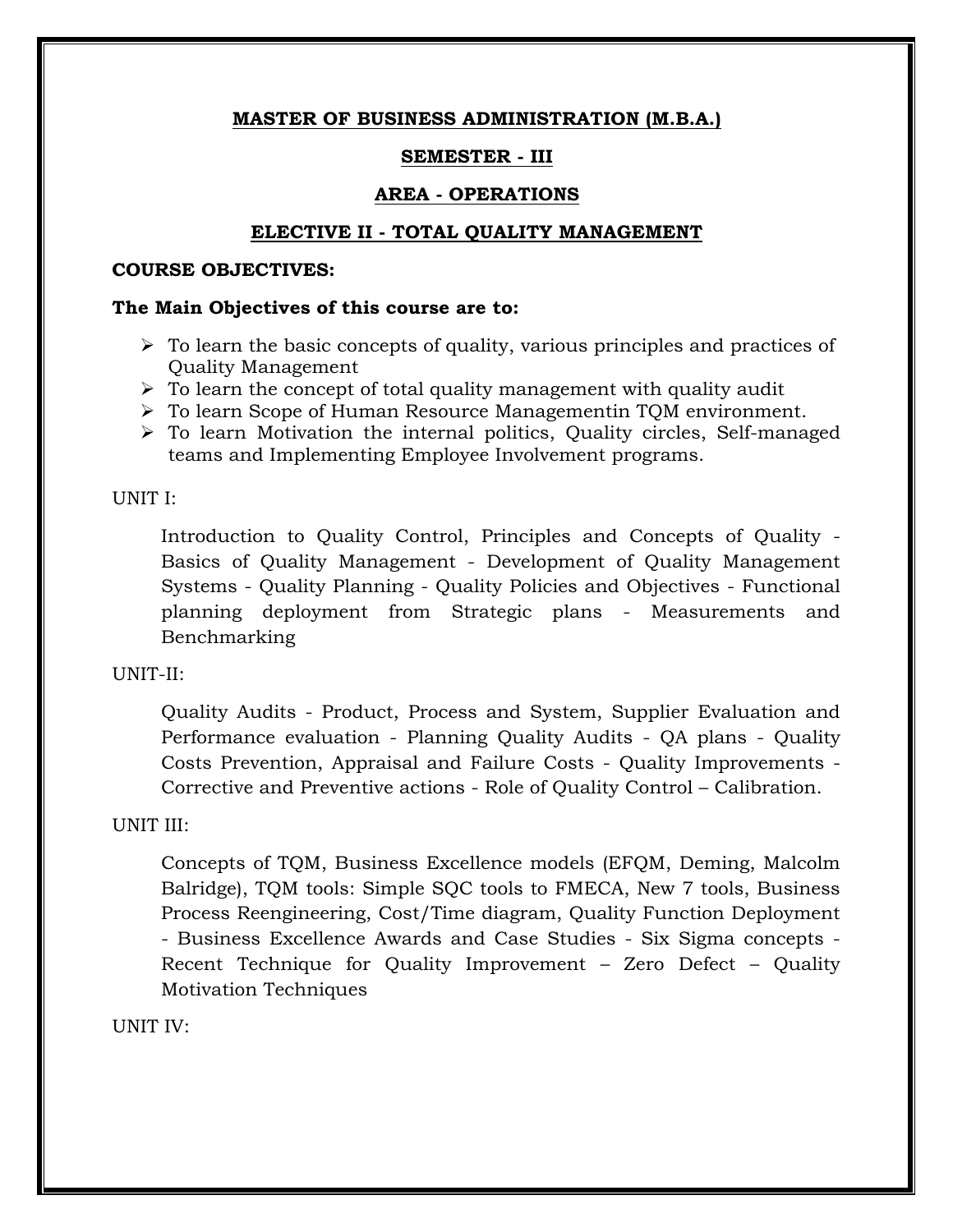Scope of Human Resource Management - Human Resource Management in TQM environment Motivation – Leadership - Systems Approach to Human Resource Management.

Selection of ISO and Model - Implementation of ISO 9000 - Human Resources Development and Quality Circles – Environmental Management System and Total Quality Control.

## UNIT V:

Importance of employee participation - Historical foundation of employee involvement programs classical and industrial engineering approaches, SQC, Behavioral management innovations, Quality circles - Self managed teams - Implementing Employee Involvement programs.

## **COURSE OUTCOMES:**

## **On the successful completion of the course, student will be able to:**

- $\triangleright$  Understanding the evolution of Quality management
- Understanding of qualityAudits,Quality Improvements, philosophies and practices
- Ability to apply statistical process control to enhance qualityConcepts of TQM, Business Excellence models.
- Ability to apply quality tools to enhance organization's quality performance
- Awareness of quality circles and Implementing Employee Involvement programs.

## **TEXT BOOK:**

The Management and Control of Quality, Evans R. J and Lindsay M. W, 2nd Ed, 1994, Jaico Publishing house.

## **Related Online Contents [MOOC, SWAYAM, NPTEL, Websites etc.]**

- 1. https://swayam.gov.in/nd2\_imb20\_mg46/preview
- 2 .https://swayam.gov.in/nd2\_imb20\_mg28/preview
- 3 .https://swayam.gov.in/nd1\_noc20\_mg57/preview
- 4.https://swayam.gov.in/nd2\_imb20\_mg35/preview

## **REFERENCE BOOKS** :

1. Quality Control Hand Book', Juran, J.M. and Gryna, 2nd Ed., 1993.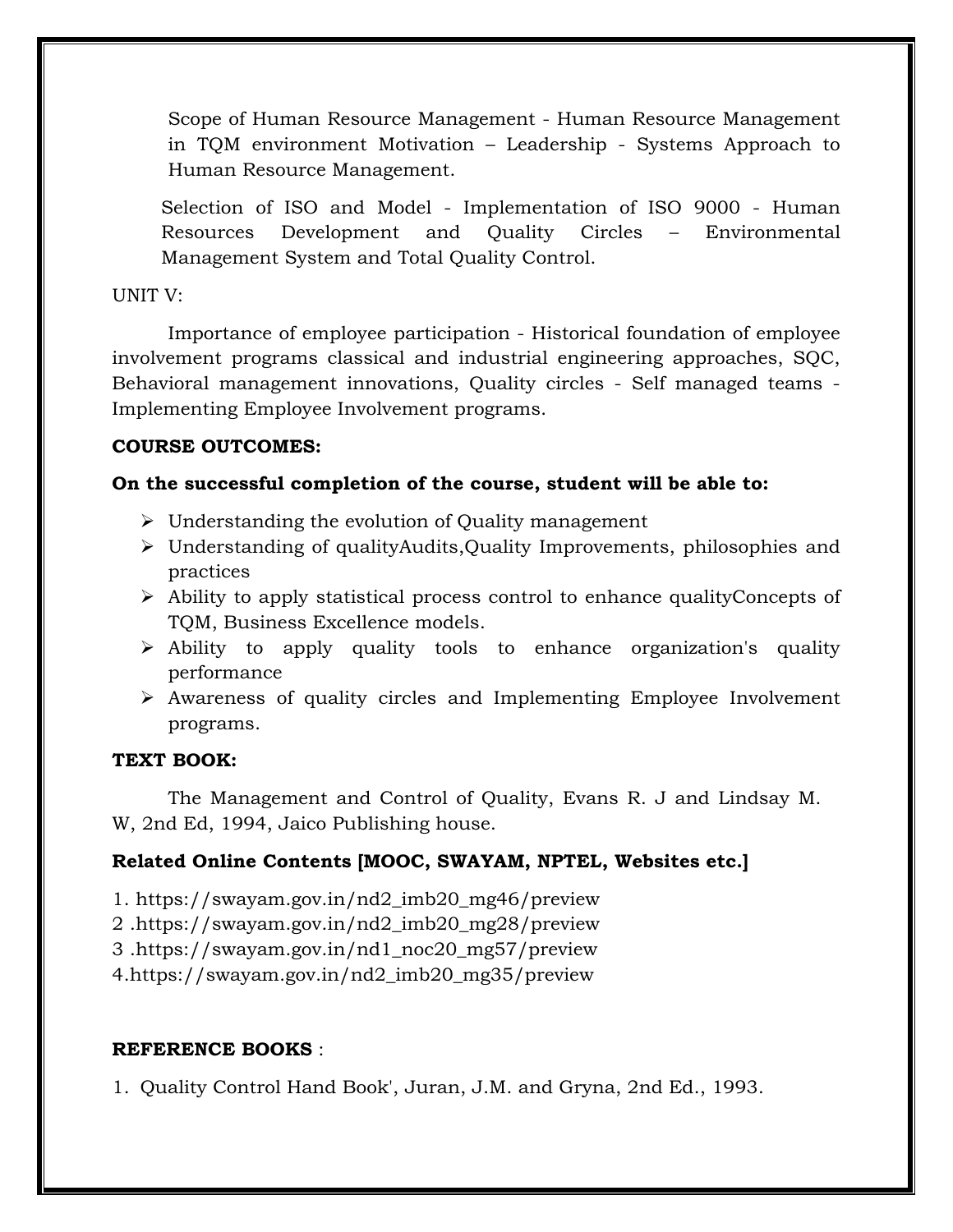- 2. Total Quality Management, Juran, Joseph M., Mc Graw-Hill Pub.
- 3. Quality Control and Total Quality Management, Jain, Tata McGraw Hill, 2002.
- 4. Total Quality Management, L. Suganthi, Anand A. Samuel, , PHI, New Delhi.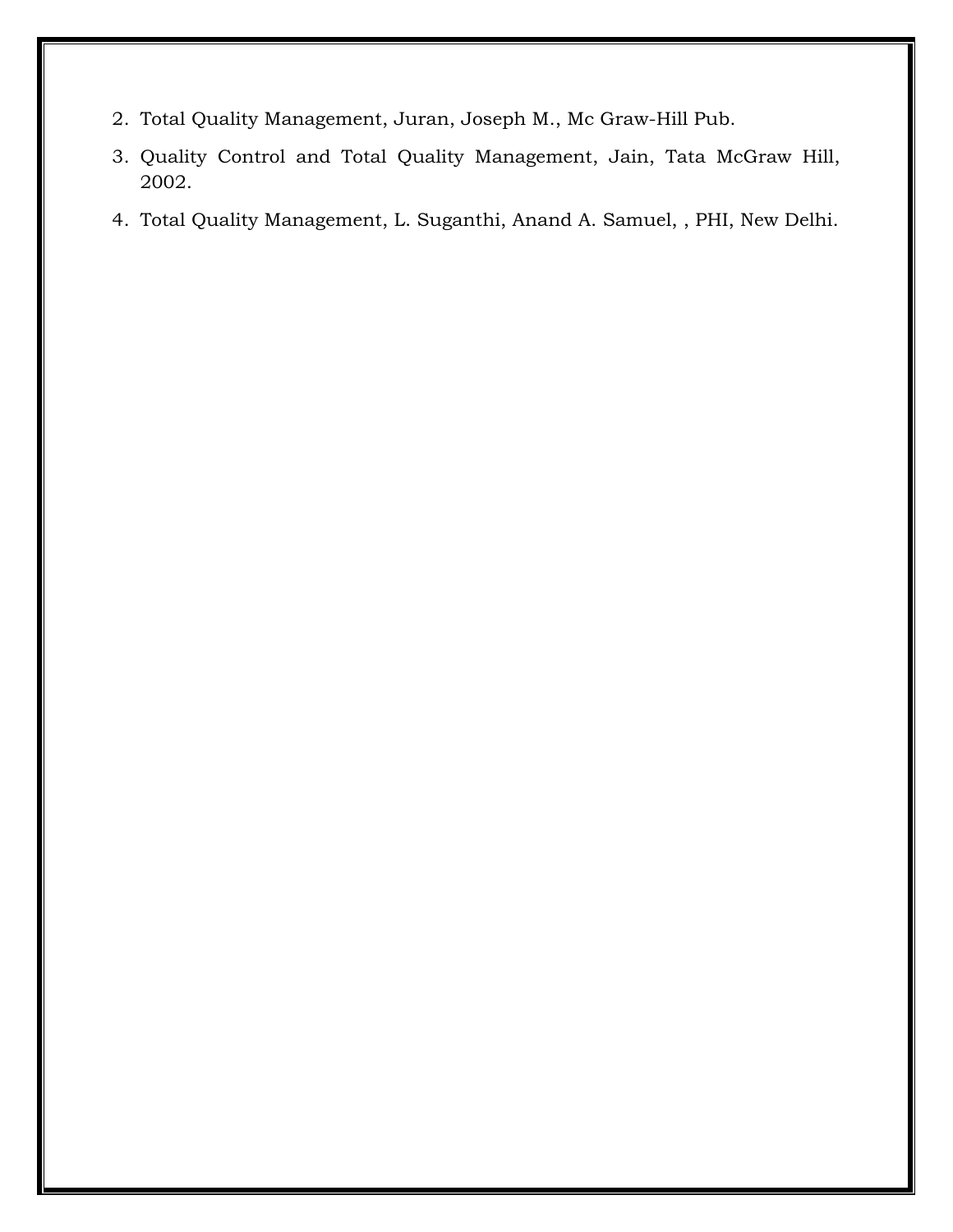## **SEMESTER - III**

## **AREA - OPERATIONS**

## **ELECTIVE III - SUPPLY CHAIN MANAGEMENT**

## **COURSE OBJECTIVE:**

The Main Objectives of this course are to:

- $\triangleright$  Understand the importance of and major decisions in supply chain management for gaining competitive advantage
- $\triangleright$  Develop a sound understanding of the important role of supply chain management in today"s business environment
- $\triangleright$  Become familiar with current supply chain management trends Understand and apply the current supply chain theories, practices and concepts utilizing case problems and problem-based learning situations

## UNIT I:

Introduction to Supply Chain Management (SCM) – Conceptual model of SCM –Evaluation of SCM – Supply Chain Process Cycles– Supply Chain Strategy Framework –Drivers of Supply Chain Performance.

## UNIT II:

Operations and Procurement Management in Supply Chain – Lean ManufacturingandSCM – SCM for Mass Customization – Material Requirements Planning (MRP) – Just in Time Manufacturing – Vendor managed Inventory.

## UNIT III:

Logistics – Meaning – Elements of Logistics Management – Distribution Transportation Management – Intermodal Transport – Warehousing – Types of Warehouse Automation – Packaging for Logistics – Third- Party Logistics – Logistics.

## UNIT IV:

Information Technology for SCM – Advanced Planning and Scheduling (APS) – Different APS Tools – Data Warehouse concepts – Data Mining – Elements and its Techniques.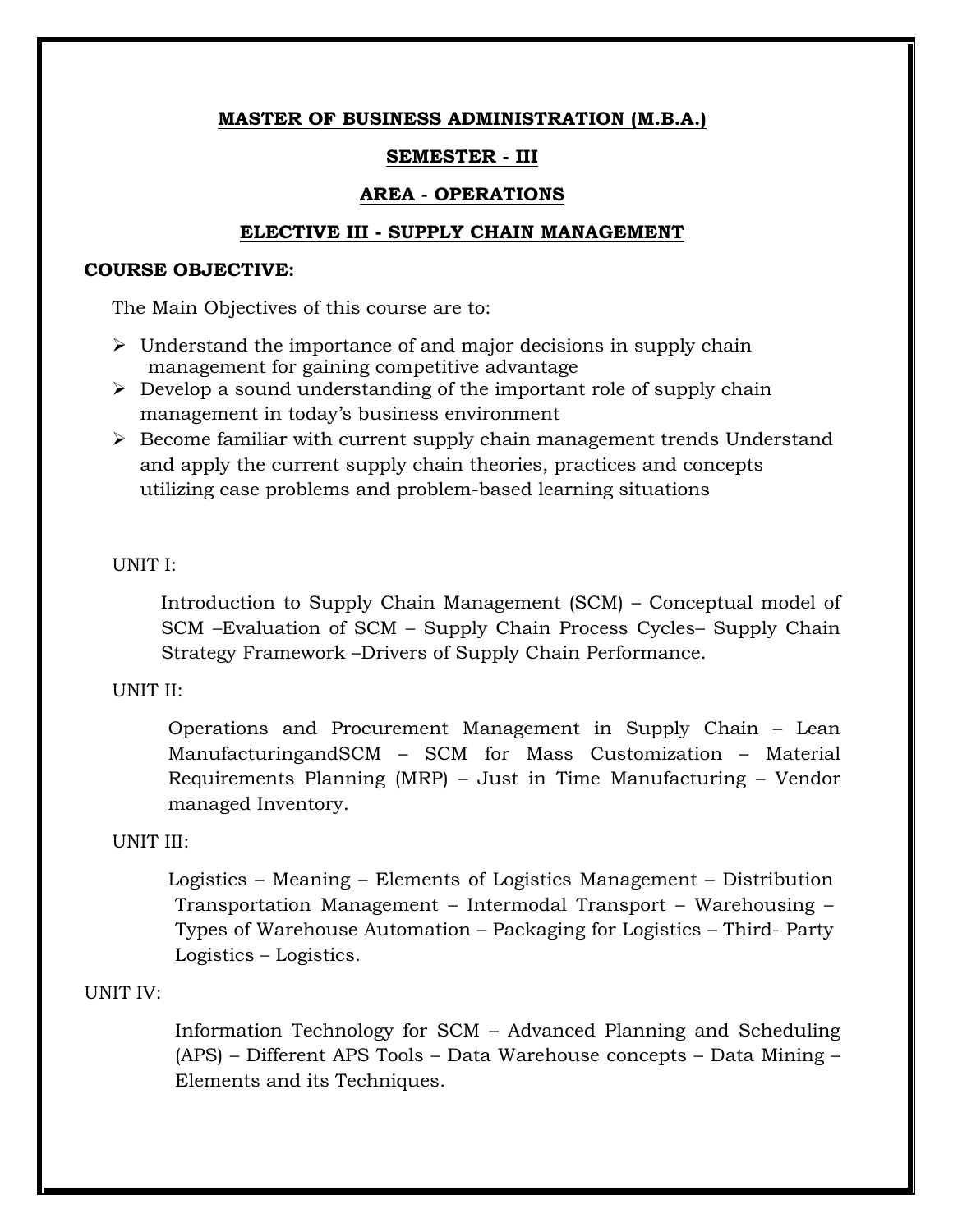UNIT V:

Performance Measurement and Controls in SCM – Forms of Benchmarking – Key inBenchmarking – Supply Chain Operations Reference (SCOR) Modeling – Balanced for SCM.

## **COURSE OUTCOMES:**

- $\triangleright$  Understanding of supply chain fundamentals
- $\triangleright$  Ability to design supply chain networks to enhance supply chain performance
- $\triangleright$  Ability to plan demand based on inventory and supply
- $\triangleright$  Understanding the role of logistics in supply chain performance
- $\triangleright$  Awareness of innovations for sustainable supply chains

## **COURSE OUTCOME:**

## **On the successful completion of the course, student will be able to:**

- $\triangleright$  Apply foundational business skills needed in SCM settings.
- Distinguish cross-functional business processes in supply chains.
- $\triangleright$  Practice analytical business skills to address SCM challenges.
- Make decisions affecting supply chain"s "plan," "deliver," and "customer management" functions.

## **TEXT BOOK:**

Supply Chain Management (Concepts and Cases) – Rahul V.Altekar – Prentice Hall of India, 2006.

## **Related Online Contents [MOOC, SWAYAM, NPTEL, Websites etc.]**

- 1. https://swayam.gov.in/nd2\_cec20\_mg31/preview
- 2. https://www.edx.org/course/supply-chain-analytics
- 3. https://swayam.gov.in/nd2\_imb20\_mg42/preview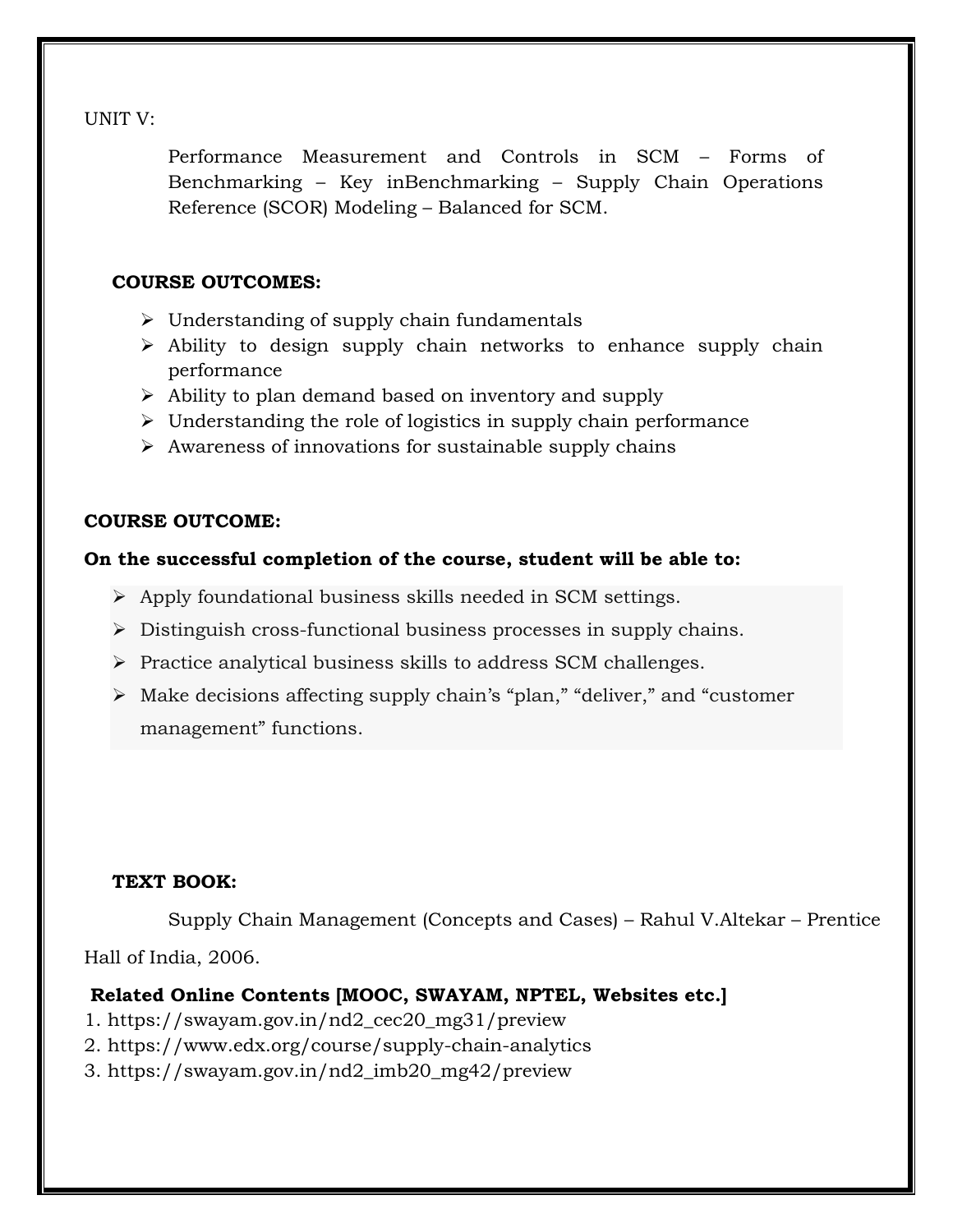- 1. Christopher, Logistics and Supply Chain Management Richard Irwin, 1994.
- 2. B.S.Sahay, Supply Chain Management for Global Competitiveness Mac Millar, 1999.
- 3. Donald J.Bowersox and David J.Closs- Logistical Management- Tata Mc Graw Hill.
- 4. David Taylor and David Brunt-Manufacturing operations and Supply Chain Management-Vikas Thomson.
- 5. Philippe and Bornier Global Operations and logistics-John Wiley & Sons, New York, 2002.
- 6. Supply Chain Management (Strategy, Planning and Operation) Sunil Chopra and Peter Meindl, Pearson Education, 2nd Edition.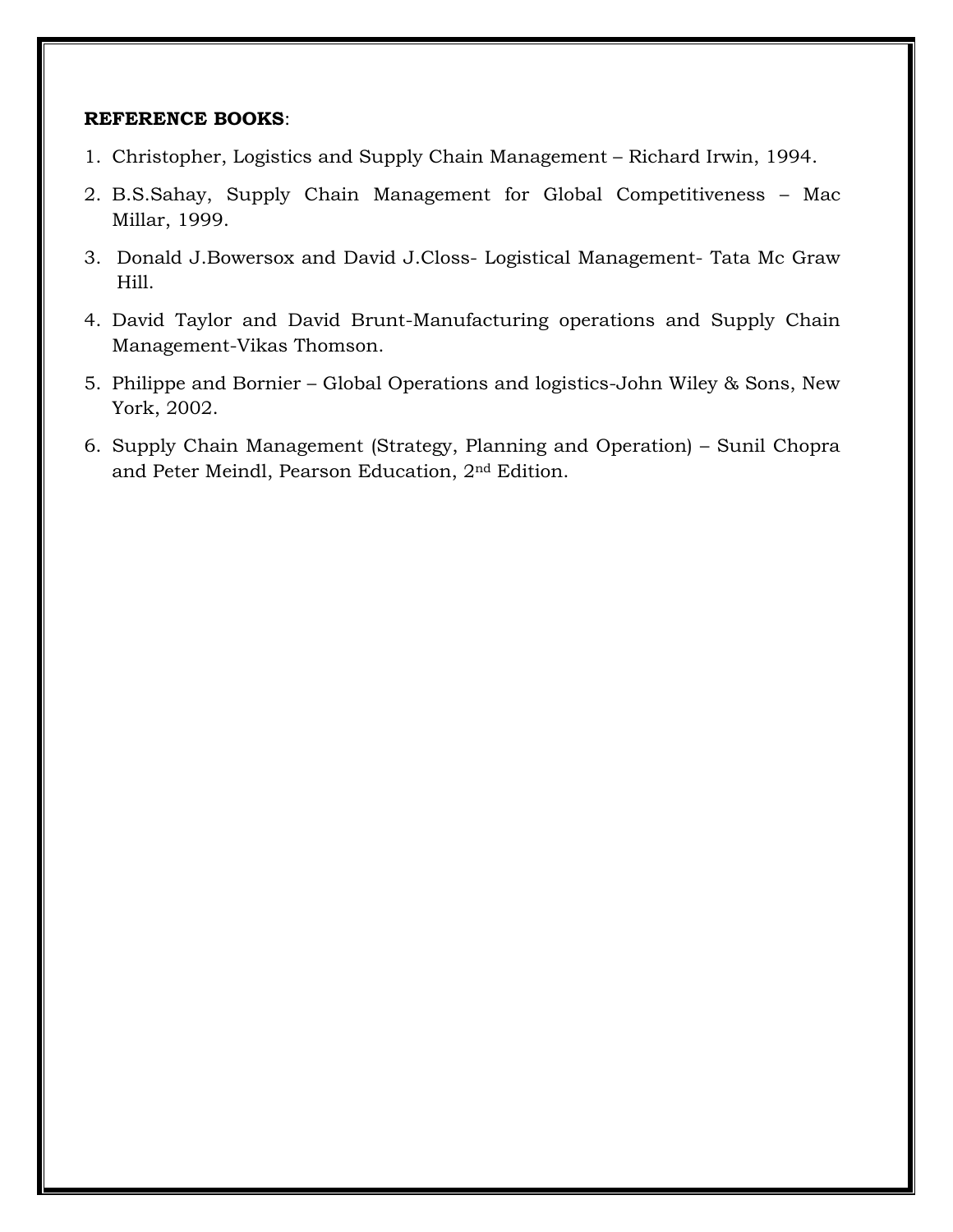### **SEMESTER - IV**

#### **AREA - MARKETING**

#### **ELECTIVE I - RETAIL MANAGEMENT**

#### **COURSEOBJECTIVES:**

#### **The Main Objectives of this course are to:**

- $\triangleright$  To familiarize with the various concept of Retail marketing.
- $\triangleright$  To understand Retail location.
- $\triangleright$  To know emerging trends in Global Retailing.

#### UNIT I:

Retailing – Meaning – Characteristics and Functions – Retail Management – Marketing concepts applied to Retailing – Retailing as career –Trends in retailing.

### UNIT II:

Retail Model and Theories of structural changes in retailing – Classification of retailers and retail markets – Life cycle and phase in growth of retail markets – Methods of customer interaction.

UNIT III:

Retail location strategy – Retail location theories Importance of location decision – Types of location decision and its determining factors – Site selection analysis – Selection of shopping centre or market  $-$  Location assessment procedures.

#### UNIT IV:

Retail in India – Evaluation and Size of retail in India – Drivers of retail change in India – Foreign Direct Investment in retail – Challenges to retail developments in India- Recent Trends in Retailing in India- On line Retailing

UNIT V: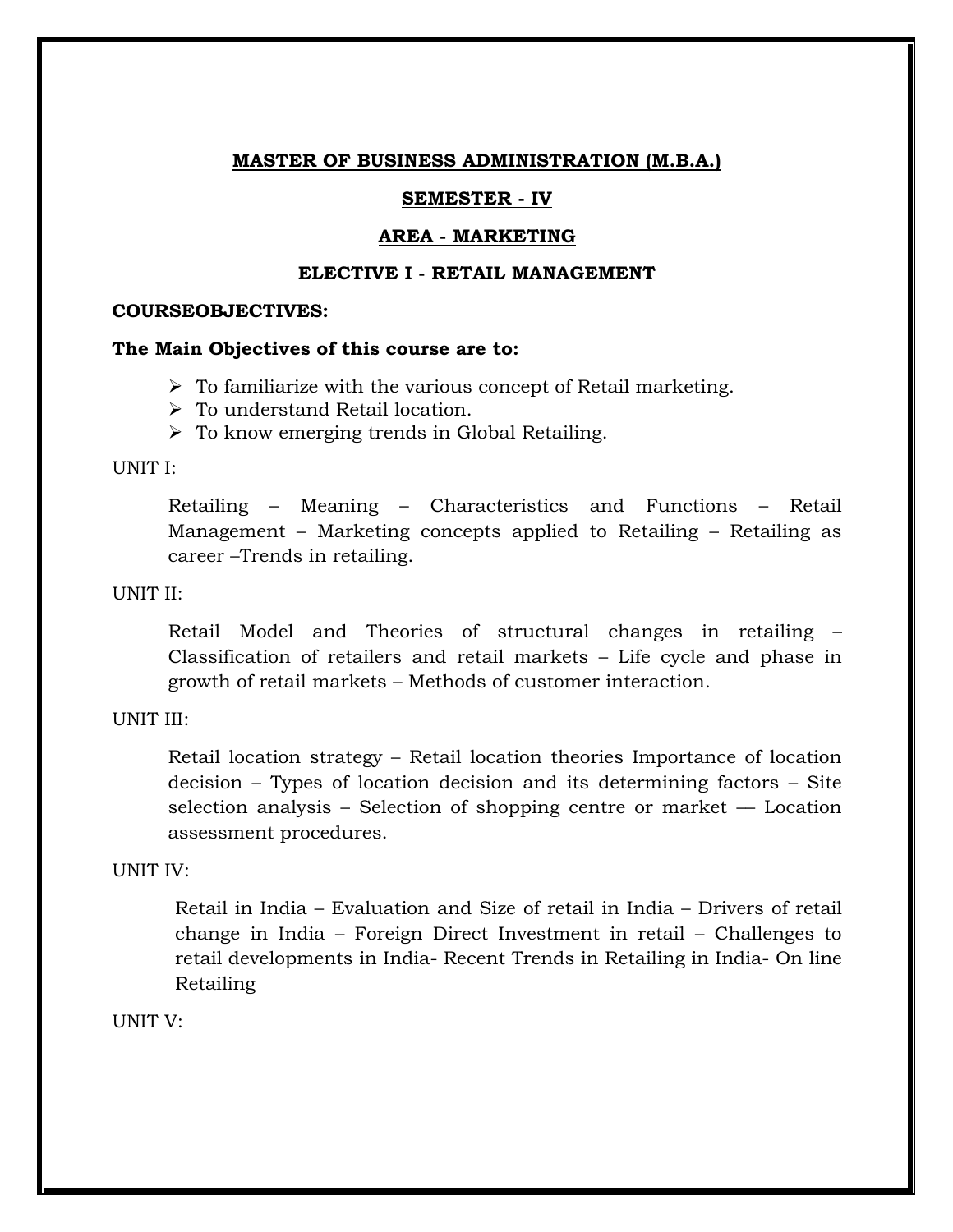Global retail market: Strategic planning process for global retailing – Challenges facing global retailers – Challenges and threats in global retailing – Factors affecting the success of a global retailing strategy.

### **COURSE OUTCOME:**

## **On the successful completion of the course, student will be able to:**

- $\triangleright$  Analyse the innovative Retail Marketing information.
- $\triangleright$  Able to explore the Retail avenues.
- $\triangleright$  Implement tool of customer interaction.

## **TEXT BOOK:**

1. Retail Management-Chetan bajaj, Rahnish Tuli and Nidhi V.Srivastava, Oxford University Press, New Delhi.

## **E-BOOKS:**

http://debsoc.in/ebooks/BBA/BBA%205005%20RETAIL%20MANAGEMENT/R.%20- %20Retail%20management%20\_%20a%20strategic%20approach%20(2013,%20Pearson).pdf

# **Related Online Contents [MOOC, SWAYAM, NPTEL, Websites etc.]**

- 1.https://swayam.gov.in/nd2\_cec20\_mg01/preview
- 2. https://www.my-mooc.com/en/mooc/introduction-to-retail-management/

# **REFERENCE BOOKS:**

1. Modern Retail Management – Principles and Techniques, J.N.Jain and P.P.Singh, Regal Publications, New Delhi-27.

- 2. Retailing Management Text and Cases, Swapna Pradhan, Tata McGraw Hill, 2nd Edition 2004.
- 3. Retail Management, S.L.Gupta, Wisdom Publications, Delhi.
- 4. Retail Management Barry Berman & Joel R.Evans, Prentice Hall of India, New Delhi.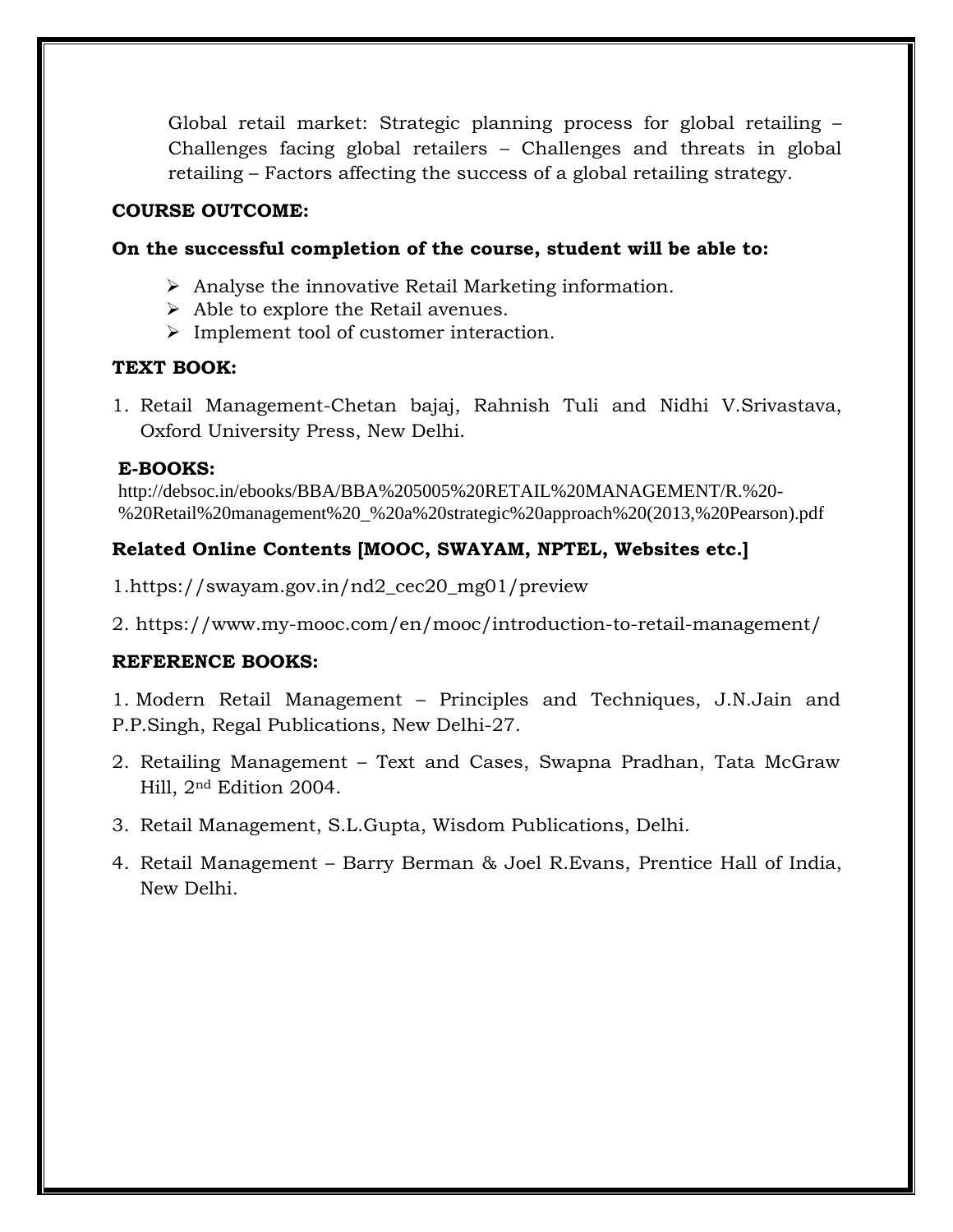#### **SEMESTER - IV**

#### **AREA - MARKETING**

#### **ELECTIVE II - SERVICE MARKETING**

#### **COURSE OBJECTIVES:**

#### **The Main Objectives of this course are to:**

- $\triangleright$  To familiarize with the various concepts of service marketing
- $\triangleright$  To understand the various market segmentation and issue in service marketing
- $\triangleright$  To know emerging trends in marketing strategies of service marketing

UNIT I:

Services Marketing – Need, Nature, Characteristics, Classification - Service Marketing in Indian Scenario – Level of Tangibility – Emergence of E-Service – Factorsinfluencing growth of services – Service Revolution.

UNIT II:

Services Market Segmentation – Identifying Bases – Appropriate Bases for arket Segmentation – Selecting – Target Segment – Positioning in Service Market – Competitive Differentiation of Services – Process of positioning and importance of positioning

UNIT III:

Issues of marketing of services – Introduction – Service Product - Package – Pricing – Place – Promotion – People – Physical Evidence – Process Management – Inadequacy of marketing mix in service marketing.

UNIT IV:

Marketing Strategies in Service Marketing – Marketing Strategy in Services, Managing Service Quality, Managing Services Competition - Managing Productivity.

UNIT V:

Service Marketing Practices – Marketing of Health Services – Marketing of Financial Services - Marketing of Hospitality, Travels and Tourism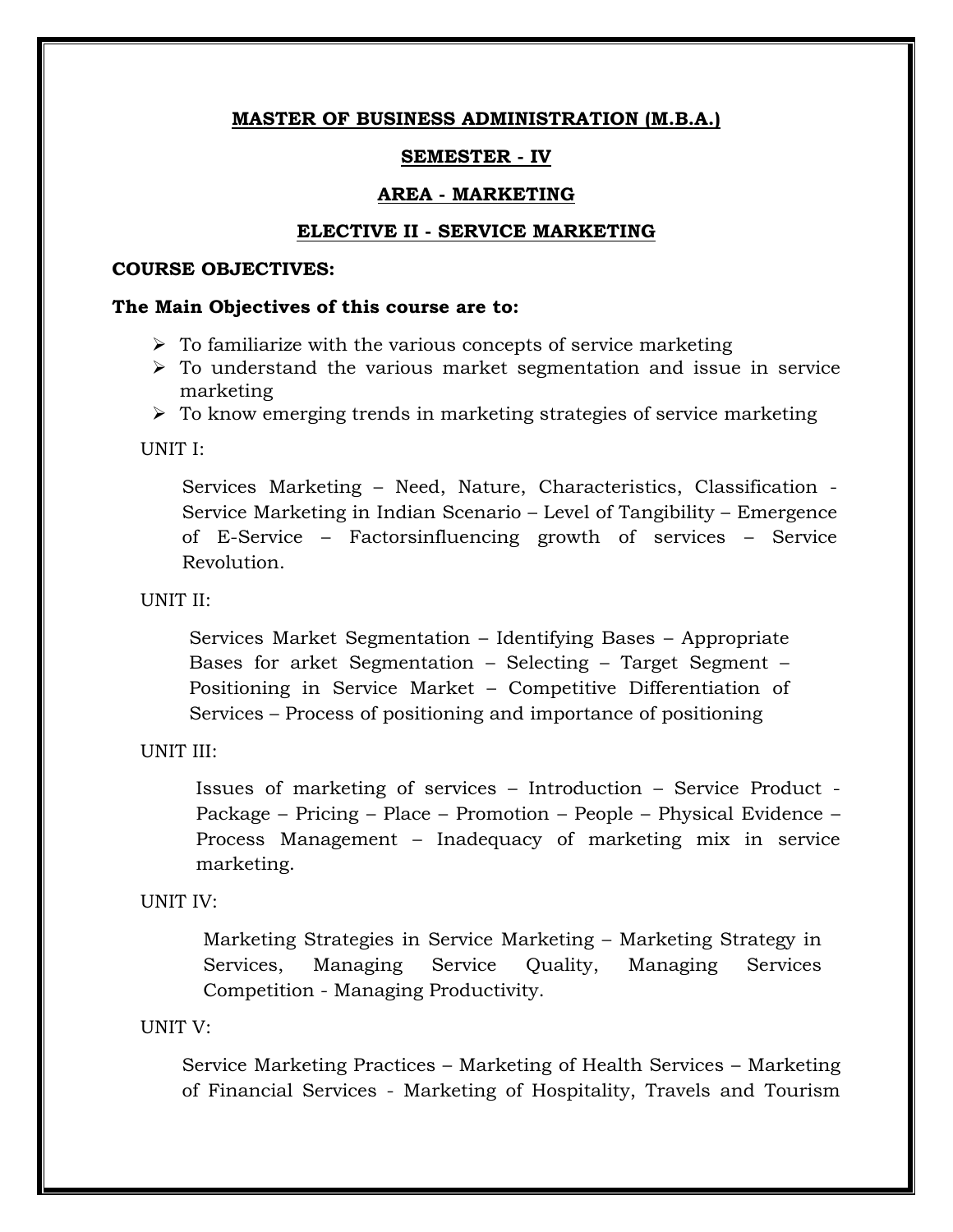Products –Marketing of Educational Service – Marketing of Entertainment Services – Internationalization of Services.

### **COURSE OUTCOME:**

## **On the successful completion of the course, student will be able to:**

- 1. Analyse the innovative practice in service marketing.
- 2. Able to explore the market segmentation in service marketing.
- 3. Implement tools of marketing strategies od service marketing.

### **TEXT BOOK:**

1.Services Marketing, The Indian Context, R.Srinivasan, PHI.

## **E-BOOKS:**

https://gurukpo.com/Content/BBA/Service\_Marketing.pdf

## **Related Online Contents [MOOC, SWAYAM, NPTEL, Websites etc.]**

- 1. https://www.mooc-list.com/course/services-marketing-next-levelopenlearning
- 2. https://swayam.gov.in/nd1\_noc20\_mg12/preview

- 1. Services Marketing, Vasanthu Venugopal, Himalaya Publishing House.
- 2. Services Marketing, Dr.S.Shajahan, Himalaya Publishing House, 2<sup>nd</sup> Edition.
- 3. Services Marketing, S.M.Jha, Himalaya Publishing House.
- 4. Services Marketing, Christopher.H.Love Lock, Prentice Hall of India.
- 5. Marketing of Services, Valarie ZeithmalEe Mary Jo Bitner, Tata McGraw Hill.
- 6. Services Marketing, K.Rama Mohana Rao, Pearson Education.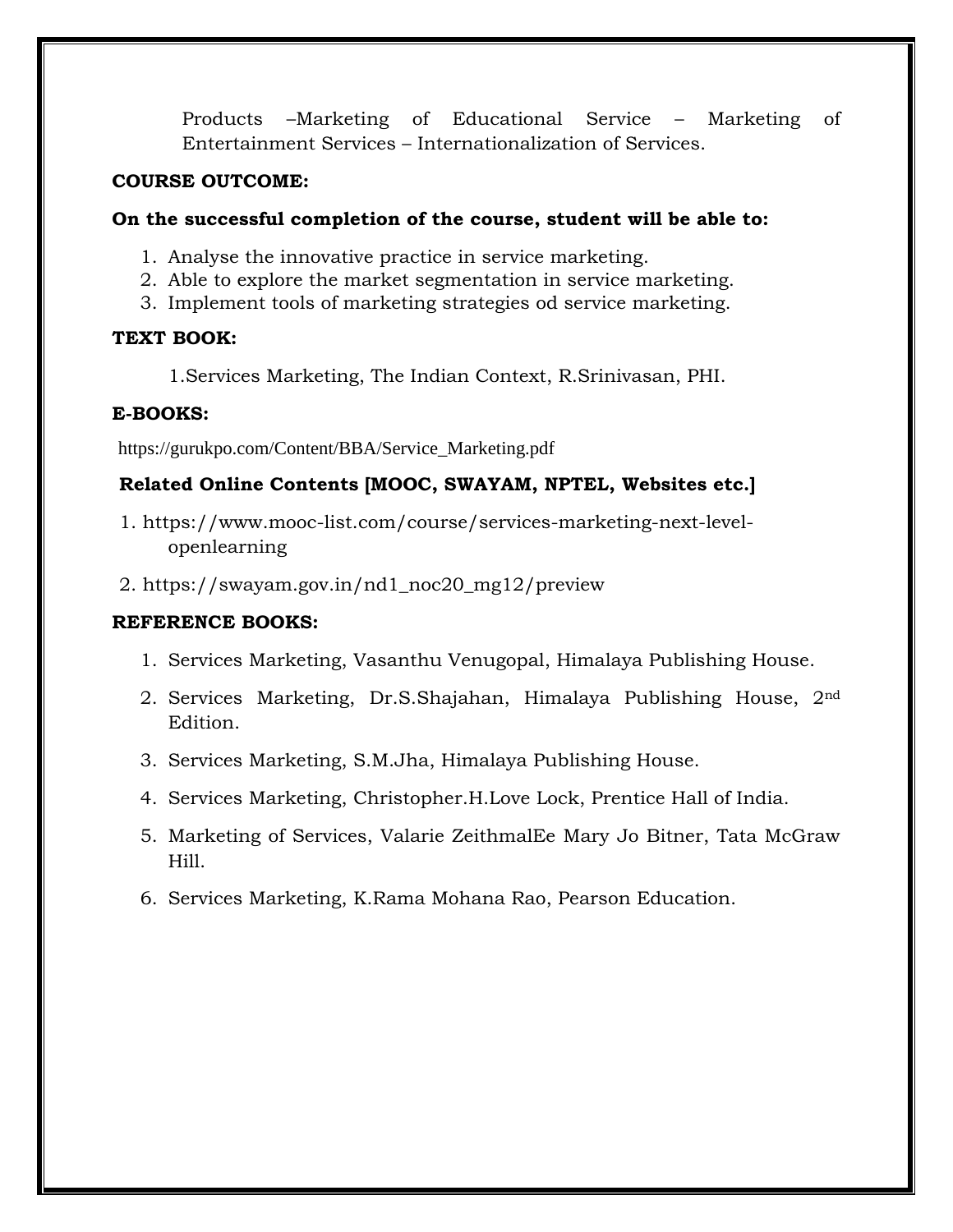### **SEMESTER - IV**

### **AREA - MARKETING**

#### **ELECTIVE III - INTEGRATED MARKETING COMMUNICATION**

#### **COURSE OBJECTIVES:**

#### **The Main Objectives of this course are to:**

- $\triangleright$  Develop a better understanding of marketing communications, its role and value as marketing tool
- Understand and appreciate integrated marketing communications and its channels
- $\triangleright$  Develop the skills needed in creating IMC programs
- $\triangleright$  Be able to effectively evaluate communications program

UNIT I:

Integrated Marketing Communication (IMC) – An integrated marketing communication plan – Value of IMC plan – Globally integrated marketing communication.

Promotion opportunity Analysis – Communication market analysis – Establishing a Communication budget – Types of budget.

### UNIT II:

Advertising management – Advertising and the IMC process – Choosing an agency – Advertising planning and research – Advertising goals.

Advertising design – Advertising theory – Types of advertising appeals – Structures of an advertisement agency.

#### UNIT III:

Advertising media selection - Media Strategy – Media planning - Media buyers and Media selection – Television – Radio – Internet – Magazine – News papers – Direct Mail.

Marketing functions on the internet E-Commerce – E-Commerce Component security issues – Purchasing habits – Business-to-Business E-Commerce – International E-Commerce.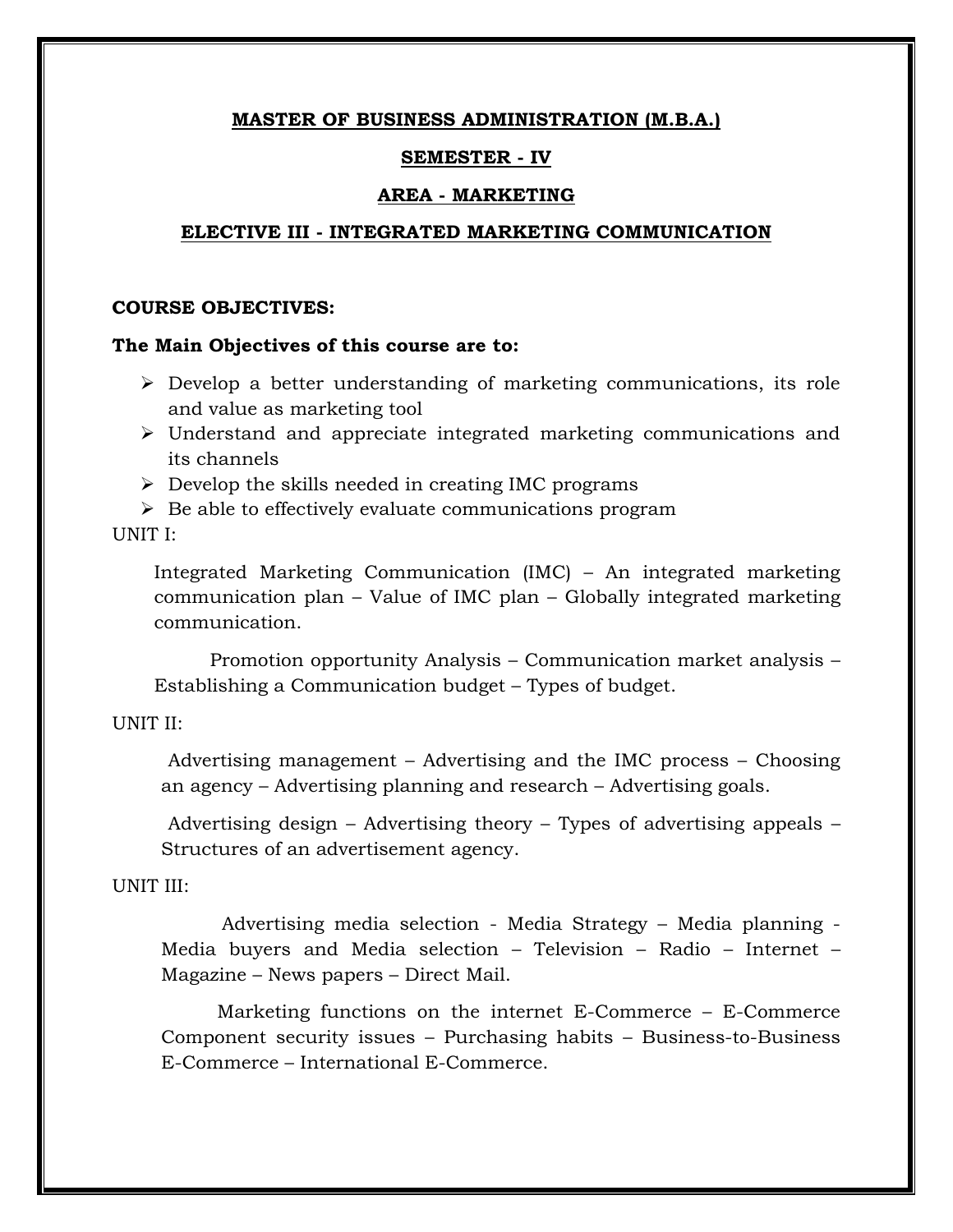UNIT IV:

Message Strategies and Execution – Message Strategies – Cognitive strategies – Affective strategies – Conative strategies – Executional frameworks – Animation – Slice-of-life

– Dramatization – Testimonials – Authoritative – Demonstration – Fantasy – Informative – Creative advertisement – Advertising effectiveness – Beating Ad Clutter.

UNIT V:

Promotional Tools: Trade promotions – Nature of trade promotions – Types of trade promotions – Trade allowances – Trade contests – Trade incentives – Training programme – Trade shows – Point-of-purchase advertising.

Consumer Promotions: Coupons – Premiums – Refunds and Rebates – Sampling – Bonus pack – Price – offs-planning for consumer promotions – Business-to-Business programs – International consumer promotions.

## **COURSE OUTCOME:**

# **On the successful completion of the course, student will be able to:**

- $\triangleright$  Know how IMC fits into the marketing mix.
- $\triangleright$  Understand how the communications process fits into and works with consumer behavior with emphasis on the consumer decision making process.
- $\triangleright$  Develop an awareness of the connection between marketing communications tools, and how each can be used effectivelyindividually or in an integrated mix.

# **TEXT BOOKS:**

Integrated Advertising, Promotion and Marketing Communication, Clow Baack, PHI Learning

# **E-BOOKS:**

https://repository.up.ac.za/bitstream/handle/2263/24225/02chapter2.pdf?s equence=3&isAllowed=y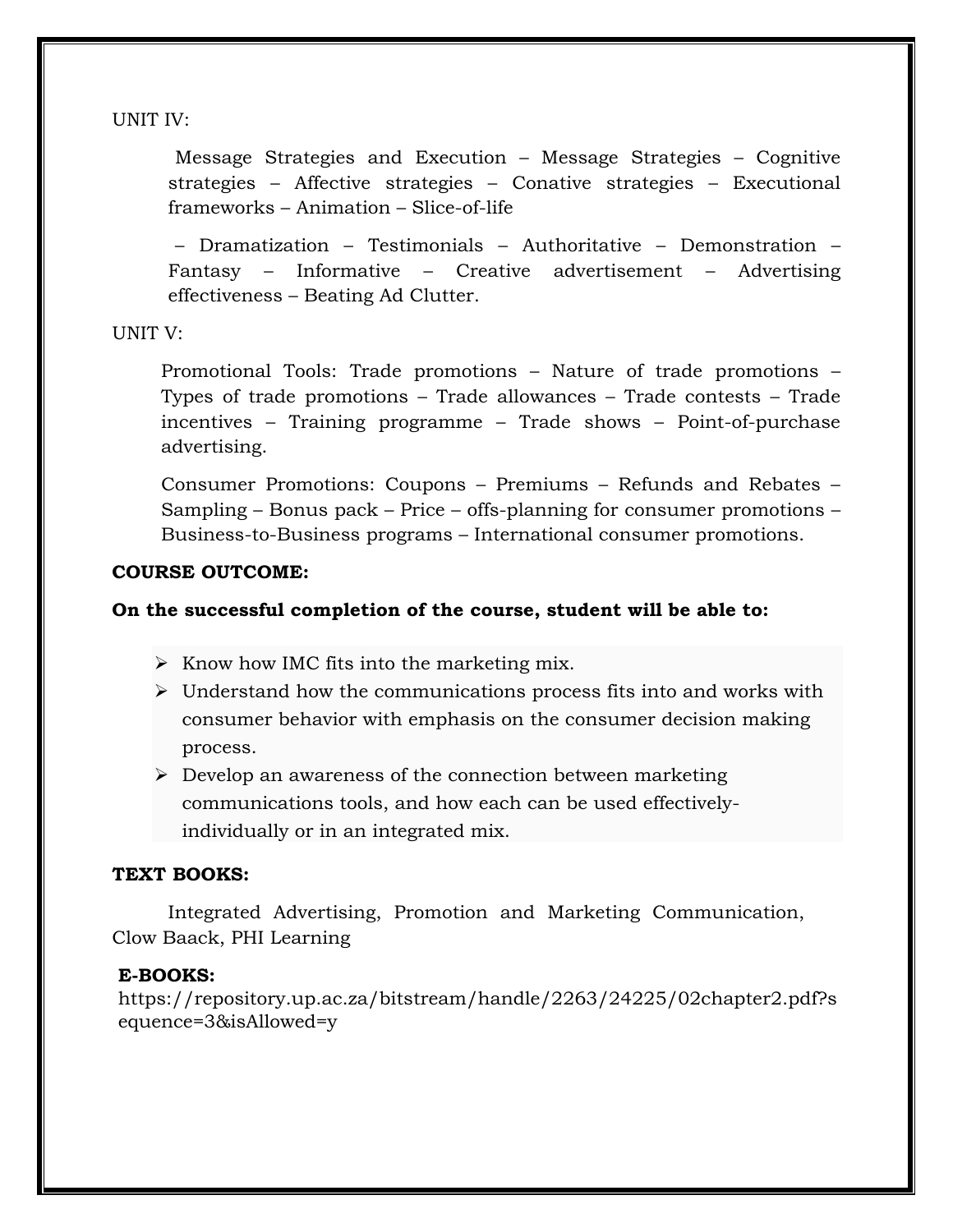- 1. Contemporary Advertising, William F.Arens, McGraw Hill.
- 2. Advertising Management, Rajeev Batra et al, Pearson Education.
- 3. Advertising Procedure, Kleppner's McGraw Hill.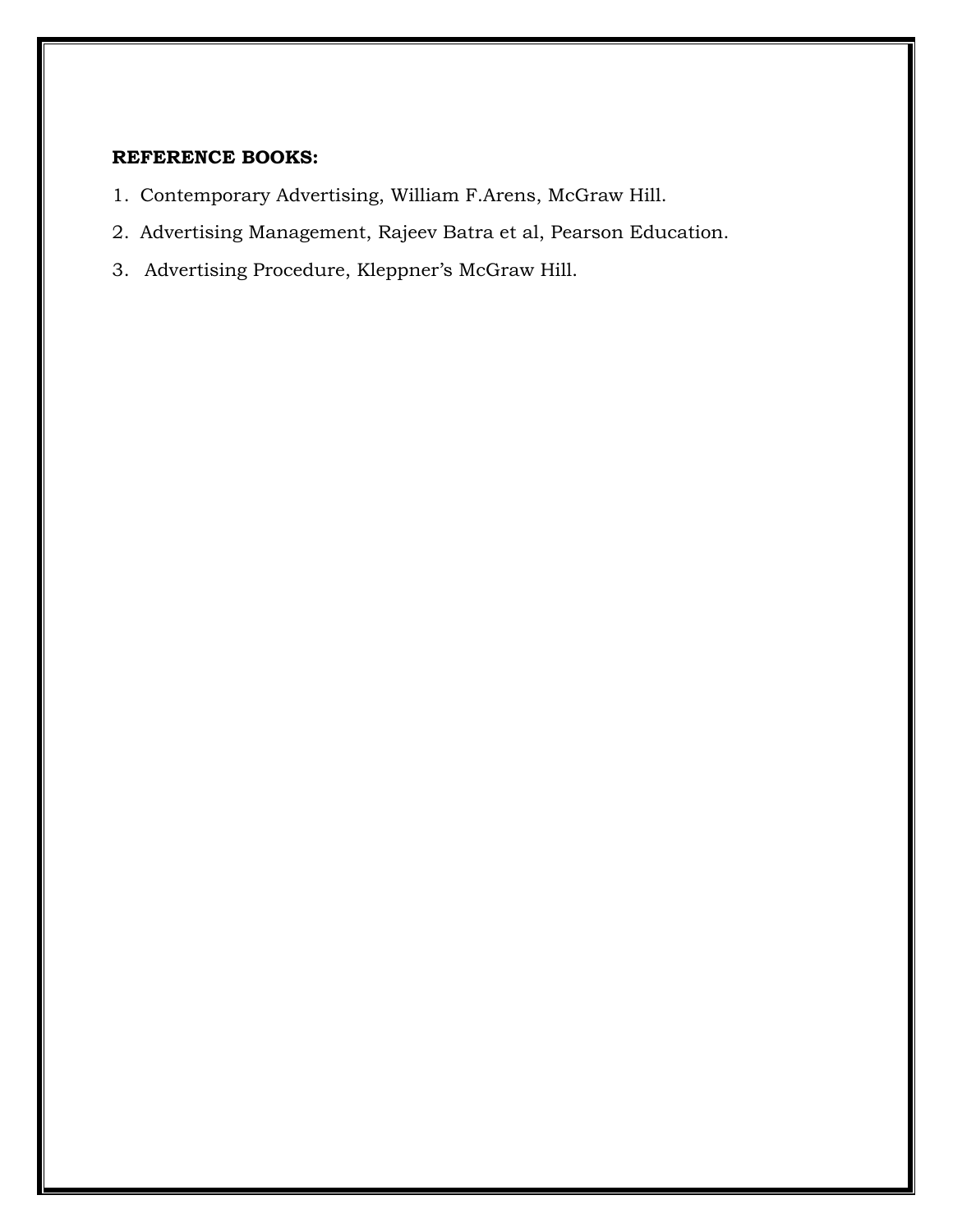### **SEMESTER - IV**

### **AREA - SYSTEMS**

#### **ELECTIVE I - SYSTEM ANALYSIS AND DESIGN**

#### **COURSE OBJECTIVES:** .

### **The Main Objectives of this course are to:**

- $\triangleright$  To know about the recent information systems and technologies.
- $\triangleright$  To understand the importance of information in business with Systems Analysis, Interface Structure Design, Object-Oriented Analysis and Design, and Testing.
- $\triangleright$  To know the technologies and methods used for effective decision making in an organization.

#### UNIT I:

Systems Development Life Cycle: Planning, Analysis, Design, Implementation.Systems Development Methodologies: Structured Design, RAD, JAD, Prototyping.

Project Team Roles and Skills. Project Initiation: Identifying Business Value, FeasibilityAnalysis. Project Management: Creating a Work Plan, Project Staffing, Controlling the Project.

UNIT II:

Systems Analysis: Developing an Analysis Plan. - Process Modeling: Data Flow Diagrams (Gane and Sarson, DeMarco and Yourdan), Use Case Diagrams. Data Modeling:

Entity Relationship Diagrams. System Design: Physical Data Flow Diagrams, Physical Entity Relationship Diagrams. Architecture Design: Computing Architectures, Infrastructure Design, Global and Security Issues.

### UNIT III:

User Interface Structure Design: User Interface Design Principles and Processes, UserInterfaceDesign Components. Data Storage Design: File and Database Formats, Optimizationfor Data Storage and Data Access. Program Design: Structure Chart, Program Specification.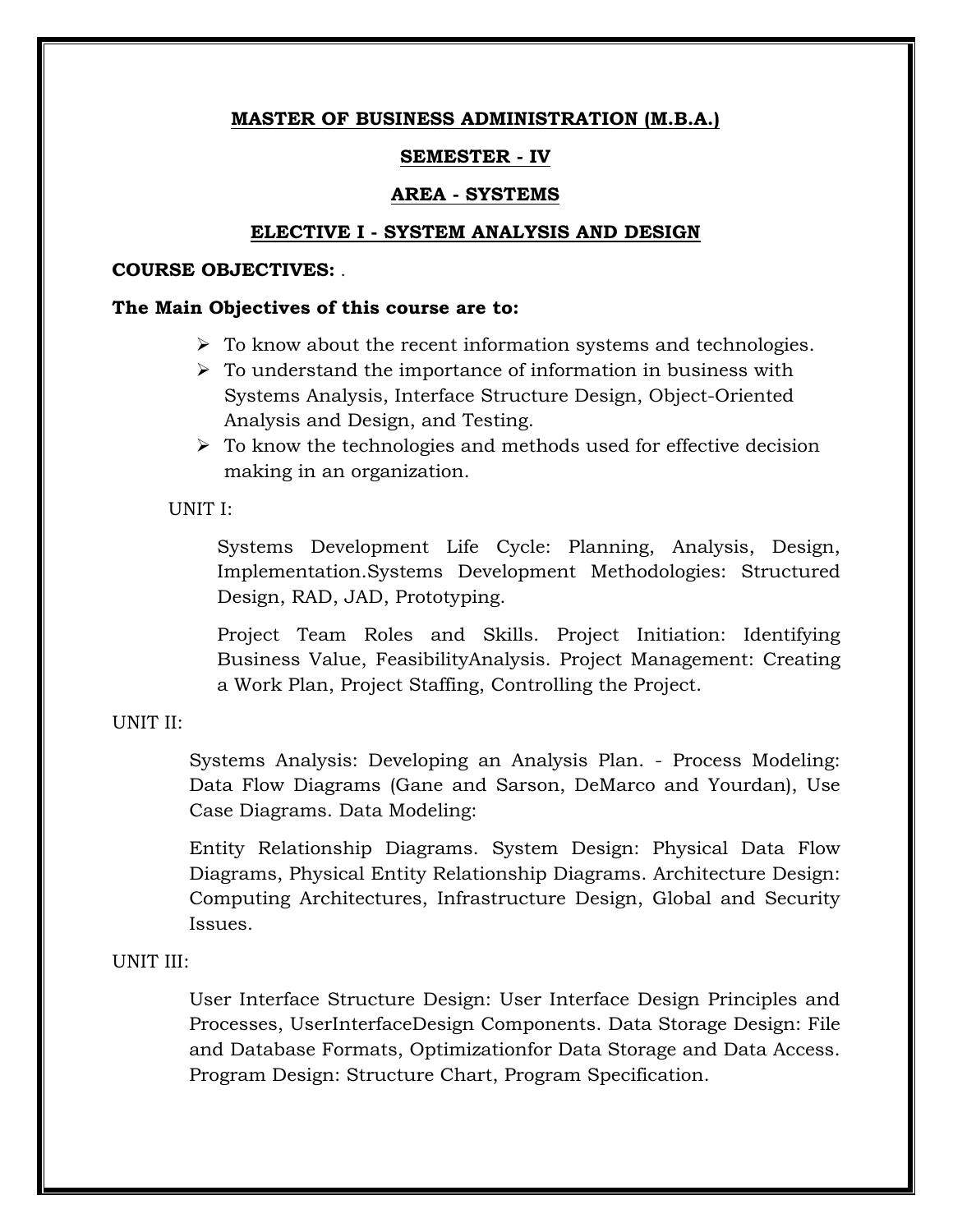UNIT IV:

Construction: System Construction Process, Managing Programming, Designing Tests, Developing Documentation. Installation: System Installation Process, Conversion Strategies, Change Management, Post-Implementation Activities.

## UNIT V:

Object-Oriented Analysis and Design, and Testing: Object Concepts, Introduction to the Unified Modeling Language, Use Case Diagrams, Sequence Diagrams, Class Diagrams, Statechart Diagrams.

# **COURSE OUTCOME:**

# **On the successful completion of the course, student will be able to:**

- $\triangleright$  Learn the basics of Systems Development Life Cycle.
- $\triangleright$  Understand the system development methodologies.
- Understand User Interface Structure Design , Object-Oriented Analysis and Design, and Testing.
- $\triangleright$  Learn the various technologies in information system and its security.
- $\triangleright$  Gains knowledge on effective applications of information systems in business.

# **TEXT BOOKS:**

- 1. Systems Analysis and Design: An Applied Approach, Alan Dennis and Barbara H. Wixom (2002), John Wiley & Sons.
- 2. Software Engineering: A Practitioner"s Approach, Roger, S. Pressman (2001), McGraw-Hill.

# **E-BOOKS:**

- 1. System Analysis and Design and the Transition to Objects, Sandra, D. Dewitz (2002), McGraw-Hill.
- 2. System and Design Methods, Jeffrey, L. Whitten and Lonnie D. Bentley (2000), Irwin McGraw-Hill.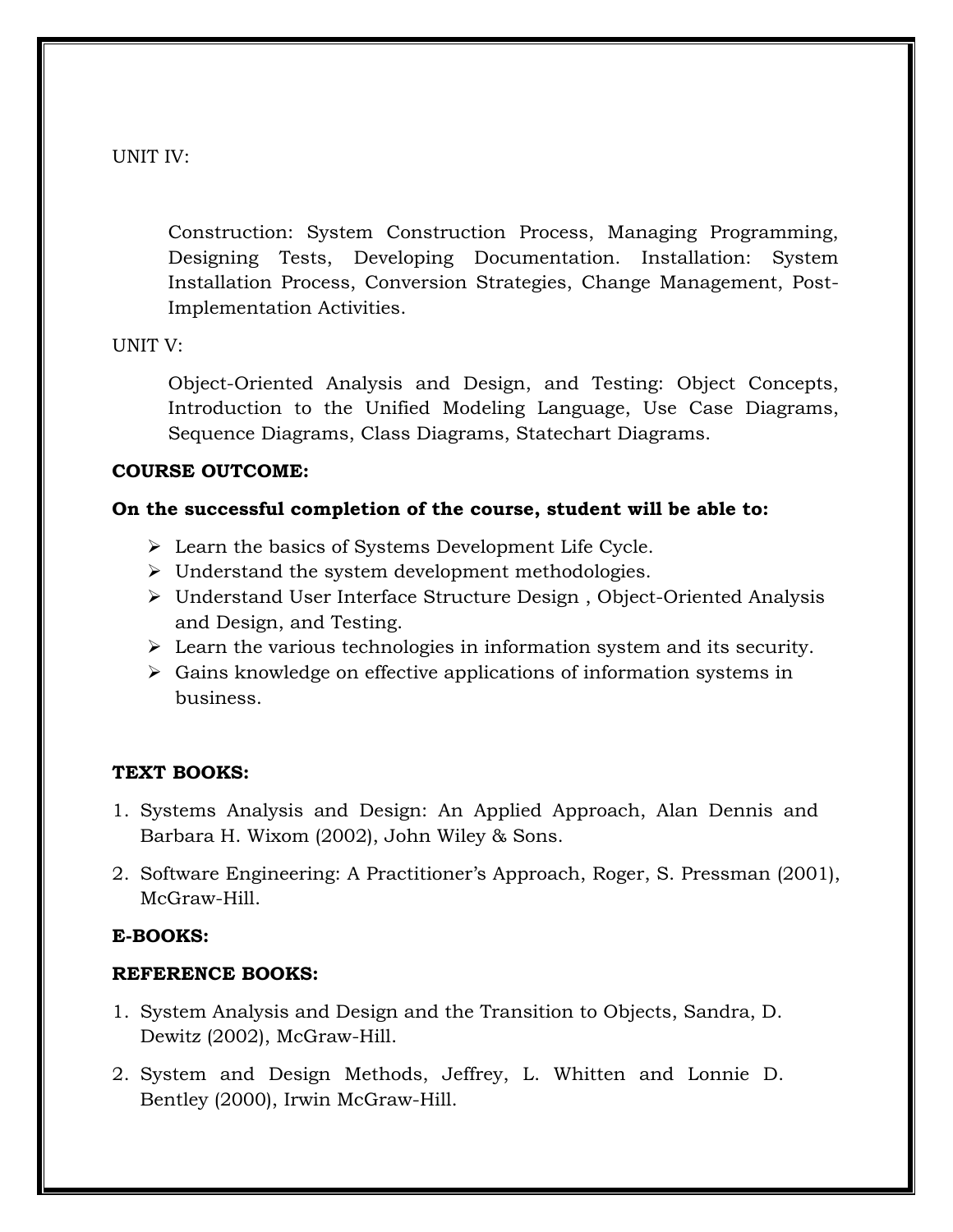## **SEMESTER - IV**

## **AREA - SYSTEMS**

### **ELECTIVE II - SOFTWARE PROJECT MANAGEMENT**

### **COURSE OBJECTIVES:**

### **The Main Objectives of this course are to:**

- $\triangleright$  To understand the various project management phases Initiation, Planning, Tracking and Closure
- $\triangleright$  To study various project estimation methodologies, process models and risk management
- $\triangleright$  To understand quality assurance in software development

UNIT I:

Introduction to Competencies - Product Development Techniques - Management Skills-Product Development Life Cycle - Software Development Process and models - The SEI CMM - International Organization for Standardization.

UNIT II:

DOMAIN PROCESSES:Managing Domain Processes - Project Selection Models - Project Portfolio Management - Financial Processes - Selecting a Project Team - Goal and Scope of the Software Project - Project Planning - Creating the Work Breakdown Structure - Approaches to Building a WBS - Project Milestones - Work Packages - Building a WBS for Software.

## UNIT III:

SOFTWARE DEVELOPMENT:Tasks and Activities - Software Size and Reuse Estimating - The SEI CMM - Problems and Risks - Cost Estimation - Effort Measures - COCOMO: A Regression Model - COCOMO II - SLIM: A Mathematical Model - Organizational Planning - Project Roles and Skills Needed.

## UNIT IV:

SCHEDULING ACTIVITIES:Project Management Resource Activities - Organizational Form and Structure - Software Development Dependencies - Brainstorming - Scheduling Fundamentals - PERT and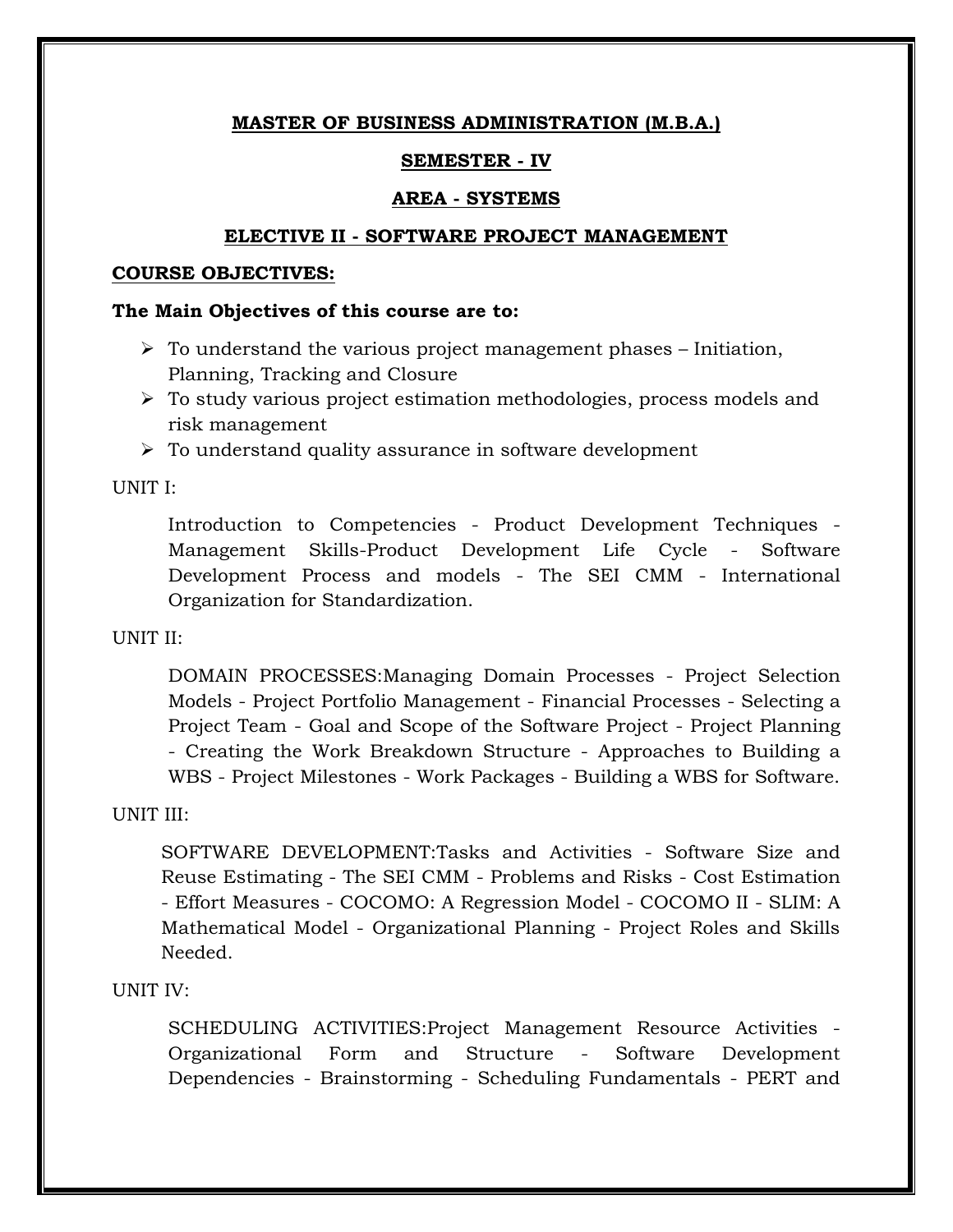CPM - Leveling Resource Assignments - Map the Schedule to a Real Calendar - Critical Chain Scheduling.

## UNIT V:

QUALITY ASSURANCE:Quality: Requirements – The SEI CMM - Guidelines - Challenges - Quality Function Deployment - Building the Software Quality Assurance - Plan - Software Configuration Management: Principles - Requirements - Planning and Organizing - Tools - Benefits - Legal Issues in Software.

## **COURSE OUTCOMES:**

## **On the successful completion of the course, student will be able to:**

- Manage different phases of Software Project Management
- $\triangleright$  Identify Risk and create risk mitigation plan
- $\triangleright$  Apply software quality assurance for better quality software delivery

## **TEXT BOOK:**

Quality SoftwareProject Management, Robert T. Futrell, Donald F. Shafer, Linda I. Safer, Pearson Education, Asia, 2002.

## **E-BOOKS:**

- 1. Software Project Management in Practice, Pankaj Jalote, Addison Wesley, 2002.
- 2. Software Project Management –A concise study, SA Kelkar PHI.
- 3. Software Project Management, 3/E, Hughes, Tata McGraw-Hill, 2004.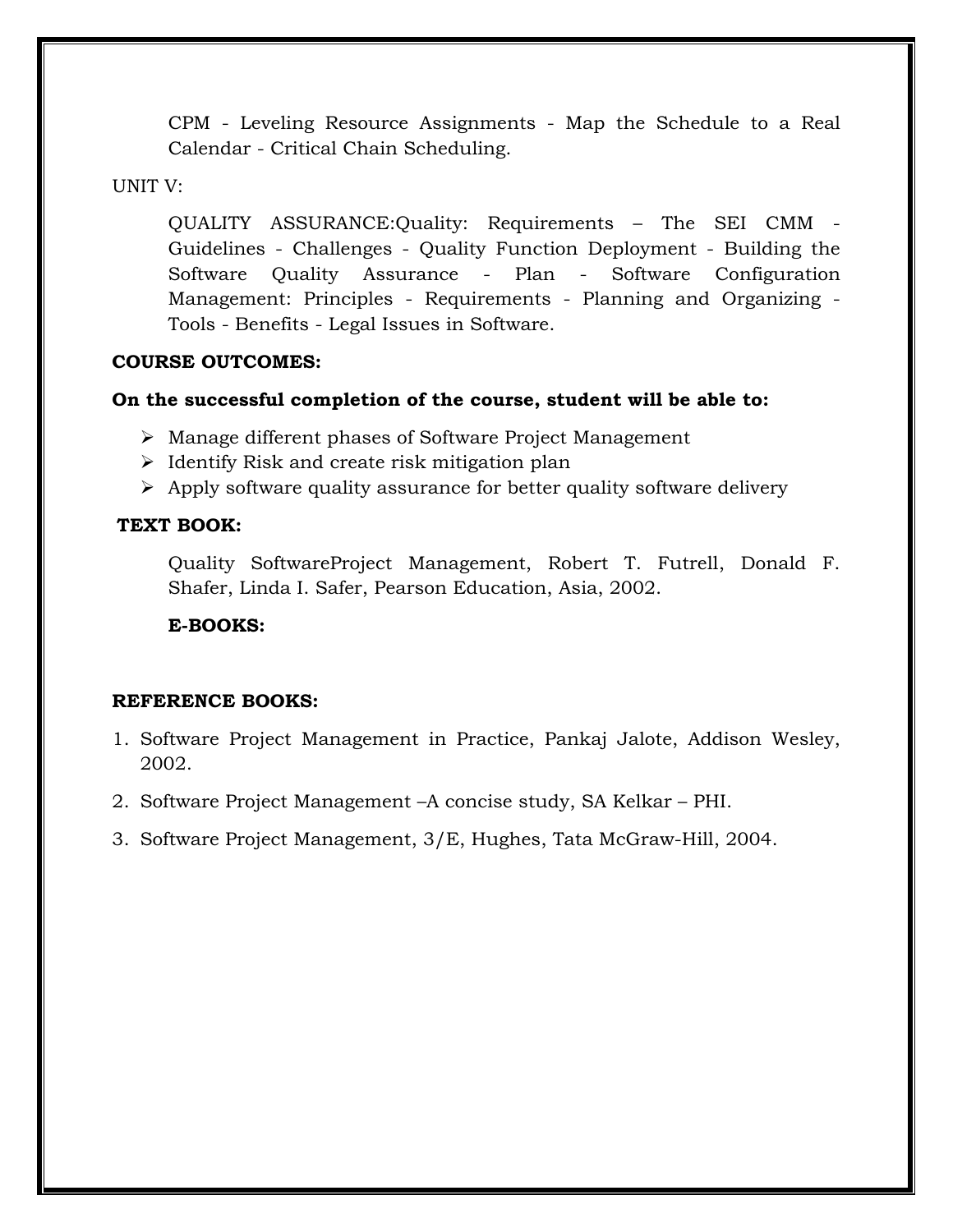## **SEMESTER - IV**

## **AREA - SYSTEMS**

### **ELECTIVE III - DECISION SUPPORT SYSTEMS**

### **COURSE OBJECTIVES:**

### **The Main Objectives of this course are to:**

- $\triangleright$  To understand the importance of information in Managerial decision making.
- $\triangleright$  To know about the recent Decision support systems and Group Decision Support Systems
- $\triangleright$  To understand the Intelligent Decision support systems with advanced Techniques

UNIT I:

Managerial decision making and information systems - Requirement for decision support for decision making and other executive work - Human decision making heuristics and bounded rationality - Types of Decision Support Systems

### UNIT II:

Decision support systems - Introduction and overview - From human decision making to DSS - DSS architecture - Decision modeling and analysis - Decision Support Developments - Executive Information Systems - Data warehousing, access, analysis, mining and visualization.

## UNIT III:

Group Decision Support Systems - Goals of Group Decision Support Systems - Group versus individual activities - Types of Group DSS - Negotiation Support Systems.

UNIT IV: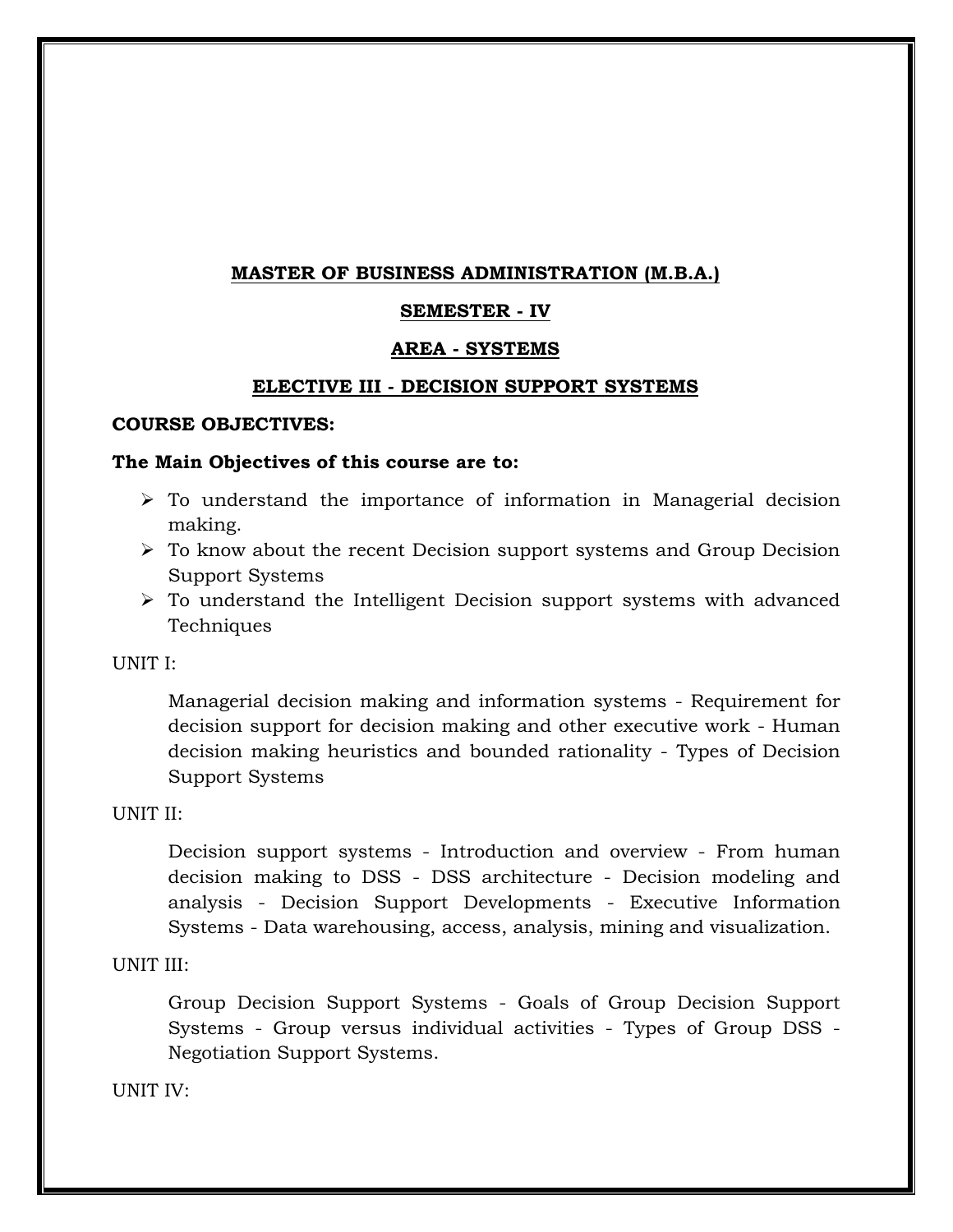Intelligent Decision support systems - Knowledge-based decision support systems Knowledge acquisition and validation - Knowledge representation - Inference techniques.

Decision Making Under Uncertainty - Introduction and overview - Understanding risk in making decisions - Managerial risk taking and organizational decision making - Modeling uncertainty

## UNIT V:

Advanced Techniques - Neural Network fundamentals - Neural Network Architecture Simple Neural Network applications - Genetic Algorithm - Fuzzy Logic - Fuzzy Sets in decision making - Intelligent software agents and creativity - System integration and future of DSS.

# **COURSE OUTCOME:**

# **On the successful completion of the course, student will be able to:**

- $\triangleright$  Decision Support Systems are tools decision makers use to gain a better understanding of their business
- $\triangleright$  DSS focuses how models, data, and other analytical tools, decision makers might use in the reasoned consideration of the options available to them.
- $\triangleright$  Understand the Group Decision Support Systems in the current business environment and the Intelligent Decision support systems.
- $\triangleright$  Gains knowledge on effective applications of information systems and advanced Techniques in business.

# **TEXT BOOKS**

Decision Support Systems and Intelligent Systems, Efraim turban and Jay E Aronson, PHI, 1998.

## **E-BOOKS:**

- 1. Decision Support Systems, Janakiraman V.S. and Sarukesi. K. Prentice Hall of India 1999.
- 2. Decision Support Systems and Data Warehousing, Macllah, Tata McGraw-Hill , 2003.
- 3. Decision Support System and Management, Lofti, McGraw Hill Inc., International Edition, New Delhi, 1996.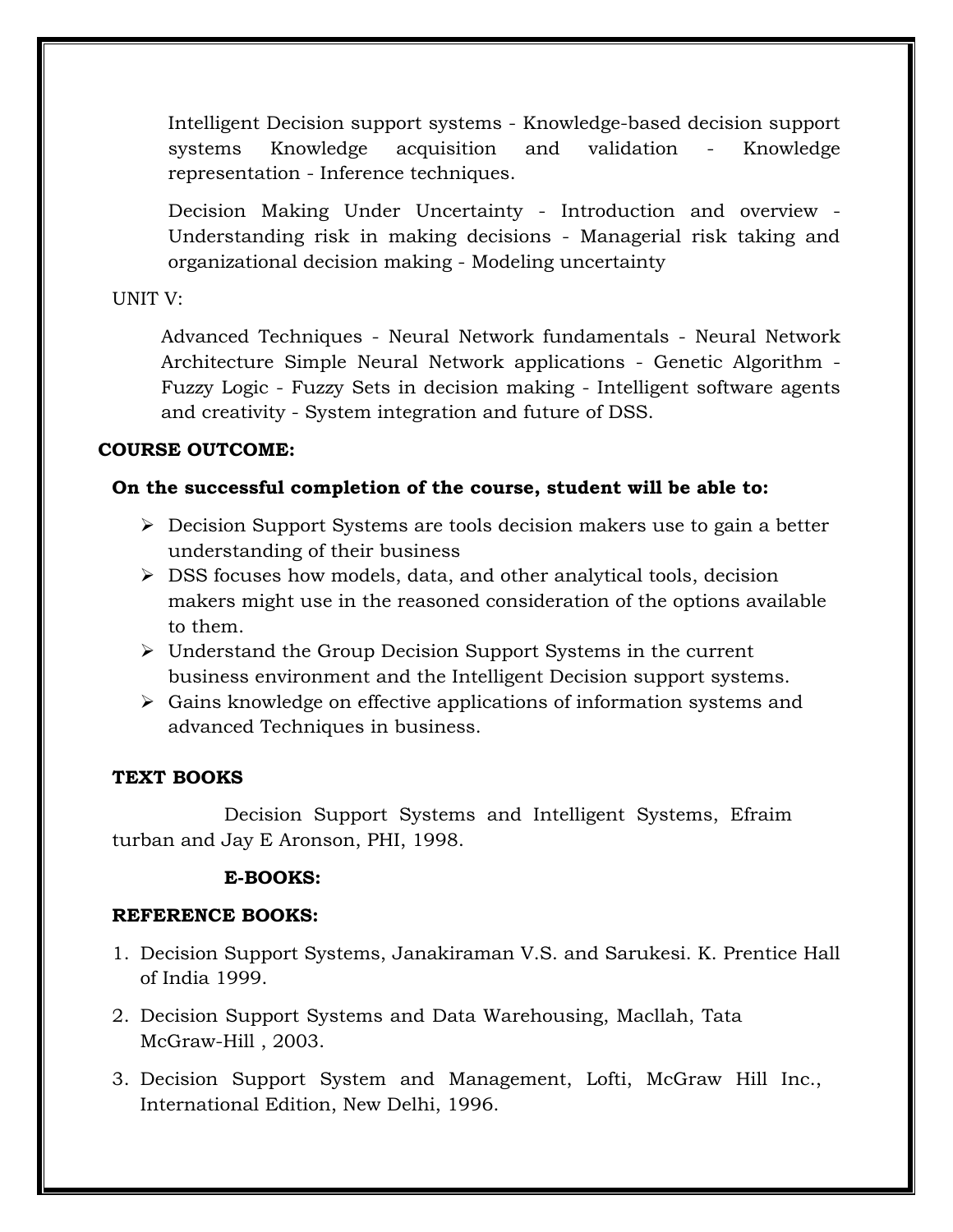4. Decision Support System, Marakas, Prentice Hall International Paper back Edition, Delhi,1998.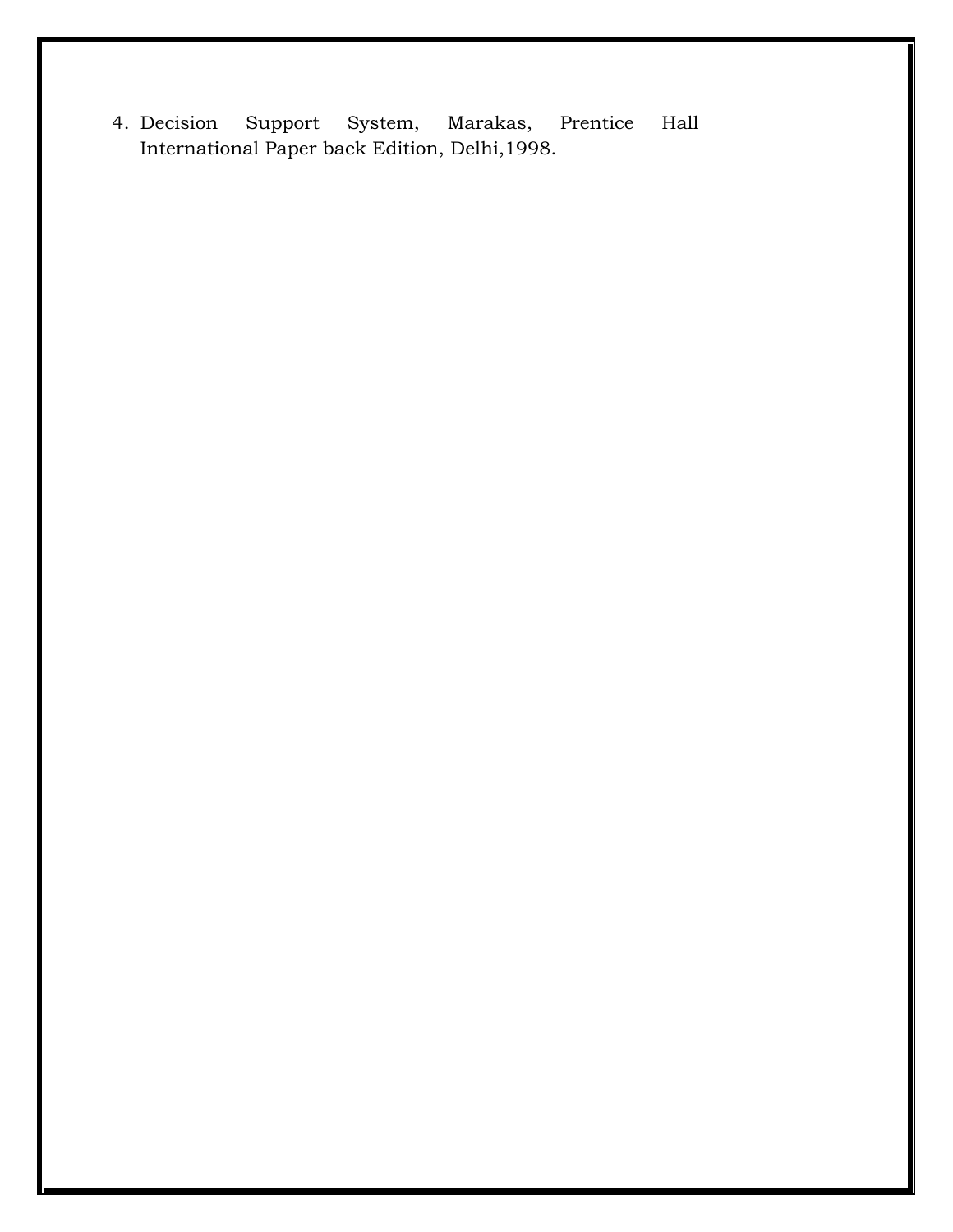## **EXTRA DISCIPLINARY COURSE**

## **EDC I - ENTREPRENEURSHIP DEVELOPMENT**

### **COURSE OBJECTIVES:**

### **The Main Objectives of this course are to:**

- $\triangleright$  To make successful entrepreneurs
- $\triangleright$  To equip and develop the learner's entrepreneurial skills and qualities essential to undertake business.
- $\triangleright$  To explain development of entrepreneursin sources of business andInstitutional Finance.
- $\triangleright$  To enable him to relate his product and industry to the total environment, to find what is significant in it and to take it into account in his decisions and actions.

## UNIT I:

Concept of Entrepreneur and Entrepreneurship – Major Entrepreneurial Competencies – Qualities of Successful Entrepreneur – Types of Entrepreneur – Knowledge and Skills Required for an Entrepreneur.

## UNIT II:

Entrepreneurial Environment – Economic and Non-Economic Factors – Entrepreneurial Motivation – Need for EDPS.

## UNIT III:

Sources of Business / Product ideas – Market Research – Pre-feasibility study - Criteria for selection of a project – Project Report Preparation and Evaluation Criteria.

## UNIT IV:

Institutional Finance – Term Lending Institutions – Commercial Banks – State Finance Corporations – Small Industries Development Bank of India (SIDBI) – Small Industries Service Institute (SISI) – District Industries Centre (DIC) – SIDCO – SIPCOT and ITCOT – Microfinance and Self Help Groups.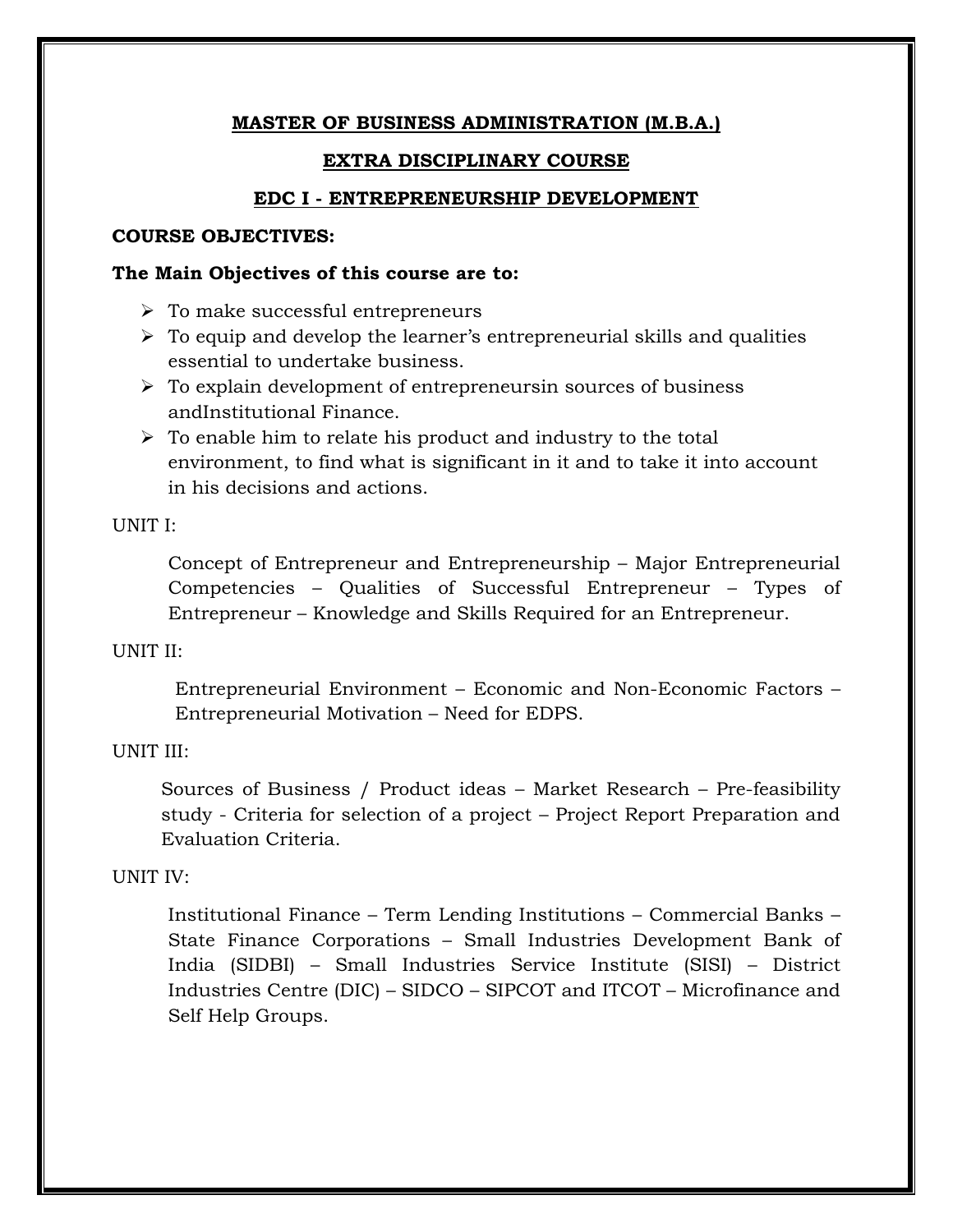UNIT V:

Launching and Development of Small Business – Institutional Support to Small Business– Growth Strategies – Product Launching – Monitoring and Evaluation of Small Business – Industrial Sickness – Causes and Consequences – Preventing Sickness.

# **COURSE OUTCOMES:**

# **On the successful completion of the course, student will be able to:**

- $\triangleright$  The learners will gain entrepreneurial competence to run the business efficiently.
- $\triangleright$  The learners are able to undertake businesses in the entrepreneurial environmentand Institutional Finance
- $\triangleright$  The learners are capable of preparing businessplans, feasible Projects and develop their business ventures successfully
- $\triangleright$  The learners shall monitor the business effectively towards growth and development by Launching and Development of Small Business

# **E-BOOKS:**

# **REFERENCE BOOKS:**

1.Entrepreneurial Development - S.S.Khanka - S.Chand and Company.

2.Projects, Planning, Analysis, Selection Implication & Review – Prasanna Chandra– Tata McGraw Publications.

3.Hand Book for Entrepreneur – P.C.Jain – Oxford University Press.

4.Entrepreneurship – Hisrich – Tata McGraw Hill.

5.Entrepreneurship Development – Gupta & Srinivasan – S.Chand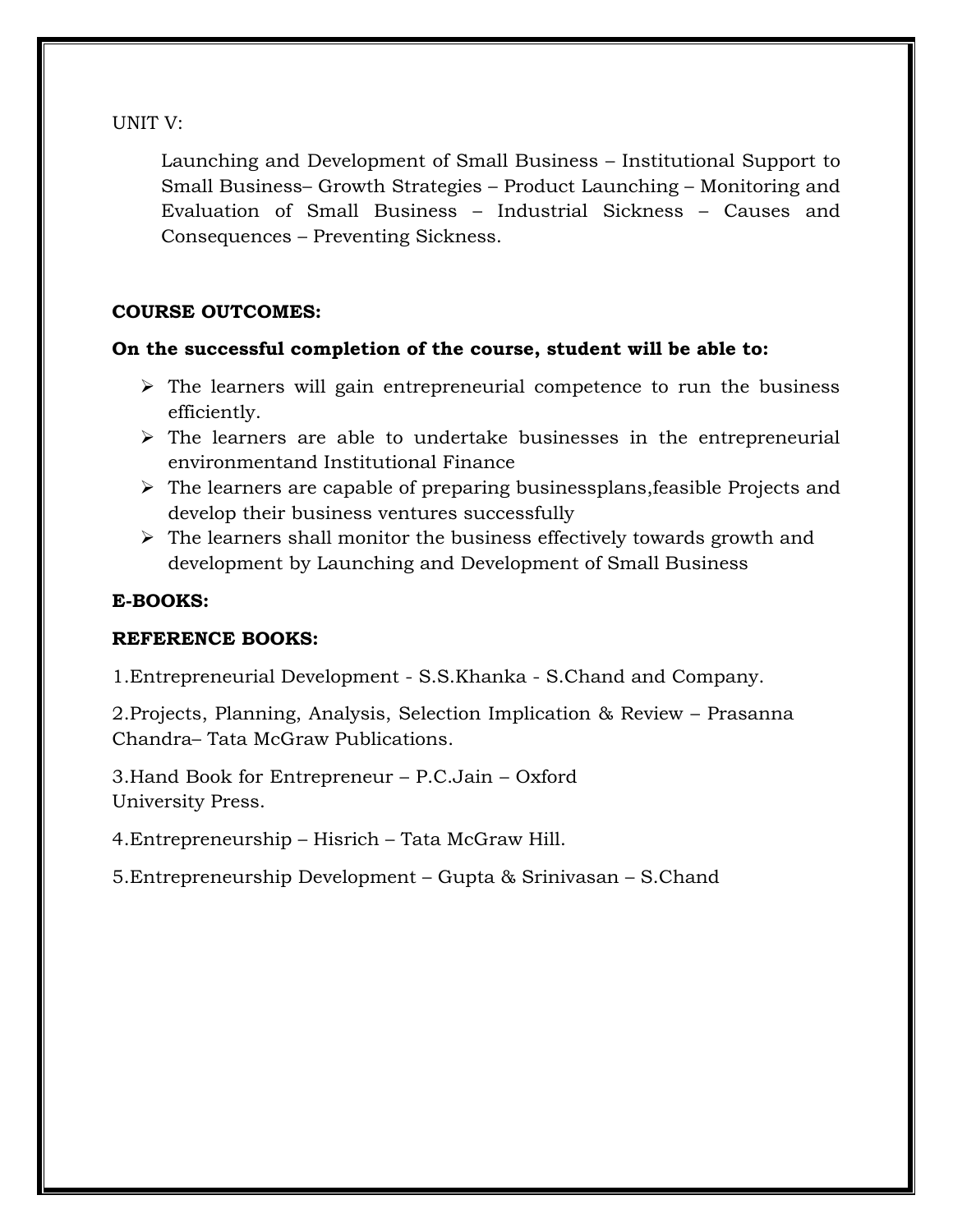### **EXTRA DISCIPLINARY COURSE**

### **EDC II - STRESS MANAGEMENT**

#### **COURSE OBJECTIVES:**

#### **The Main Objectives of this course are to:**

- $\triangleright$  Learn to apply stress management principles in order to achieve high levels ofperformance
- $\triangleright$  Practice a wide range of stress managementtechniques and evaluate their effectiveness in dealing with their own personal challenges
- $\triangleright$  Develop various coping strategies to handle stress
- Maintain a stress awareness log. Include identification of causes, symptoms, and analysis of effects.
- Gather information on current stress management techniques and evaluate personal relevance.

#### UNIT I:

Understanding Stress: Meaning – Symptoms – Work Related Stress – Individual Stress– Reducing Stress – Burnout.

#### UNIT II:

Common Stress Factors Time and Career Plateauing: Time Management –Techniques – Importance of Planning the day – Time Management Schedule – Developing Concentration – Organizing the Work Area – Prioritizing – Beginning at the start – Techniques for conquering procrastination – Sensible delegation – Taking the right breaks – Learning to say 'No'.

Career Plateauing – Identify career plateaus – Structural and content plateauing –Making a fresh start – Importance of sabbaticals – Counseling out – Executive leasing –Sustaining a marketable career.

#### UNIT III:

Crisis Management: Implications – Peoples issues – Structure issues – Environmentalissues – Psychological fall outs – Learning to keep calm – Preventing interruptions – Controlling crisis – Importance of good communication – Taking advantage of crisis – Pushing new ideas – Empowerment.